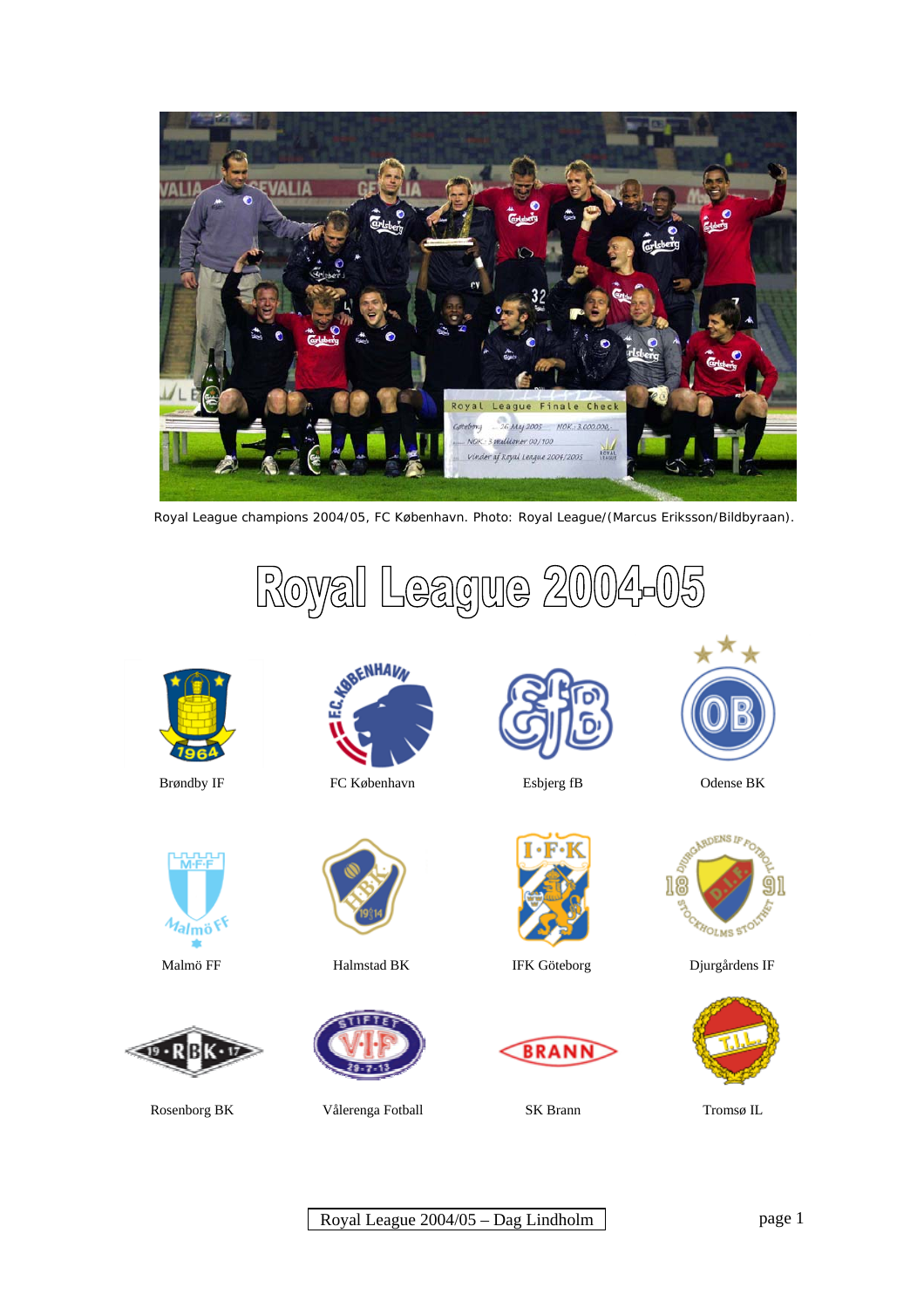# **Editorial**

In a thrilling final in Göteborg, FC København won the first ever version of the Scandinavian club tournament, Royal League. Participants are the four best teams from the leagues in Denmark (SAS Ligaen), Norway (Tippeligaen) and Sweden (Allsvenskan). This document brings all the details from the tournament. Enjoy the reading.

Dag Lindholm (dlindho@online.no)

# **Roll Of Honour – Royal League Champions**

2004/05: FC København

### **Roll Of Honour – Royal League Top Goalscorer**

2004/05: Markus Rosenberg (Malmö FF) 7 goals

# **Contents**

| 3  |
|----|
| 8  |
| 13 |
| 18 |
| 20 |
| 22 |
| 23 |
| 24 |
| 25 |
| 26 |
| 27 |
| 28 |
| 29 |
| 30 |
| 31 |
| 32 |
| 33 |
| 34 |
|    |

Document prepared and maintained by Dag Lindholm for the Rec.Sport.Soccer Statistics Foundation (www.rsssf.com).

Author: Dag Lindholm (dlindho@online.no) Last updated: 27 July 2005

(C) Copyright Dag Lindholm and RSSSF 2005

You are free to copy this document in whole or part provided that proper acknowledgement is given to the author. All rights reserved.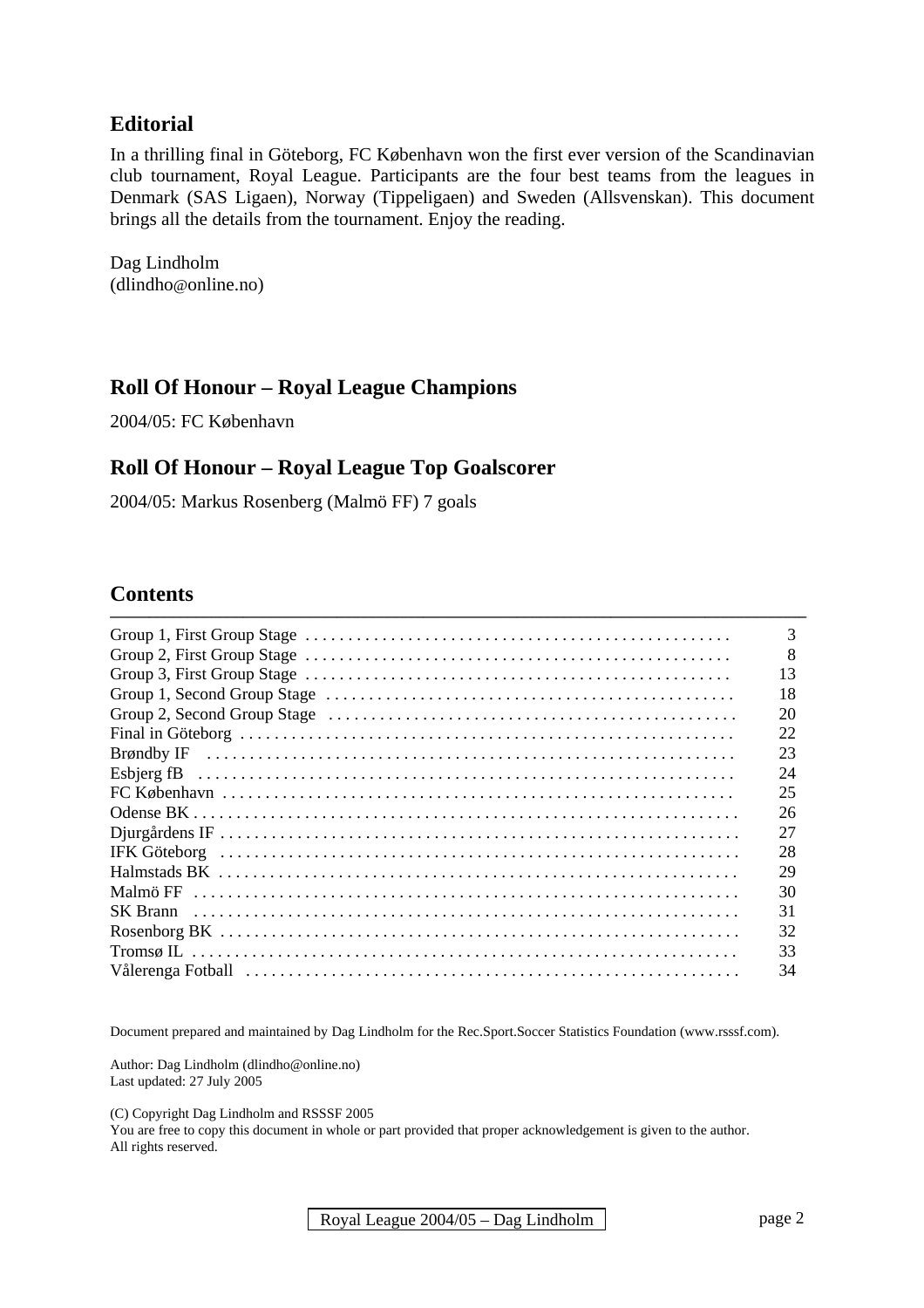#### **Group 1, First Group Stage**

| 11/11-2004     | 20.30 |                              | 1st round Lerkendal stadion Rosenborg BK – Djurgårdens IF   | $4 - 4$ | 7.925  |
|----------------|-------|------------------------------|-------------------------------------------------------------|---------|--------|
| 11/11-2004     | 18.00 |                              | 1st round Esbjerg Idrætsplas Esbjerg fB – Vålerenga Fotball | $0 - 1$ | 2.773  |
|                |       |                              |                                                             |         |        |
| $20/11 - 2004$ | 16.00 | 2nd round Ullevaal stadion   | Vålerenga Fotball – Rosenborg BK                            | $3-2$   | 11.535 |
| 05/12-2004     | 15.00 | 2nd round Råsunda stadion    | Djurgårdens $IF - Esbjerg$ fB                               | $0 - 3$ | 2.209  |
|                |       |                              |                                                             |         |        |
| 02/12-2004     | 18.00 | 3rd round Esbjerg Idrætsplas | Esbjerg $fB - Rosenborg BK$                                 | $1-2$   | 3.230  |
| 02/12-2004     | 20.00 | 3rd round Vallhall Arena     | Vålerenga Fotball – Djurgårdens IF                          | $3-1$   | 4.307  |
|                |       |                              |                                                             |         |        |
| 12/02-2005     | 16.00 | 4th round Råsunda stadion    | Djurgårdens IF – Vålerenga Fotball                          | $0-1$   | 5.281  |
| 12/02-2005     | 16.00 | 4th round Lerkendal stadion  | Rosenborg $BK - Esbjerg$ fB                                 | $1-0$   | 4.771  |
|                |       |                              |                                                             |         |        |
| 17/02-2005     | 18.30 | 5th round Esbjerg Idrætsplas | Esbjerg fB – Djurgårdens IF                                 | $1 - 0$ | 2.473  |
| 17/02-2005     | 20.30 | 5th round Lerkendal stadion  | Rosenborg BK – Vålerenga Fotball                            | $0 - 1$ | 7.270  |
|                |       |                              |                                                             |         |        |
| 24/02-2005     | 20.35 | 6th round Råsunda stadion    | Djurgårdens $IF - Rosenberg$ BK                             | $0 - 1$ | 1.268  |
| 24/02-2005     | 20.35 | 6th round Ullevaal stadion   | Vålerenga Fotball – Esbjerg fB                              | $1 - 1$ | 3.020  |
|                |       |                              |                                                             |         |        |
|                |       | Vålerenga Fotball            | $10-4$<br>16<br>$5 - 1 - 0$<br>6                            |         |        |
|                |       | Rosenborg BK                 | $10-9$<br>10<br>$3 - 1 - 2$<br>6                            |         |        |
|                |       |                              |                                                             |         |        |

11/11-2004 (Local Time 18.00). Royal League. Group 1. First Round.

#### **Esbjerg fB – Vålerenga Fotball 0-1 (0-1)**

Goal: 0-1 Steffen Iversen (28). Yellow cards: Kjetil Wæhler (26), Morten Berre (56), Jesper Jørgensen (61) and Kolja Afriyie (64). Referee: Jonas Eriksson (Sweden). Attendance: 2.773. Venue: Esbjerg Idrætsplas (Esbjerg).

Esbjerg fB 6 2-1-3 6-5 7 Djurgårdens IF 6 0-1-5 5-13 1

**Esbjerg fB (4-4-2):** 16-Lars Winde – 4-Kolja Afriyie, 3-Anders Møller Christensen, 7-Tommy Løvenkrands, 13-Martin Jensen [28-Søren Barslund 46th min.] – 6-Henrik Hansen [22-Jakob Poulsen 46th min.], 20-Hans Henrik Andreasen, 19-Jesper Jørgensen, 15-Jan Kristiansen – 11-Fredrik Berglund, 9-Jess Thorup [8-Lasse Kryger 72nd min.]. Head coach: Ove Pedersen. Captain: Jess Thorup. Substitutes not used: 1-Jan Hoffmann, 2-Frank Hansen, 5-Anders Nøhr and 24-Nikolai Høgh.

**Vålerenga (4-4-2):** 30-Arni Gautur Arason – 4-David Brocken [8-Per Egil Swift 63rd min.], 24-Kjetil Wæhler, 5-Erik Hagen, 21-Tom Henning Hovi – 6-Freddy dos Santos, 15-Thomas Holm, 22-Jørgen Jalland, 11-Morten Berre [26-Alexander Mathisen 89th min.] – 28-Daniel Fredheim Holm [25-Ardian Gashi 77th min.], 16-Steffen Iversen. Head coach: Kjetil Rekdal. Captain: Tom Henning Hovi. Substitutes not used: 1-Øyvind André Bolthof, 2-Ragnar Klavan, 14-Lars Øvrebø and 17-Arnar Førsund.

11/11-2004 (Local Time 20.30). Royal League. Group 1. First Round.

#### **Rosenborg BK – Djurgårdens IF 4-4 (2-2)**

Goals: 1-0 Harald Martin Brattbakk (14), 2-0 Harald Martin Brattbakk (18), 2-1 Tobias Hysén (39), 2- 2 own goal (E.Johnsen 42), 3-2 Thorstein Helstad (61), 3-3 Elias Storm (71), 3-4 Patrick Amoah (72), 4-4 Thorstein Helstad (90). Yellow card: Niclas Rasck (86). Referee: Michael Svendsen (Denmark). Attendance: 7.925. Venue: Lerkendal (Trondheim).

**Rosenborg BK (4-2-3-1):** 1-Espen Johnsen – 33-Mikael Dorsin, 16-Torjus Ekeli Hansén, 3-Erik Hoftun, 21-Ståle Stensaas – 11-Jan Gunnar Solli [18-Christer George 84th min.], 4-Fredrik Winsnes –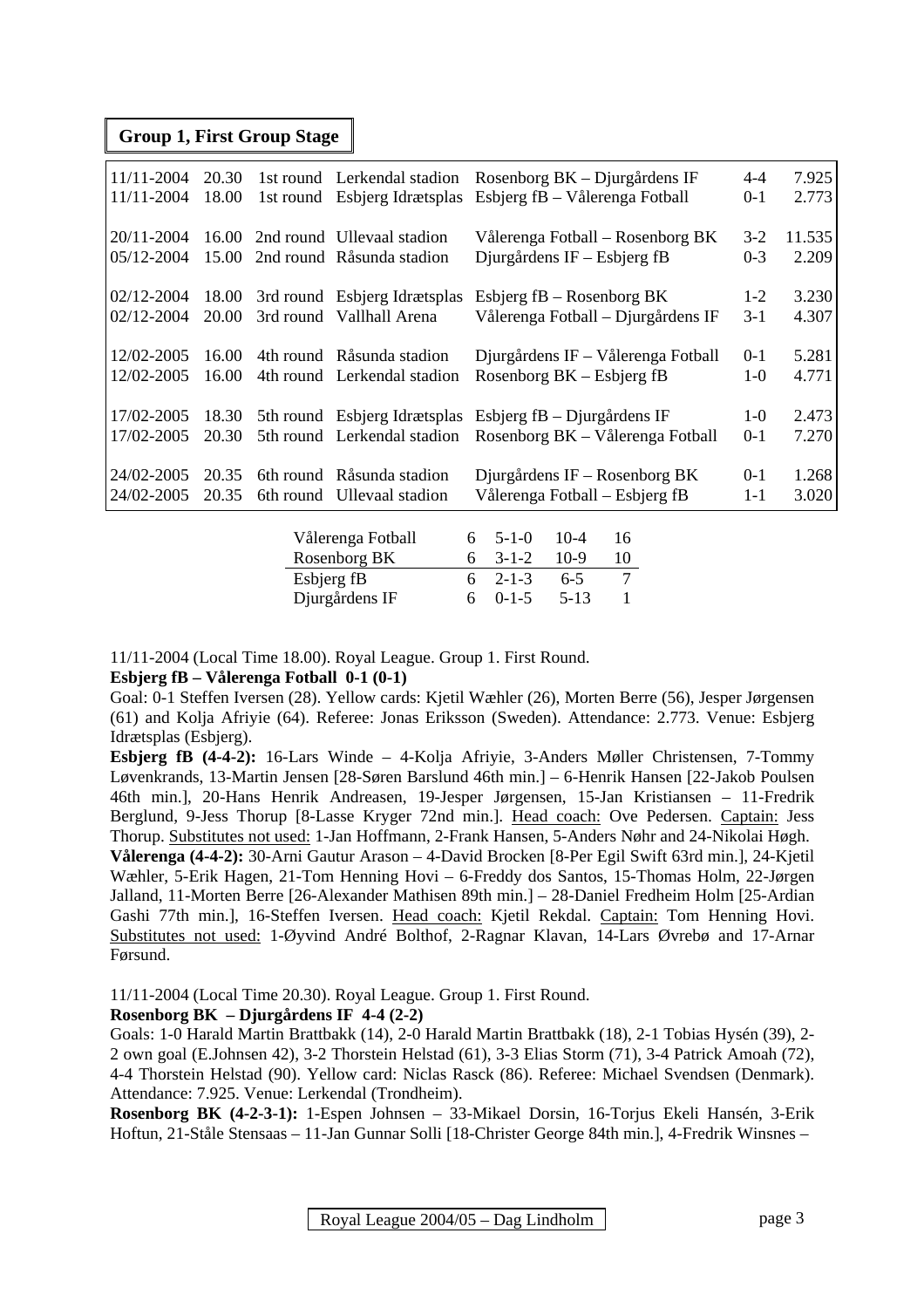25-Daniel Omoya Braaten, 9-Frode Johnsen [24-Thorstein Helstad 52nd min.], 17-Øyvind Storflor – 22-Harald Martin Brattbakk. Head coach: Per Joar Hansen. Captain: Erik Hoftun. Substitutes not used: 30-Ivar Rønningen, 2-Odd Inge Olsen, 8-Robbie Russell, 15-Per Ciljan Skjelbred and 19-Alexander Tettey.

**Djurgårdens IF (4-3-3):** 15-Pa Dembo Tourray – 18-Niclas Rasck, 6-Toni Kuivasto, 4-Elias Storm, 3-Fredrik Stenman – 7-Johan Arneng, 16-Markus Johannesson, 10-Andreas Johansson – 11-Daniel Sjölund [25-Patrick Amoah 29th min.], 20-Tomas Backman [23-Yannick Ngabu Bapupa 70th min.], 8-Tobias Hysén [12-Markus Karlsson 84th min.]. Head coach: Kjell Jonevret. Captain: Johan Arneng. Substitutes not used: 30-Oskar Wahlström, 21-Richard Spong and 24-Rene Muzola Makondele.

20/11-2004 (Local Time 16.00). Royal League. Group 1. Second Round.

#### **Vålerenga Fotball – Rosenborg BK 3-2 (1-0)**

Goals: 1-0 Steffen Iversen (44), 2-0 Daniel Fredheim Holm (52), 2-1 Daniel Omoya Braaten (57), 2-2 Frode Johnsen (74), 3-2 Erik Hagen (88). Yellow card: Kjetil Wæhler (58). Referee: Nicolai Vollquartz (Denmark). Attendance: 11.535. Venue: Ullevaal stadion (Oslo).

**Vålerenga (4-4-2):** 30-Arni Gautur Arason – 6-Freddy dos Santos, 5-Erik Hagen, 24-Kjetil Wæhler, 21-Tom Henning Hovi – 11 Morten Berre [26-Alexander Mathisen 83rd min.], 22-Jørgen Jalland, 15- Thomas Holm, 28-Daniel Fredheim Holm [18-Amund Skiri 89th min.] – 25-Ardian Gashi [4-David Brocken 76th min.], 16-Steffen Iversen. Head coach: Kjetil Rekdal. Captain: Tom Henning Hovi. Substitutes not used: 1-Øyvind André Bolthof, 2-Ragnar Klavan, 9-Tor Henning Hamre and 17-Arnar Førsund.

**Rosenborg BK (4-3-3):** 1-Espen Johnsen – 21-Ståle Stensaas, 3-Erik Hoftun, 16-Torjus Ekeli Hansén, 33-Mikael Dorsin – 9-Frode Johnsen, 4-Fredrik Winsnes [18-Christer George 89th min.], 6-Roar Strand – 17-Øyvind Storflor [24-Thorstein Helstad 68th min.], 22-Harald Martin Brattbakk, 25-Daniel Omoya Braaten. Head coach: Per Joar Hansen. Captain: Erik Hoftun. Substitutes not used: 30-Ivar Rønningen, 8-Robbie Russell, 15-Per Ciljan Skjelbred and 19-Alexander Tettey.

05/12-2004 (Local Time 15.00). Royal League. Group 1. Second Round.

### **Djurgårdens IF – Esbjerg fB 0-3 (0-3)**

Goals: 0-1 Fredrik Berglund (6), 0-2 Fredrik Berglund (18), 0-3 Jess Thorup (23). Yellow cards: Martin Jensen (43), Rene Muzola Makondele (55), Kolia Afriyie (73) and Jesper Jørgensen (77). Referee: Tommy Skjerven (Norway). Attendance: 2.209. Venue: Råsunda stadion (Stockholm).

**Djurgårdens IF (4-3-3):** 15-Pa Dembo Tourray – 18-Niclas Rasck, 6-Toni Kuivasto, 12-Markus Karlsson, 3-Fredrik Stenman – 7-Johan Arneng [21-Richard Spong 72nd min.], 10-Andreas Johansson, 16-Markus Johannesson – 8-Tobias Hysén, 23-Yannick Ngabu Bapupa [24-Rene Muzola Makondele 46th min.], 11-Daniel Sjölund [4-Elias Storm 63rd min.]. Head coach: Kjell Jonevret. Captain: Markus Karlsson. Substitutes not used: 30-Oskar Wahlström, 26-Viktor Larsson and 27- Panos Dimitriadis.

**Esbjerg fB (4-4-2):** 16-Lars Winde – 4-Kolja Afriyie, 3-Anders Møller Christensen, 24-Nikolai Høgh, 13-Martin Jensen – 28-Søren Barslund [19-Jesper Jørgensen 75th min.], 22-Jakob Poulsen, 20-Hans Henrik Andreasen [26-Anders Egholm 82nd min.], 15-Jan Kristiansen – 11-Fredrik Berglund, 9-Jess Thorup [5-Anders Nøhr 86th min.]. Head coach: Ove Pedersen. Captain: Jess Thorup. Substitutes not used: 1-Jan Hoffmann, 2-Frank Hansen, 6-Henrik Hansen and 8-Lasse Kryger.

02/12-2004 (Local Time 20.00). Royal League. Group 1. Third Round.

### **Vålerenga Fotball – Djurgårdens IF 3-1 (1-0)**

Goals: 1-0 Daniel Fredheim Holm (28), 1-1 Tobias Hysén (65), 2-1 Steffen Iversen (67), 3-1 Steffen Iversen (87). Yellow cards: Erik Hagen (10), Steffen Iversen (56) and Jørgen Jalland (79). Referee: Claus Bo Larsen (Denmark). Attendance: 4.307. Venue: Vallhall Arena (indoor, Oslo).

**Vålerenga (4-4-2):** 30-Arni Gautur Arason – 4-David Brocken, 5-Erik Hagen, 24-Kjetil Wæhler, 21- Tom Henning Hovi – 11-Morten Berre, 15-Thomas Holm [25-Ardian Gashi 46th min.], 22-Jørgen Jalland, 28-Daniel Fredheim Holm [18-Amund Skiri 78th min.] – 6-Freddy dos Santos [2-Ragnar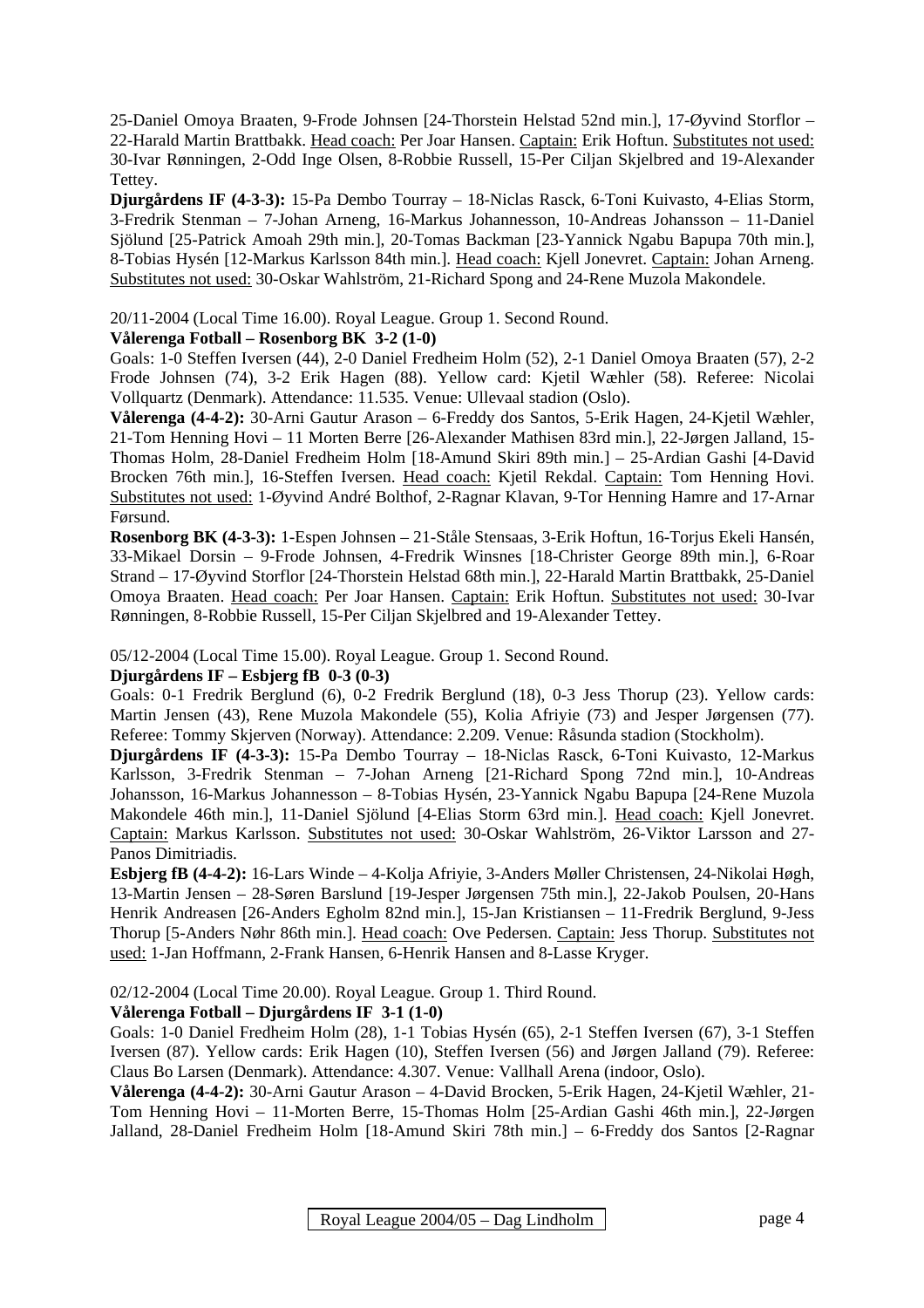Klavan 81st min.], 16-Steffen Iversen. Head coach: Kjetil Rekdal. Captain: Tom Henning Hovi. Substitutes not used: 1-Øyvind André Bolthof, 9-Tor Henning Hamre, 17-Arnar Førsund and 26- Alexander Mathisen.

**Djurgårdens IF (4-3-3):** 15-Pa Dembo Tourray – 18-Niclas Rasck, 6-Toni Kuivasto, 12-Markus Karlsson, 3-Fredrik Stenman – 16-Markus Johannesson, 10-Andreas Johansson, 7-Johan Arneng – 11- Daniel Sjölund, 8-Tobias Hysén, 25-Patrick Amoah [4-Elias Storm 75th min.]. Head coach: Kjell Jonevret. Captain: Markus Karlsson. Substitutes not used: 30-Oskar Wahlström, 21-Richard Spong, 26-Viktor Larsson and 27-Panos Dimitriadis.

02/11-2004 (Local Time 18.00). Royal League. Group 1. Third Round.

#### **Esbjerg fB – Rosenborg BK 1-2 (1-0)**

Goals: 1-0 Fredrik Berglund (43), 1-1 Ståle Stensaas (69), 1-2 Frode Johnsen (89). Yellow cards: Roar Strand (45) and Daniel Omoya Braaten (86). Referee: Stefan Johannesson (Sweden). Attendance: 3.230. Venue: Esbjerg Idrætsplas (Esbjerg).

**Esbjerg fB (4-4-2):** 16-Lars Winde – 4-Kolja Afriyie, 3-Anders Møller Christensen, 24-Nikolai Høgh, 13-Martin Jensen – 28-Søren Barslund [6-Henrik Hansen 78th min.], 22-Jakob Poulsen, 20-Hans Henrik Andreasen, 15-Jan Kristiansen – 11-Fredrik Berglund, 9-Jess Thorup [17-Lars Christian Nielsen 78th min.]. Head coach: Ove Pedersen. Captain: Jess Thorup. Substitutes not used: 1-Jan Hoffmann, 2-Frank Hansen, 5-Anders Nøhr, 8-Lasse Kryger and 26-Anders Egholm.

**Rosenborg BK (4-3-3):** 30-Ivar Rønningen – 8-Robbie Russell, 3-Erik Hoftun, 16-Torjus Ekeli Hansén [19-Alexander Tettey 46th min.], 33-Mikael Dorsin [21-Ståle Stensaas 32nd min.] – 6-Roar Strand, 9-Frode Johnsen, 4-Fredrik Winsnes – 25-Daniel Omoya Braaten, 24-Thorstein Helstad, 17- Øyvind Storflor [18-Christer George 52nd min.]. Head coach: Per Joar Hansen. Captain: Erik Hoftun. Substitutes not used: 1-Espen Johnsen, 2-Odd Inge Olsen, 15-Per Ciljan Skjelbred and 22-Harald Martin Brattbakk.

12/02-2005 (Local Time 16.00). Royal League. Group 1. Fourth Round.

#### **Djurgårdens IF – Vålerenga Fotball 0-1 (0-1)**

Goal: 0-1 Stefan Izhisaki (42). Yellow cards: Markus Johannesson (5), Andre Muri (11), Johan Arneng (41) and Jonas Kusi-Asare (42). Referee: Mikael Svendsen (Denmark). Attendance: 5.281. Venue: Råsunda stadion (Stockholm).

**Djurgårdens IF (4-3-3):** 30-Oskar Wahlström – 2-Matias Concha, 6-Toni Kuivasto, 5-Sölvi Ottesen, 20-Tomas Backman – 7-Johan Arneng, 16-Markus Johannesson, 10-Feliciano Magro [14-Kári Árnason 64th min.] – 11-Daniel Sjölund [25-Patrick Amoah 60th min.], 9-Jones Kusi-Asare [19- Samuel Wowoah 76th min.], 8-Tobias Hysén. Head coach: Kjell Jonevret. Captain: Johan Arneng. Substitutes not used: 15-Pa Dembo Tourray and 22-Eldin Kozica.

**Vålerenga (4-4-2):** 30-Arni Gautur Arason – 4-David Brocken, 24-Kjetil Wæhler, 5-Andre Muri, 21- Tom Henning Hovi – 10-Stefan Ishizaki [6-Freddy dos Santos 66th min.], 15-Thomas Holm, 18- Amund Skiri, 28-Daniel Fredheim Holm [11-Morten Berre 62nd min.] – 25-Ardian Gashi, 16-Steffen Iversen [14-Bernt Nikolai Hulsker 78th min.]. Head coach: Kjetil Rekdal. Captain: Tom Henning Hovi. Substitutes not used: 1-Øyvind André Bolthof, 2-Ragnar Klavan and 8-Per Egil Swift.

12/02-2005 (Local Time 16.00). Royal League. Group 1. Fourth Round.

#### **Rosenborg BK – Esbjerg fB 1-0 (0-0)**

Goal: 1-0 Ståle Stensaas (78). Yellow card: Hans Henrik Andreasen (54). Referee: Stefan Johannesson (Sweden). Attendance: 4.771. Venue: Lerkendal stadion (Trondheim).

**Rosenborg BK (4-3-3):** 1-Espen Johnsen [30-Ivar Rønningen 46th min.] – 33-Mikael Dorsin, 3-Erik Hoftun, 26-Bjørn Tore Kvarme, 21-Ståle Stensaas – 11-Jan Gunnar Solli, 9-Frode Johnsen, 6-Roar Strand [19-Alexander Tettey 75th min.] – 24-Thorstein Helstad, 25-Daniel Omoya Braaten, 13- Alexander Ødegaard [22-Harald Martin Brattbakk 84th min.]. Head coach: Per Joar Hansen. Captain: Erik Hoftun. Substitutes not used: 4-Fredrik Winsnes, 10-Vidar Riseth and 17-Øyvind Storflor.

**Esbjerg fB (4-4-2):** 16-Lars Winde – 4-Kolja Afriyie [12-Simon Azoulay Pedersen 83rd min.], 24-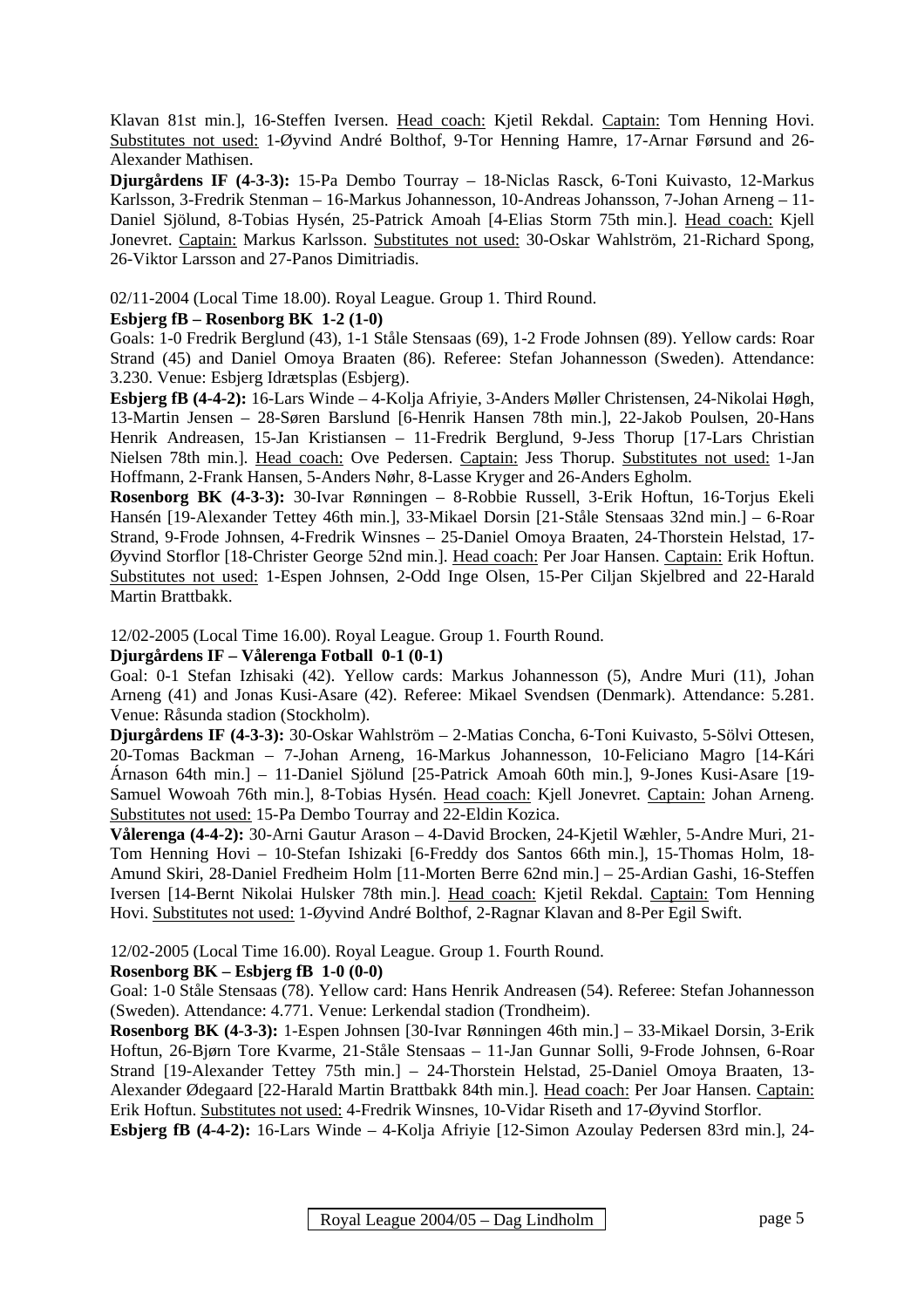Nikolai Høgh, 3-Anders Møller Christensen, 13-Martin Jensen [17-Lars Christian Nielsen 84th min.] – 22-Jakob Poulsen, 21-Jerry Lucena, 20-Hans Henrik Andreasen, 15-Jan Kristiansen – 11-Fredrik Berglund, 9-Jess Thorup [25-Michaël Murcy 68th min.]. Head coach: Ove Pedersen. Captain: Jess Thorup. Substitutes not used: 1-Jan Hoffmann, 5-Anders Nøhr, 7-Tommy Løvenkrands and 19-Jesper Jørgensen.

17/02-2005 (Local Time 18.30). Royal League. Group 1. Fifth Round.

#### **Esbjerg fB – Djurgårdens IF 1-0 (0-0)**

Goal: 1-0 Hans Henrik Andreasen (66). Yellow cards: Markus Johannesson (34) and Jess Thorup (85). Referee: Kjell Alseth (Norway). Attendance: 2.473. Venue: Esbjerg Idrætspark (Esbjerg).

**Esbjerg fB (4-4-2):** 1-Jan Hoffmann – 4-Kolja Afriyie, 3-Anders Møller Christensen, 24-Nikolai Høgh, 13-Martin Jensen – 22-Jakob Poulsen [5-Anders Nøhr 90th min.], 21-Jerry Lucena, 20-Hans Henrik Andreasen, 15-Jan Kristiansen [19-Jesper Jørgensen 90th min.] – 25-Michaël Murcy [9-Jess Thorup 74th min.], 11-Fredrik Berglund. Head coach: Ove Pedersen. Captain: Jan Kristiansen. Substitutes not used: 16-Lars Winde, 7-Tommy Løvenkrands, 12-Simon Azoulay Pedersen and 26- Anders Egholm.

**Djurgårdens IF (4-3-3):** 30-Oskar Wahlström – 2-Matias Concha, 6-Toni Kuivasto, 16-Markus Johannesson, 18-Niclas Rasck – 14-Kári Árnason, 7-Johan Arneng, 10-Feliciano Magro – 11-Daniel Sjölund [25-Patrick Amoah 46th min.], 9-Jones Kusi-Asare [17-Søren Larsen 46th min.], 19-Samuel Wowoah [3-Fredrik Stenman 77th min.]. Head coach: Kjell Jonevret. Captain: Johan Arneng. Substitutes not used: 15-Tommy Waiho, 5-Sölvi Ottesen and 22-Aziz Corr Nyang.

17/02-2005 (Local Time 20.30). Royal League. Group 1. Fifth Round.

#### **Rosenborg BK – Vålerenga Fotball 0-1 (0-0)**

Goal: 0-1 Freddy dos Santos (pen 48). Yellow cards: Bernt Nikolai Hulsker (9), Vidar Riseth (78), Steffen Iversen (78) and Daniel Fredheim Holm (81). Referee: Peter Rasmussen (Denmark). Attendance: 7.270. Venue: Lerkendal stadion (Trondheim).

**Rosenborg BK (4-3-3):** 1-Espen Johnsen – 26-Bjørn Tore Kvarme [19-Alexander Tettey 61st min.], 10-Vidar Riseth, 3-Erik Hoftun, 33-Mikael Dorsin – 6-Roar Strand, 9-Frode Johnsen, 11-Jan Gunnar Solli – 25-Daniel Omoya Braaten, 24-Thorstein Helstad [4-Fredrik Winsnes 78th min.], 13-Alexander Ødegaard [17-Øyvind Storflor 56th min.]. Head coach: Per Joar Hansen. Captain: Erik Hoftun. Substitutes not used: 30-Ivar Rønningen and 22-Harald Martin Brattbakk.

**Vålerenga (4-4-2):** 30-Arni Gautur Arason – 6-Freddy dos Santos, 5-Andre Muri, 18-Amund Skiri, 21-Tom Henning Hovi – 10-Stefan Ishizaki, 25-Ardian Gashi, 15-Thomas Holm, 11-Morten Berre – 16-Steffen Iversen, 14-Bernt Nikolai Hulsker [28-Daniel Fredheim Holm 62nd min.]. Head coach: Kjetil Rekdal. Captain: Tom Henning Hovi. Substitutes not used: 1-Øyvind André Bolthof, 2-Ragnar Klavan, 4-David Brocken, 7-Alexander Mathisen, 17-Arnar Førsund and 23-Tommy Edvardsen.

24/02-2005 (Local Time 20.35). Royal League. Group 1. Sixth Round.

#### **Vålerenga Fotball – Esbjerg fB 1-1 (0-0)**

Goals: 0-1 Fredrik Berglund (67), 1-1 Bernt Nikolai Hulsker (81). Yellow cards: Kolja Afriyie (72) and Arnar Førsund (90). Referee: Daniel Stålhammar (Sweden). Attendance: 3.020. Venue: Ullevaal stadion (Oslo).

**Vålerenga (4-4-2):** 1-Øyvind André Bolthof – 4-David Brocken, 5-Andre Muri, 18-Amund Skiri, 6- Freddy dos Santos – 11-Morten Berre [17-Arnar Førsund 85th min.], 25-Ardian Gashi, 10-Stefan Ishizaki, 2-Ragnar Klavan [23-Tommy Edvardsen 57th min.] – 28-Daniel Fredheim Holm [16-Steffen Iversen 80th min.], 14-Bernt Nikolai Hulsker. Head coach: Kjetil Rekdal. Captain: Freddy dos Santos. Substitutes not used: 30-Arni Gautur Arason and 21-Tom Henning Hovi.

**Esbjerg fB (4-4-2):** 16-Lars Winde – 4-Kolja Afriyie, 3-Anders Møller Christensen, 24-Nikolai Høgh, 13-Martin Jensen – 22-Jakob Poulsen, 21-Jerry Lucena [5-Anders Nøhr 90th min.], 20-Hans Henrik Andreasen, 15-Jan Kristiansen – 11-Fredrik Berglund, 9-Jess Thorup [25-Michaël Murcy 80th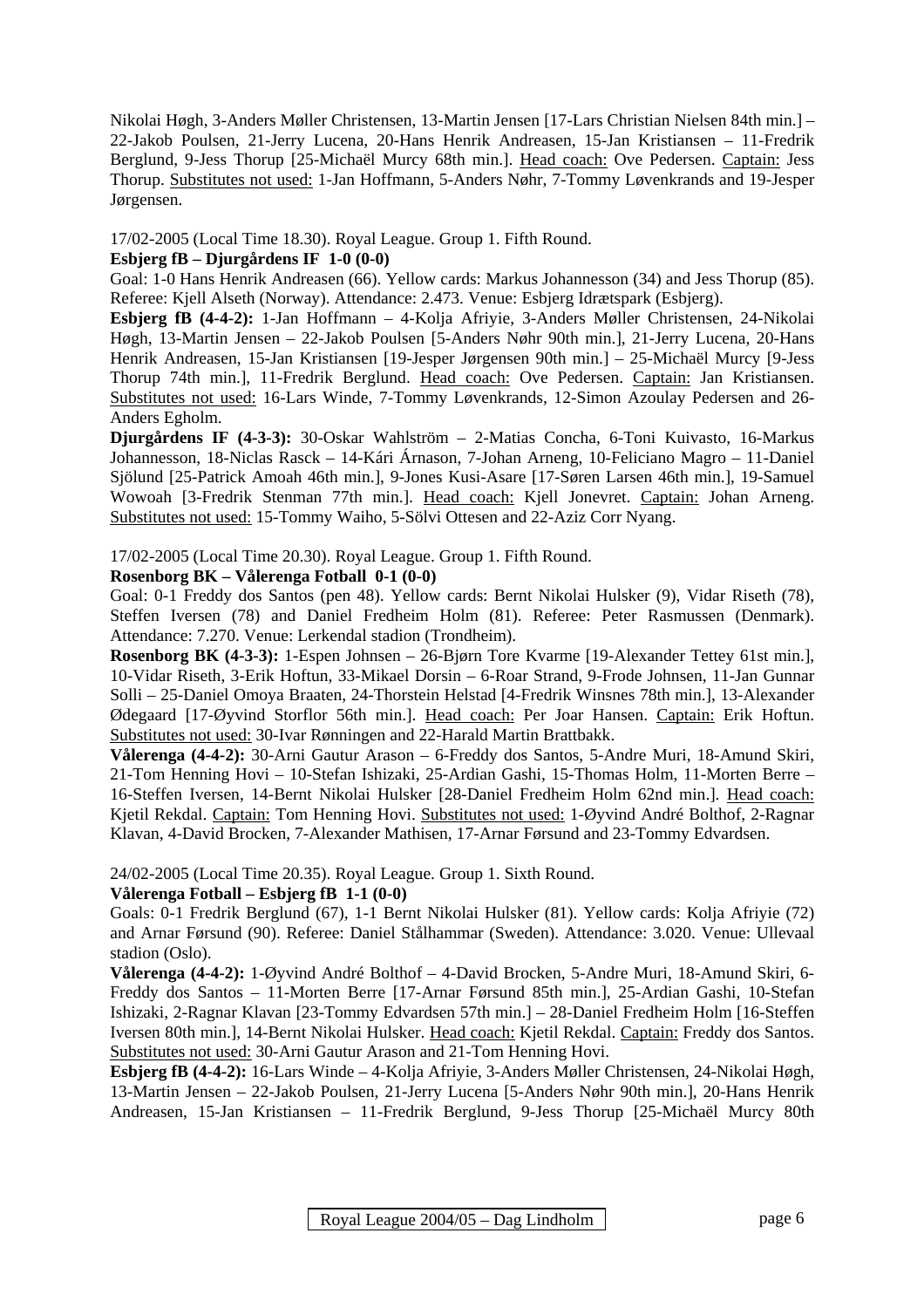min.]. Head coach: Ove Pedersen. Captain: Jess Thorup [15-Jan Kristiansen 80th min.]. Substitutes not used: 1-Jan Hoffmann, 2-Frank Hansen, 7-Tommy Løvenkrands, 12-Simon Azoulay Pedersen and 26- Anders Egholm.

24/02-2005 (Local Time 20.35). Royal League. Group 1. Sixth Round.

#### **Djurgårdens IF – Rosenborg BK 0-1 (0-0)**

Goal: 0-1 Ståle Stensaas (69). Yellow cards: Erik Hoftun (49) and Mikael Dorsin (90). Referee: Nicolai Vollquartz (Denmark). Attendance: 1.268. Venue: Råsunda stadion (Stockholm).

**Djurgårdens IF (4-3-3):** 15-Pa Dembo Tourray – 18-Niclas Rasck, 6-Toni Kuivasto, 5-Sölvi Ottesen, 3-Fredrik Stenman – 7-Johan Arneng, 16-Markus Johannesson, 14-Kári Árnason [22-Eldin Kozica 82nd min.] – 25-Patrick Amoah [11-Daniel Sjölund 62nd min.], 9-Jones Kusi-Asare [17-Søren Larsen 62nd min.], 8-Tobias Hysén. Head coach: Kjell Jonevret. Captain: Johan Arneng. Substitutes not used: 30-Oskar Wahlström, 2-Matias Concha and 20-Tomas Backman.

**Rosenborg BK (4-3-3):** 1-Espen Johnsen – 33-Mikael Dorsin, 10-Vidar Riseth, 3-Erik Hoftun, 21- Ståle Stensaas – 6-Roar Strand [15-Per Ciljan Skjelbred 61st min.], 11-Jan Gunnar Solli, 4-Fredrik Winsnes – 13-Alexander Ødegaard [17-Øyvind Storflor 61st min.], 9-Frode Johnsen, 25-Daniel Omoya Braaten [22-Harald Martin Brattbakk 86th min.]. Head coach: Per Joar Hansen. Captain: Erik Hoftun. Substitutes not used: 12-Roar Husby, 19-Alexander Tettey and 24-Thorstein Helstad.



 Group 1 winners, Vålerenga Fotball. Team line-up from home match against Esbjerg fB in February. Photo: Royal League/(Heiko Junge/SCANPIX).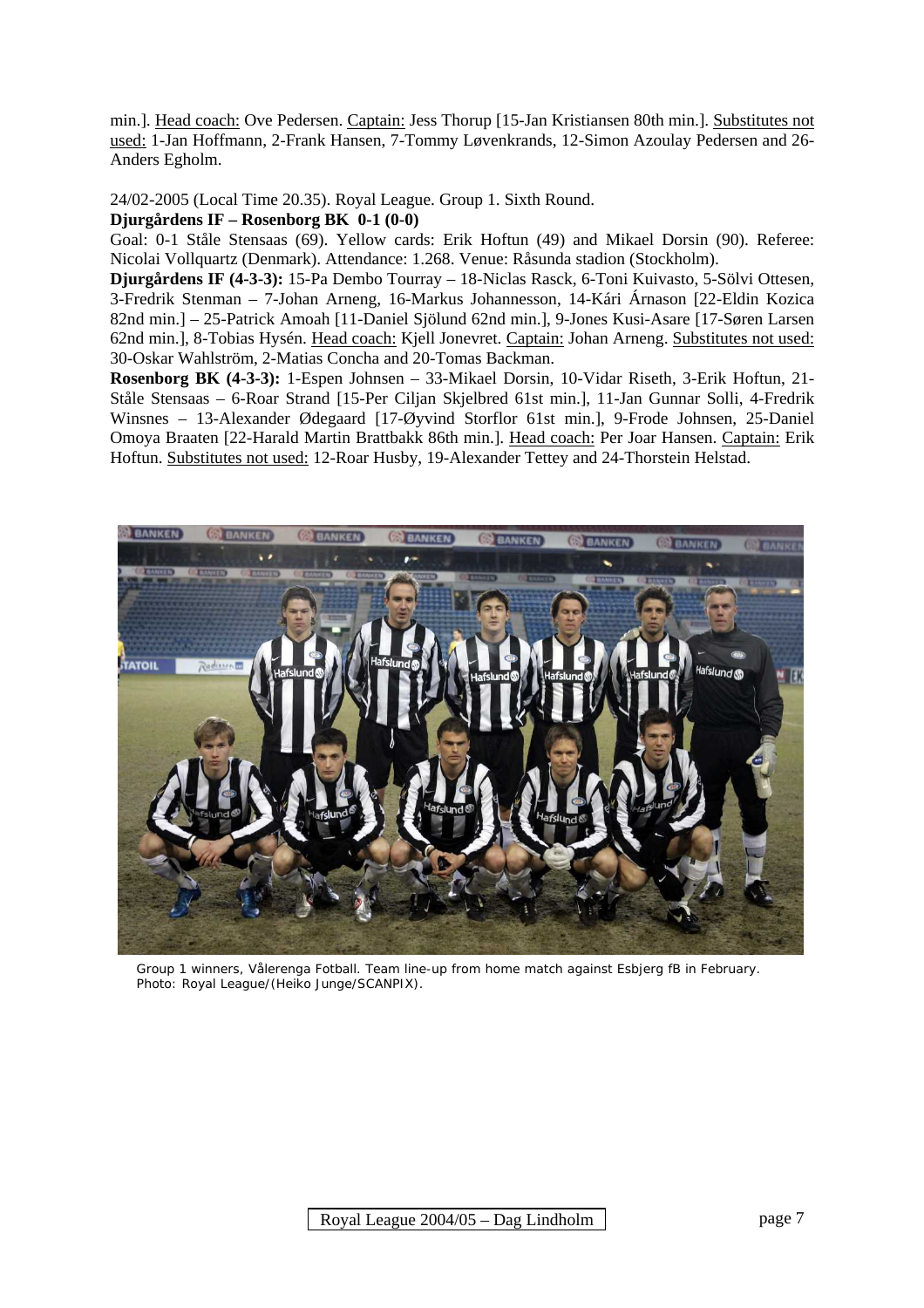#### **Group 2, First Group Stage**

| $11/11 - 2004$<br>$11/11 - 2004$ | 20.00<br>20.00 |                  | 1st round Gamla Ullevi<br>1st round Brøndby stadion          | IFK Göteborg – FC København<br>Brøndby IF – Tromsø IL   | $0-1$<br>$3-2$     | 5.711<br>11.450 |
|----------------------------------|----------------|------------------|--------------------------------------------------------------|---------------------------------------------------------|--------------------|-----------------|
| 20/11-2004<br>  05/12-2004       | 17.00          | 2nd round Parken | 16.00 2nd round Alfheim stadion                              | Tromsø IL – IFK Göteborg<br>FC København – Brøndby IF   | $0 - 1$<br>$1 - 1$ | 3.595<br>21.763 |
| $02/12 - 2004$<br>$02/12 - 2004$ | 20.00          |                  | 20.00 3rd round Alfheim stadion<br>3rd round Brøndby stadion | Tromsø IL – FC København<br>Brøndby IF – IFK Göteborg   | $0 - 0$<br>$0 - 1$ | 2.277<br>12.826 |
| 13/02-2005<br>13/02-2005         | 17.00<br>15.00 | 4th round Parken | 4th round Gamla Ullevi                                       | FC København – Tromsø IL<br>IFK Göteborg – Brøndby IF   | $3-0^{1}$<br>$3-0$ | 6.587<br>7.301  |
| 17/02-2005<br>17/02-2005         | 18.30<br>20.00 |                  | 5th round Gamla Ullevi<br>5th round Brøndby stadion          | IFK Göteborg – Tromsø IL<br>Brøndby IF – FC København   | $1 - 1$<br>$0 - 2$ | 5.116<br>14.358 |
| 24/02-2005<br>  24/02-2005       | 20.00<br>20.35 | 6th round Parken | 6th round Nordlandshallen                                    | FC København – IFK Göteborg<br>Tromsø $IL - Brøndby IF$ | $1-0$<br>$0-3^{2}$ | 5.845<br>811    |

<sup>1)</sup> Tromsø IL fielded two ineligible players (Janne Hietanen and Daniel Torres). The match result is set to 0-3 in Tromsø IL's disfavour. The original match result was 2-2.

<sup>2)</sup> Tromsø IL fielded an ineligible player (Janne Hietanen). The match result is set to 0-3 in Tromsø IL's disfavour. The original match result was 2-4.

| FC København | $6 \quad 4-2-0 \quad 8-1$ |       | 14            |
|--------------|---------------------------|-------|---------------|
| IFK Göteborg | $6 \quad 3-1-2 \quad 6-3$ |       | 10            |
| Brøndby IF   | $6 \quad 2-1-3$           | 7-9   |               |
| Tromsø IL    | $6 \quad 0-2-4$           | -3-11 | $\mathcal{L}$ |

11/11-2004 (Local Time 20.00). Royal League. Group 2. First Round. **IFK Göteborg – FC København 0-1 (0-0)** 

Goal: 0-1 Hialte Bo Nørregaard (pen 60). Yellow card: none. Referee: Terie Hauge (Norway). Attendance: 5.711. Venue: Gamla Ullevi (Göteborg).

**IFK Göteborg (4-4-2):** 1-Bengt Andersson – 16-Magnus Johansson, 3-Fredrik Risp, 2-Kalle Svensson, 14-Hjalmar Jonsson – 10-Niclas Alexandersson, 7-Håkan Mild [19-Magnus Erlingmark 46th min.], 4-Sebastian Johansson, 11-Jonas Henriksson – 100-Peter Ijeh, 17-George Mourad [22- Oscar Wendt 71st min.]. Head Coach: Kjell Pettersson. Captain: Håkan Mild. Substitutes not used: 25- Rickard Claesson, 8-Patric Andersson, 13-Patrice Kwedi, 18-Martin Smedberg and 20-Dennis Jonsson.

**FC København (4-4-2):** 21-Balázs Rabóczki – 17-Ole Tobiasen, 4-Bo Svensson [28-Martin Bergvold 46th min.], 16-Dan Thomassen, 15-Peter Christiansen – 25-Hjalte Bo Nørregaard, 6-Tobias Linderoth, 24-Christian Traoré [2-Lars Jacobsen 73rd min.], 27-Jesper Bech – 9-Magne Hoseth [8-Michael Silberbauer 68th min.], 32-Peter Møller. Head Coach: Hans Backe. Captain: Bo Svensson. Substitutes not used: 31-Benny Gall, 3-Urmas Rooba, 18-Carsten Fredgaard and 26-Elrio van Heerden.

11/11-2004 (Local Time 20.00). Royal League. Group 2. First Round.

#### **Brøndby IF – Tromsø IL 3-2 (1-2)**

Goals: 0-1 Morten Pedersen (37), 1-1 Thomas Kahlenberg (38), 1-2 Lars Iver Strand (39), 2-2 Morten Skoubo (59), 3-2 Thomas Kahlenberg (75). Yellow cards: Sebastian Svärd (28), Ole Martin Årst (64), Dan Anton Johansen (82) and Johan Absalonen (90). Referee: Peter Fröjdfeldt (Sweden). Attendance: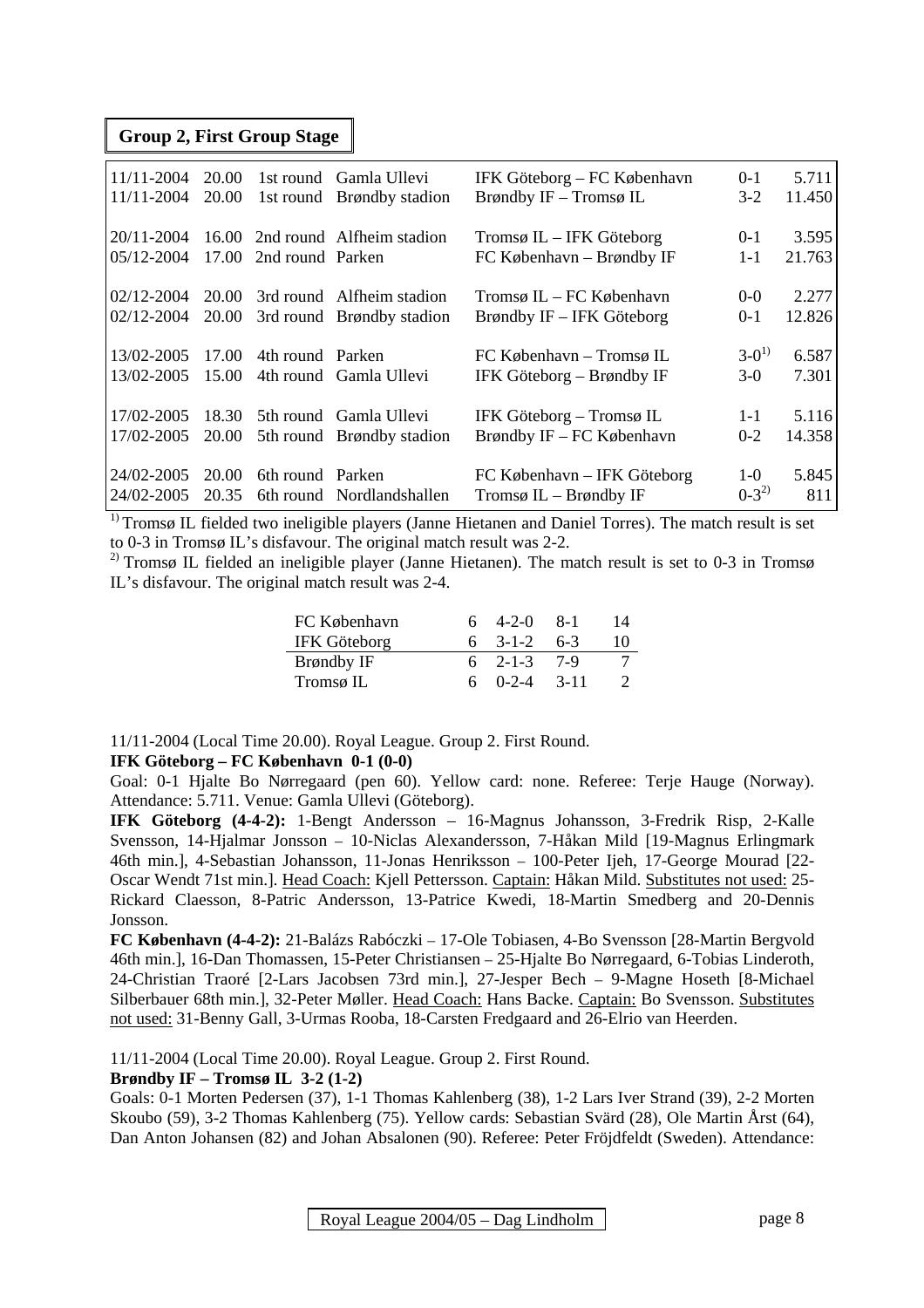11.450. Venue: Brøndby stadion (København).

**Brøndby IF (4-2-3-1):** 1-Karim Zaza – 5-Dan Anton Johansen, 4-Per Nielsen, 22-Daniel Agger, 18- Auri Skarbalius – 9-Martin Retov, 6-Sebastian Svärd – 12-Jonas Kamper [23-Kasper Lorentzen 68th min.], 25-Babis Stefanidis [17-Morten Skoubo 46th min.], 7-Thomas Kahlenberg – 19-Johan Elmander [24-Johan Absalonsen 81st min.]. Head Coach: Michael Laudrup. Captain: Per Nielsen. Substitutes not used: 16-Casper Ankergren, 8-Kim Daugaard, 14-Thomas Hansen and 21-Niki Zimling.

**Tromsø IL (4-2-3-1):** 1-Knut Borch – 7-Miika Koppinen, 15-Steinar Nilsen [8-Thomas Hafstad 46th min.], 5-Arne Vidar Moen, 6-Morten Pedersen – 9-Patrice Bernier, 17-Bjørn Johansen [21-Roar Christensen 46th min.] – 22-Karim Essediri, 18-Lars Iver Strand [20-Ole Andreas Nilsen 77th min.], 16-Hans Åge Yndestad – 25-Ole Martin Årst. Coach: Per-Mathias Høgmo. Captain: Steinar Nilsen. Substitutes not used: 12-Antti Kuismala, 3-Ole Talberg, 10-Jonas Johansen and 14-Tomasz Stolpa.

20/11-2004 (Local Time 16.00). Royal League. Group 2. Second Round.

**Tromsø IL – IFK Göteborg 0-1 (0-1)** 

Goal: 0-1 Sebastian Johansson (62). Yellow cards: none. Referee: Peter Rasmussen (Denmark). Attendance: 3.595. Venue: Alfheim stadion (Tromsø).

**Tromsø IL (4-2-3-1):** 1-Knut Borch – 7-Miika Koppinen, 15-Steinar Nilsen [8-Thomas Hafstad 66th min.], 5-Arne Vidar Moen, 6-Morten Pedersen [20-Ole Andreas Nilsen 77th min.] – 17-Bjørn Johansen [10-Jonas Johansen 66th min.], 9-Patrice Bernier – 22-Karim Essediri, 18-Lars Iver Strand, 16-Hans Åge Yndestad – 25-Ole Martin Årst. Coach: Per-Mathias Høgmo. Captain: Steinar Nilsen. Substitutes not used: 12-Nils Kenneth Udjus, 3-Ole Talberg, 14-Tomasz Stolpa and 21-Roar Christensen.

**IFK Göteborg (4-4-2):** 1-Bengt Andersson – 16-Magnus Johansson, 3-Fredrik Risp, 2-Kalle Svensson, 14-Hjalmar Jonsson – 10-Niclas Alexandersson, 7-Håkan Mild [19-Magnus Erlingmark 68th min.], 4-Sebastian Johansson, 15-Mikael Sandklef – 17-George Mourad [11-Jonas Henriksson 76th min.], 100-Peter Ijeh. Head Coach: Arne Erlandsen. Captain: Bengt Andersson. Substitutes not used: 25-Rickard Claesson, 9-Marcus Berg, 20-Dennis Jonsson, 22-Oscar Wendt and 23-Andres Vasques.

05/12-2004 (Local Time 17.00). Royal League. Group 2. Second Round.

#### **FC København – Brøndby IF 1-1 (0-1)**

Goals: 0-1 Thomas Kahlenberg (42), 1-1 Elrio van Heerden (77). Yellow cards: Lars Jacobsen (35), Martin Retov (54), Tobias Linderoth (56) and Dan Thomassen (86). Referee: Tom Henning Øvrebø (Norway). Attendance: 21.763. Venue: Parken (København).

**FC København (4-4-2):** 31-Benny Gall – 2-Lars Jacobsen, 4-Bo Svensson, 16-Dan Thomassen, 3- Urmas Rooba [15-Peter Christiansen 65th min.] – 9-Magne Hoseth [24-Christian Traoré 85th min.], 25-Hjalte Bo Nørregaard, 6-Tobias Linderoth [27-Jesper Bech 76th min.], 26-Elrio van Heerden – 32- Peter Møller, 10-Sibusiso Zuma. Head Coach: Hans Backe. Captain: Bo Svensson. Substitutes not used: 1-Thomas Villadsen, 8-Michael Silberbauer, 12-Todi Jónsson and 17-Ole Tobiasen.

**Brøndby IF (4-2-3-1):** 1-Karim Zaza – 5-Dan Anton Johansen, 4-Per Nielsen, 14-Thomas Hansen, 20-Asbjørn Sennels – 9-Martin Retov [3-Morten Wieghorst 67th min.], 6-Sebastian Svärd – 12-Jonas Kamper, 19-Johan Elmander, 7-Thomas Kahlenberg [15-Ruben Bagger 87th min.] – 17-Morten Skoubo [24-Johan Absalonsen 74th min.]. Head Coach: Michael Laudrup. Captain: Per Nielsen. Substitutes not used: 16-Casper Ankergren, 18-Auri Skarbalius, 23-Kasper Lorentzen and 25-Babis Stefanidis.

02/12-2004 (Local Time 18.00). Royal League. Group 2. Third Round.

#### **Tromsø IL – FC København 0-0 (0-0)**

Yellow cards: Bo Svensson (59) and Patrice Bernier (67). Referee: Martin Ingvarsson (Sweden). Attendance: 2.277. Venue: Alfheim stadion (Tromsø).

**Tromsø IL (4-2-3-1):** 1-Knut Borch – 8-Thomas Hafstad, 5-Arne Vidar Moen, 7-Miika Koppinen, 6-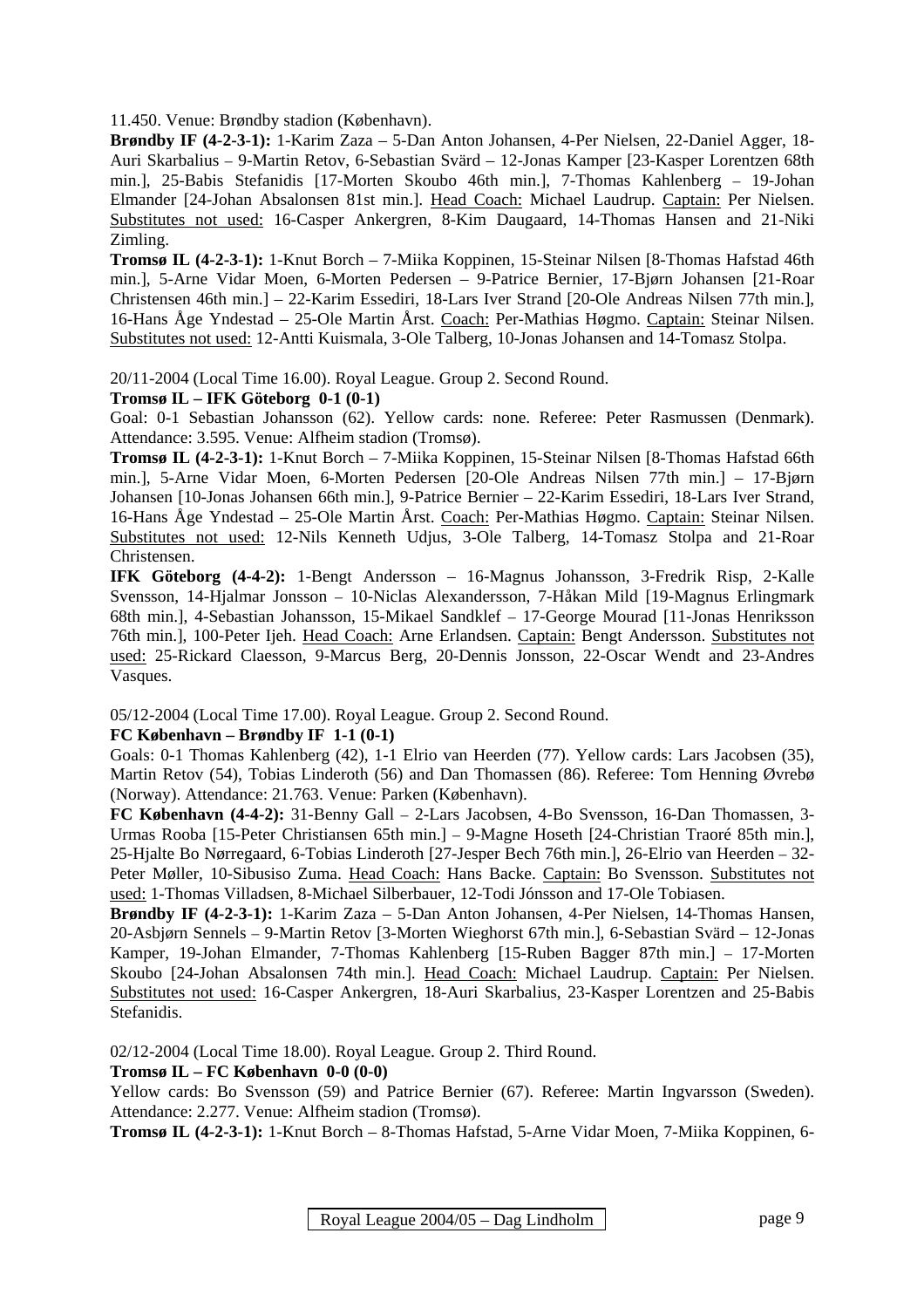Morten Pedersen – 17-Bjørn Johansen [10-Jonas Johansen 46th min.], 9-Patrice Bernier – 20-Ole Andreas Nilsen [21-Roar Christensen 68th min.], 18-Lars Iver Strand, 16-Hans Åge Yndestad [22- Karim Essediri 51st min.] – 25-Ole Martin Årst. Coach: Per-Mathias Høgmo. Captain: Knut Borch. Substitutes not used: 12-Nils Kenneth Udjus, 3-Ole Talberg and 14-Tomasz Stolpa.

**FC København (4-4-2):** 21-Balázs Rabóczki – 2-Lars Jacobsen, 4-Bo Svensson, 16-Dan Thomassen, 3-Urmas Rooba – 26-Elrio van Heerden, 6-Tobias Linderoth, 25-Hjalte Bo Nørregaard, 9-Magne Hoseth – 10-Sibusiso Zuma [8-Michael Silberbauer 83rd min.], 27-Jesper Bech [12-Todi Jónsson 74th min.]. Head Coach: Hans Backe. Captain: Bo Svensson. Substitutes not used: 31-Benny Gall, 15-Peter Christiansen, 24-Christian Traoré, 28-Martin Bergvold and 32-Peter Møller.

02/12-2004 (Local Time 20.00). Royal League. Group 2. Third Round.

#### **Brøndby IF – IFK Göteborg 0-1 (0-1)**

Goal: 0-1 George Mourad (39). Yellow card: Johan Elmander (36). Referee: Espen Berntsen (Norway). Attendance: 12.826. Venue: Brøndby stadion (København).

**Brøndby IF (4-2-3-1):** 1-Karim Zaza – 18-Auri Skarbalius, 4-Per Nielsen [5-Dan Anton Johansen 61st min.], 14-Thomas Hansen, 20-Asbjørn Sennels [17-Morten Skoubo 68th min.] – 6-Sebastian Svärd, 7-Thomas Kahlenberg – 25-Babis Stefanidis, 19-Johan Elmander, 23-Kasper Lorentzen [3- Morten Wieghorst 61st min.] – 15-Ruben Bagger. Head Coach: Michael Laudrup. Captain: Per Nielsen. Substitutes not used: 16-Casper Ankergren, 12-Jonas Kamper, 21-Niki Zimling and 24-Johan Absalonsen.

**IFK Göteborg (4-4-2):** 1-Bengt Andersson – 16-Magnus Johansson, 3-Fredrik Risp, 2-Kalle Svensson [20-Dennis Jonsson 82nd min.], 14-Hjalmar Jonsson – 10-Niclas Alexandersson, 7-Håkan Mild, 4-Sebastian Johansson, 11-Jonas Henriksson – 17-George Mourad, 100-Peter Ijeh. Head Coach: Arne Erlandsen. Captain: Håkan Mild. Substitutes not used: 25-Rickard Claesson, 9-Marcus Berg, 18- Martin Smedberg, 22-Oscar Wendt and 23-Andres Vasques.

13/02-2005 (Local Time 17.05). Royal League. Group 2. Fourth Round.

#### **FK København – Tromsø IL 2-2 (1-2)**

Goals: 0-1 Karim Essediri (7), 0-2 Karim Essediri (32), 1-2 Sibusiso Zuma (34), 2-2 Alvaro Santos (pen 63). Yellow cards: Benjamin Kibebe (25), Lars Iver Strand (52) and Martin Silberbauer (82). Red card: Janne Hietanen (63). Referee: Martin Ingvarsson (Sweden). Attendance: 6.587. Venue: Parken (København).

**FC København (4-4-2):** 21-Balázs Rabóczki – 17-Ole Tobiasen, 24-Christian Traoré, 4-Bo Svensson, 15-Peter Christiansen – 8-Michael Silberbauer [26-Elrio van Heerden 85th min.], 6-Tobias Linderoth, 25-Hjalte Bo Nørregaard, 9-Magne Hoseth – 10-Sibusiso Zuma [32-Peter Møller 76th min.], 7-Alvaro Santos [27-Jesper Bech 64th min.]. Head Coach: Hans Backe. Captain: Bo Svensson. Substitutes not used: 31-Benny Gall, 2-Lars Jacobsen, 11-Thomas Røll Larsen and 16-Dan Thomassen.

**Tromsø IL (4-4-2):** 1-Knut Borch – 2-Benjamin Kibebe, 4-Daniel Torres, 5-Arne Vidar Moen, 7- Janne Hietanen – 22-Karim Essediri, 9-Patrice Bernier, 17-Bjørn Johansen [3-Ole Talberg 79th min.], 16-Hans Åge Yndestad – 18-Lars Iver Strand, 25-Ole Martin Årst. Head Coach: Otto Ulseth. Captain: Ole Martin Årst. Substitutes not used: 12-Eirik Sørensen, 15-Jo Nymo Matland, 20-Ole Andreas Nilsen and 24-Espen Minde.

13/02-2005 (Local Time 15.00). Royal League. Group 2. Fourth Round.

#### **IFK Göteborg – Brøndby IF 3-0 (3-0)**

Goals: 1-0 Håkan Mild (12), 2-0 Håkan Mild (30), 3-0 Peter Ijeh (34). Yellow cards: Babis Stefanidis (14), Håkan Mild (16), Stefan Selakovic (62) and Hjalmar Jonsson (85). Referee: Tom Henning Øvrebø (Norway). Attendance: 7.301. Venue: Gamla Ullevi (Göteborg).

**IFK Göteborg (4-4-2):** 1-Bengt Andersson – 16-Magnus Johansson, 3-Fredrik Risp, 2-Kalle Svensson, 14-Hjalmar Jonsson – 10-Niclas Alexandersson [18-Martin Smedberg 90th min.], 7-Håkan Mild, 4-Sebastian Johansson, 11-Jonas Henriksson [17-George Mourad 79th min.] – 19-Peter Ijeh, 9- Stefan Selakovic [22-Oscar Wendt 86th min.]. Head Coach: Arne Erlandsen. Captain: Håkan Mild.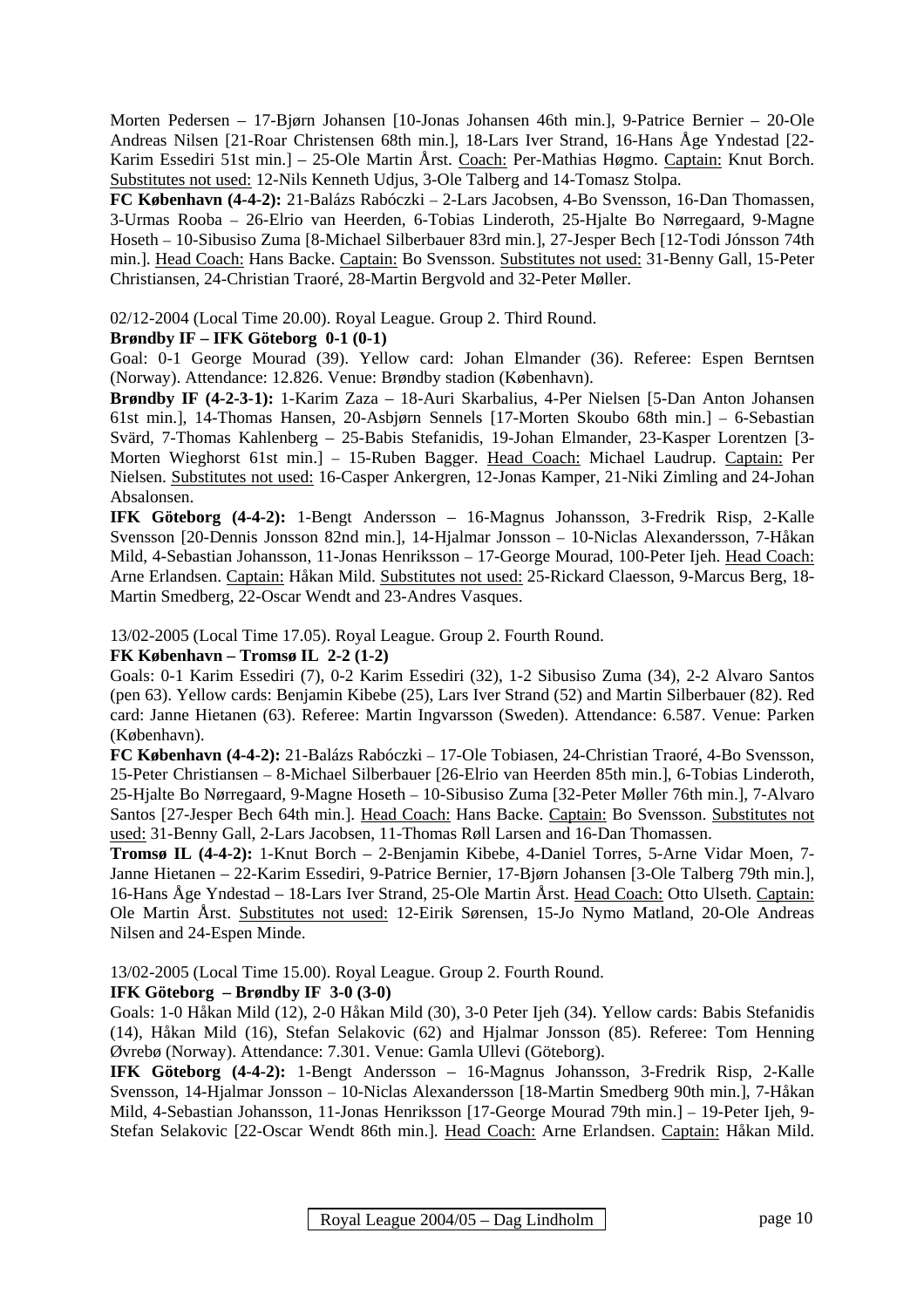Substitutes not used: 12-John Alvbåge, 6-Adam Johansson, 13-Tommy Lycén and 20-Dennis Jonsson. **Brøndby IF (4-4-2):** 1-Karim Zaza – 5-Dan Anton Johansen, 4-Per Nielsen, 22-Daniel Agger, 20- Asbjørn Sennels – 25-Babis Stefanidis [23-Kasper Lorentzen 72nd min.], 6-Sebastian Svärd, 9-Martin Retov [3-Morten Wieghorst 46th min.], 24-Johan Absalonsen [12-Jonas Kamper 46th min.] – 19- Johan Elmander, 17-Morten Skoubo. Head Coach: Michael Laudrup. Captain: Per Nielsen. Substitutes not used: 16-Casper Ankergren, 8-Kim Daugaard, 14-Thomas Hansen and 15-Ruben Bagger.

17/02-2005 (Local Time 18.30). Royal League. Group 2. Fifth Round.

#### **IFK Göteborg – Tromsø IL 1-1 (1-1)**

Goals: 1-0 Stefan Selakovic (29), 1-1 Ole Martin Årst (43). Yellow card: Daniel Torres (58). Referee: Emil Laursen (Denmark). Attendance: 5.116. Venue: Gamla Ullevi (Göteborg).

**IFK Göteborg (4-4-2):** 1-Bengt Andersson – 16-Magnus Johansson, 2-Kalle Svensson, 3-Fredrik Risp, 14-Hjalmar Jonsson – 18-Martin Smedberg, 7-Håkan Mild, 4-Sebastian Johansson, 11-Jonas Henriksson [17-George Mourad 75th min.] – 19-Peter Ijeh, 9-Stefan Selakovic. Head Coach: Arne Erlandsen. Captain: Håkan Mild. Substitutes not used: 12-John Alvbåge, 5-Mattias Bjärsmyr, 6-Adam Johansson, 20-Dennis Jonsson, 22-Oscar Wendt and 24-Jonatan Berg.

**Tromsø IL (4-5-1):** 1-Knut Borch – 20-Ole Andreas Nilsen, 5-Arne Vidar Moen, 2-Benjamin Kibebe, 4-Daniel Torres – 22-Karim Essediri, 9-Patrice Bernier, 18-Lars Iver Strand, 10-Jonas Johansen [3-Ole Talberg 82nd min.], 16-Hans Åge Yndestad – 25-Ole Martin Årst. Head Coach: Otto Ulseth. Captain: Ole Martin Årst. Substitutes not used: 12-Eirik Sørensen, 6-Kim Larsen, 15-Jo Nymo Matland, 17- Bjørn Johansen and 24-Espen Minde.

17/02-2005 (Local Time 20.00). Royal League. Group 2. Fifth Round.

#### **Brøndby IF – FC København 0-2 (0-1)**

Goals: 0-1 Michael Silberbauer (12), 0-2 Michael Silberbauer (65). Yellow cards: Sebastian Svärd (14), Christian Traoré (18), Martin Retov (41) and Per Nielsen (50). Red card: Per Nielsen (82, second yellow card). Referee: Jonas Eriksson (Sweden). Attendance: 14.358. Venue: Brøndby stadion (København).

**Brøndby IF (4-5-1):** 16-Casper Ankergren – 5-Dan Anton Johansen, 4-Per Nielsen, 22-Daniel Agger, 20-Asbjørn Sennels – 12-Jonas Kamper, 3-Morten Wieghorst [8-Kim Daugaard 46th min.], 9-Martin Retov, 6-Sebastian Svärd, 23-Kasper Lorentzen [24-Johan Absalonsen 62nd min.] – 17-Morten Skoubo [15-Ruben Bagger 36th min.]. Head Coach: Michael Laudrup. Captain: Per Nielsen. Substitutes not used: 1-Karim Zaza, 14-Thomas Hansen, 18-Henrik Kildentoft and 25-Babis Stefanidis.

**FC København (4-3-1-2):** 21-Balázs Rabóczki – 2-Lars Jacobsen, 4-Bo Svensson, 16-Dan Thomassen, 15-Peter Christiansen [17-Ole Tobiasen 46th min.] – 8-Michael Silberbauer, 24-Christian Traoré, 25-Hjalte Bo Nørregaard – 9-Magne Hoseth [28-Martin Bergvold 79th min.] – 32-Peter Møller, 7-Alvaro Santos [10-Sibusiso Zuma 66th min.]. Head Coach: Hans Backe. Captain: Bo Svensson. Substitutes not used: 31-Benny Gall, 18-Carsten Fredgaard, 26-Elrio van Heerden and 27- Jesper Bech.

24/02-2005 (Local Time 20.00). Royal League. Group 2. Sixth Round.

#### **FC København – IFK Göteborg 1-0 (0-0)**

Goal: 1-0 Martin Bergvold (56). Yellow cards: Magnus Johansson (26), Niclas Alexandersson (30), Stefan Selakovic (44), Lars Jacobsen (58) and Hjalmar Jonsson (84). Red card: Magnus Johansson (67, second yellow card). Referee: Tommy Skjerven (Norway). Attendance: 5.845. Venue: Parken (København).

**FC København (4-4-2):** 21-Balázs Rabóczki – 2-Lars Jacobsen, 4-Bo Svensson, 16-Dan Thomassen, 15-Peter Christiansen – 26-Elrio van Heerden [8-Michael Silberbauer 84th min.], 6-Tobias Linderoth, 25-Hjalte Bo Nørregaard [9-Magne Hoseth 88th min.], 28-Martin Bergvold – 32-Peter Møller, 27- Jesper Bech [12-Todi Jónsson 88th min.]. Head Coach: Hans Backe. Captain: Bo Svensson. Substitutes not used: 31-Benny Gall, 11-Thomas Røll Larsen, 17-Ole Tobiasen and 24-Christian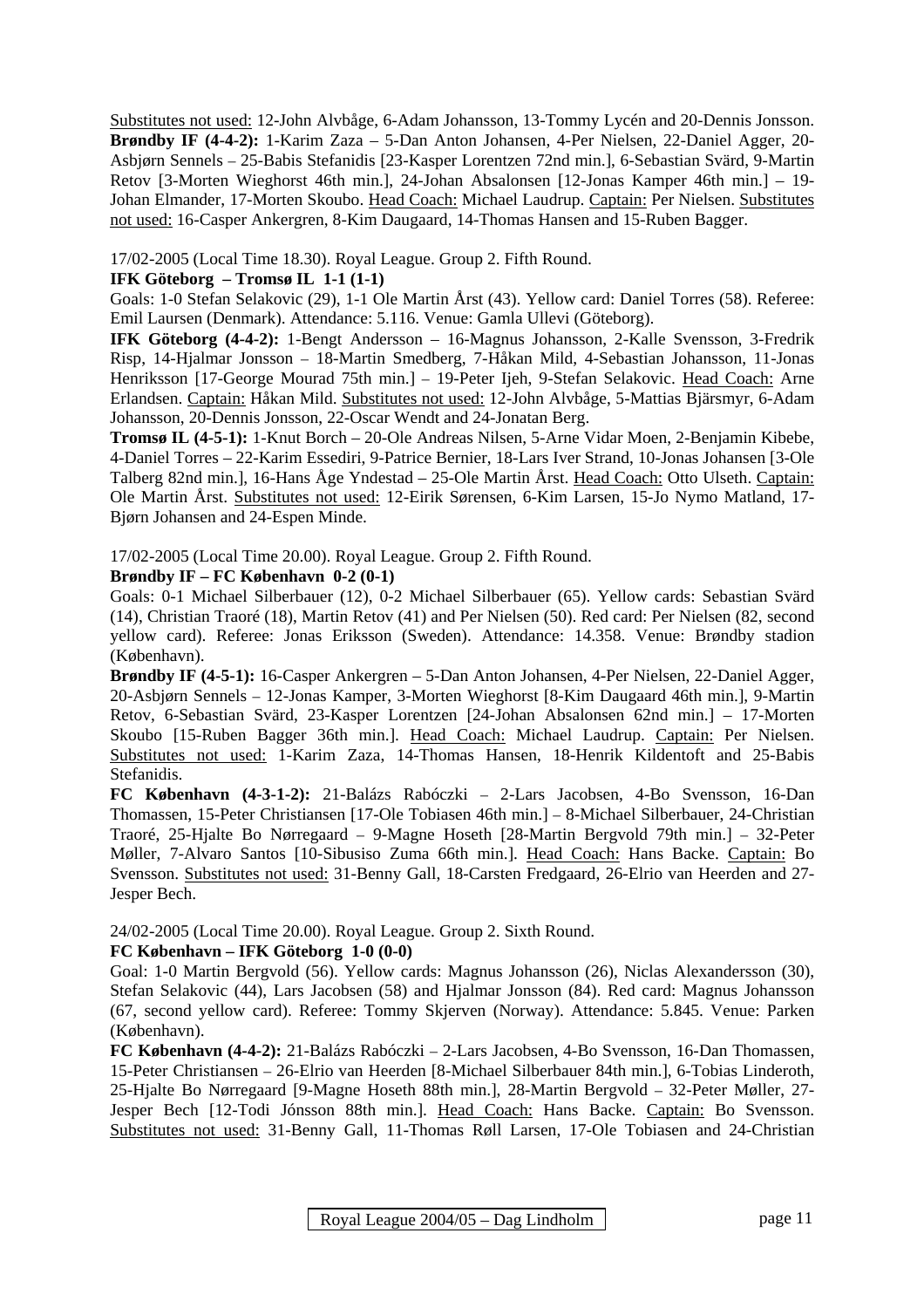#### Traoré.

**IFK Göteborg (4-4-2):** 1-Bengt Andersson – 16-Magnus Johansson, 3-Fredrik Risp, 2-Kalle Svensson, 14-Hjalmar Jonsson – 10-Niclas Alexandersson, 7-Håkan Mild, 4-Sebastian Johansson, 11- Jonas Henriksson [22-Oscar Wendt 59th min.] – 19-Peter Ijeh, 9-Stefan Selakovic [17-George Mourad 59th min.]. Head Coach: Arne Erlandsen. Captain: Håkan Mild. Substitutes not used: 12-John Alvbåge, 5-Mattias Bjärsmyr, 6-Adam Johansson, 18-Martin Smedberg and 21-Marcus Berg.

24/02-2005 (Local Time 20.35). Royal League. Group 2. Sixth Round.

#### **Tromsø IL – Brøndby IF 2-4 (1-4)**

Goals: 0-1 Johan Elmander (9), 1-1 Hans Åge Yndestad (15), 1-2 Thomas Kahlenberg (18), 1-3 Jonas Kamper (19), 1-4 Thomas Kahlenberg (26), 2-4 Karim Essediri (65). Yellow card: Patrice Bernier (79). Referee: Martin Hansson (Sweden). Attendance: 811. Venue: Nordlandshallen (Bodø, indoor).

**Tromsø IL (4-4-2):** 1-Knut Borch – 2-Benjamin Kibebe, 5-Arne Vidar Moen [7-Janne Hietanen 46th min.], 6-Morten Pedersen [20-Ole Andreas Nilsen 46th min.], 4-Daniel Torres – 22-Karim Essediri, 17-Bjørn Johansen, 9-Patrice Bernier, 16-Hans Åge Yndestad – 18-Lars Iver Strand [10-Jonas Johansen 65th min.], 25-Ole Martin Årst. Head Coach: Otto Ulseth. Captain: Ole Martin Årst. Substitutes not used: 12-Eirik Sørensen, 3-Ole Talberg and 6-Kim Larsen.

**Brøndby IF (4-3-3):** 1-Karim Zaza – 18-Henrik Kildentoft, 14-Thomas Hansen, 22-Daniel Agger, 20- Asbjørn Sennels – 8-Kim Daugaard, 23-Kasper Lorentzen, 6-Sebastian Svärd [9-Martin Retov 59th min.] – 12-Jonas Kamper, 19-Johan Elmander [15-Ruben Bagger 46th min.], 7-Thomas Kahlenberg [25-Babis Stefanidis 77th min.]. Head Coach: Michael Laudrup. Captain: Kim Daugaard. Substitutes not used: 16-Casper Ankergren, 5-Dan Anton Johansen, 21-Niki Zimling and 24-Johan Absalonsen.



 Matchday 6 in Parken, FC København vs. IFK Göteborg. IFK Göteborg captain Håkan Mild battles for the ball with FC København forward Jesper Bech. Photo: Royal League/(Per Kjærbye).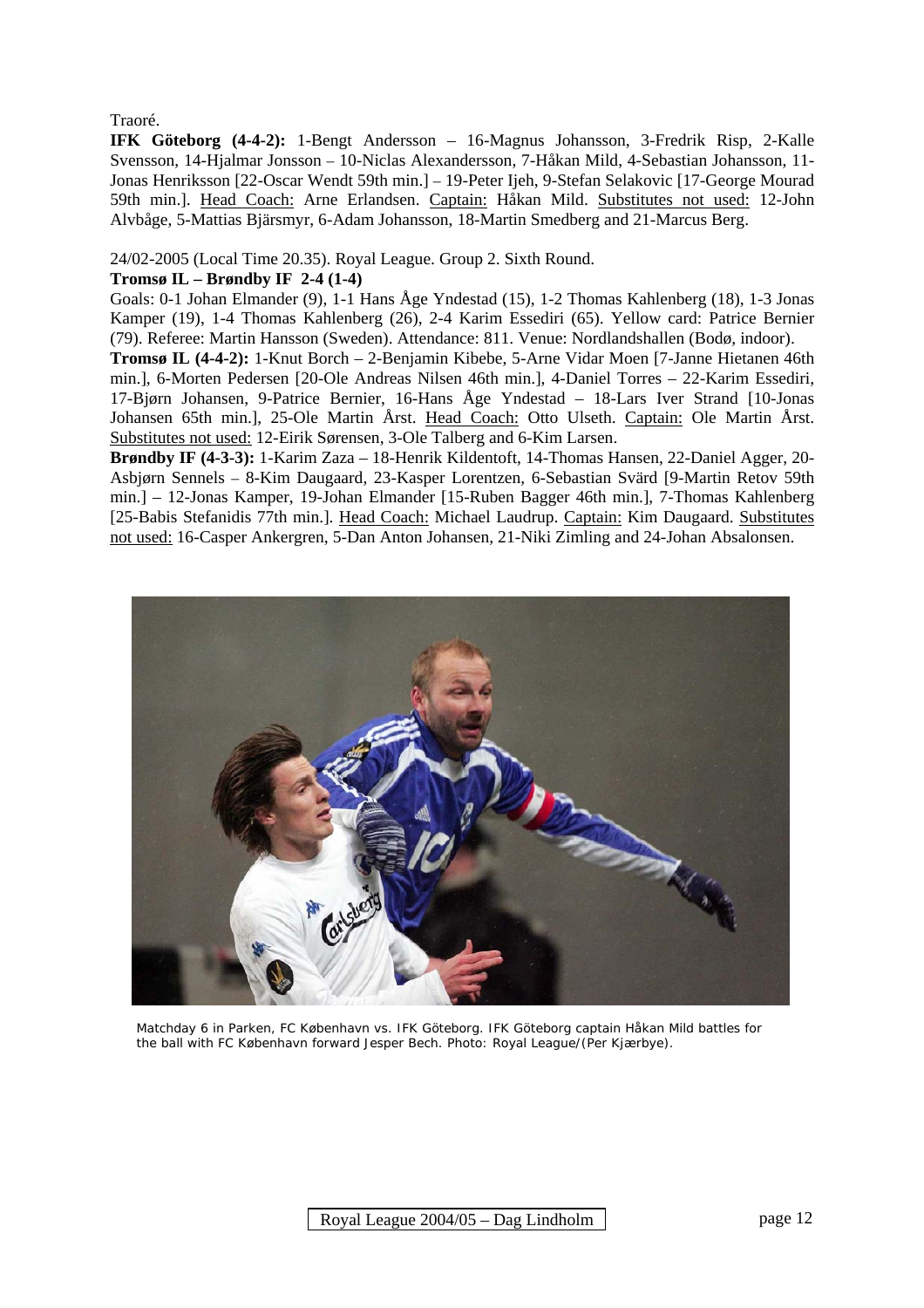#### **Group 3, First Group Stage**

| 11/11-2004 | 18.00 |          | 1st round Brann stadion     | SK Brann – Halmstads BK               | $1-0$   | 11.765 |
|------------|-------|----------|-----------------------------|---------------------------------------|---------|--------|
| 11/11-2004 | 18.00 |          | 1st round Malmö stadion     | Malmö FF – Odense BK                  | $2 - 0$ | 6.265  |
|            |       |          |                             |                                       |         |        |
| 20/11-2004 |       |          | 16.00 2nd round Örjans Vall | Halmstads BK – Malmö FF               | $3-1$   | 1.407  |
| 05/12-2004 | 16.00 |          | 2nd round Odense stadion    | Odense BK - SK Brann                  | $2 - 1$ | 3.025  |
|            |       |          |                             |                                       |         |        |
| 02/12-2004 | 18.00 |          | 3rd round Odense stadion    | Odense BK – Halmstads BK              | $2 - 2$ | 3.124  |
| 02/12-2004 | 20.30 |          | 3rd round Brann stadion     | SK Brann – Malmö FF                   | $4 - 1$ | 6.509  |
|            |       |          |                             |                                       |         |        |
| 12/02-2005 | 14.00 |          | 4th round Malmö stadion     | Malmö FF – SK Brann                   | $2-0$   | 3.896  |
| 12/02-2005 | 14.00 |          | 4th round Eyravallen        | Halmstads BK – Odense BK              | $2 - 1$ | 86     |
|            |       |          |                             |                                       |         |        |
| 17/02-2005 | 18.30 |          | 5th round Vestlandshallen   | $SK~\text{Brann} - \text{Odense } BK$ | $2 - 1$ | 3.500  |
| 19/02-2005 | 13.30 |          | 5th round Malmö stadion     | Malmö FF – Halmstads BK               | $1-0$   | 3.086  |
|            |       |          |                             |                                       |         |        |
| 24/02-2005 | 20.35 |          | 6th round Odense stadion    | Odense BK - Malmö FF                  | $1-2$   | 1.727  |
| 24/02-2005 | 20.35 |          | 6th round Nya Ullevi        | Halmstads BK – SK Brann               | $0-0$   | 272    |
|            |       |          |                             |                                       |         |        |
|            |       |          | Malmö FF                    | $9 - 8$<br>12<br>$4 - 0 - 2$<br>6     |         |        |
|            |       |          |                             |                                       |         |        |
|            |       | SK Brann |                             | $8-6$<br>10<br>$3-1-2$<br>6           |         |        |

11/11-2004 (Local Time 18.00). Royal League. Group 3. First Round.

#### **SK Brann – Halmstads BK 1-0 (1-0)**

Goal: 1-0 Charlie Miller (19). Yellow cards: Raymond Kvisvik (12) and Olafur Örn Bjarnason (90). Referee: Peter Rasmussen (Denmark). Attendance: 11.762. Venue: Brann stadion (Bergen).

Halmstads BK 6 2-2-2 7-6 8 Odense BK 6 1-1-4 7-11 4

**SK Brann (4-4-2):** 12-Håkon André Opdal – 2-Jan Tore Ophaug, 18-Olafur Örn Bjarnason, 8- Ragnvald Soma, 15-Erlend Hanstveit – 5-Martin Knudsen [19-Tom Sanne 82nd min.], 6-Helge Haugen, 23-Paul Scharner, 27-Raymond Kvisvik [13-Erlend Storesund 90th min.] – 16-Charlie Miller [11-Kristian Ystaas 52nd min.], 10-Bengt Sæternes. Coach: Mons Ivar Mjelde. Captain: Erlend Hanstveit. Substitutes not used: 1-Johan Thorbjørnsen, 14-Arve Walde, 21-Thomas Lund and 28- Fredrik Klock.

**Halmstads BK (4-4-2):** 1-Conny Johansson – 23-Emil Jensen, 12-Tomas Zvirgzdauskas, 4-Tommy Jönsson, 5-Joel Borgstrand – 10-Sharbel Touma [11-Gunnar Heidar Thorvaldsson 80th min.], 9- Magnus Svensson, 14-Dusan Djuric, 13-Andreas Johansson [16-Magnus Andersson 63rd min.] – 17- Patrik Ingelsten, 6-Yaw Preko [8-Markus Rosenberg 58th min.]. Head Coach: Jan Andersson. Captain: Tommy Jönsson. Substitutes not used: 22-Marcus Sahlman, 3-Torbjörn Arvidsson, 15-Peter Larsson and 18-Björn Anklev.

11/11-2004 (Local Time 18.00). Royal League. Group 3. First Round.

#### **Malmö FF – Odense BK 2-0 (1-0)**

Goals: 1-0 Afonso Alves (63), 2-0 Niklas Skoog (77). Yellow cards: Nikolai Stokholm (41), Glenn Holgersson (58), Afonso Alves (85), Mwape Miti (88) and Chris Sørensen (90). Referee: Per Ivar Staberg (Norway). Attendance: 6.265. Venue: Malmö stadion (Malmö).

**Malmö FF (4-4-2):** 1-Mattias Asper – 6-Hans Mattisson [20-Johan Nilsson-Guiomar 80th min.], 4- Peter Abelsson, 3-Olof Persson, 19-Glenn Holgersson – 10-Louay Chanko, 5-Thomas Olsson [15- Samuel Barlay 88th min.], 30-Daniel Andersson, 21-Andreas Yngvesson [11-Yksel Osmanovski 46th min.] – 8-Afonso Alves, 9-Niklas Skoog. Coach: Tom Prahl. Captain: Thomas Olsson. Substitutes not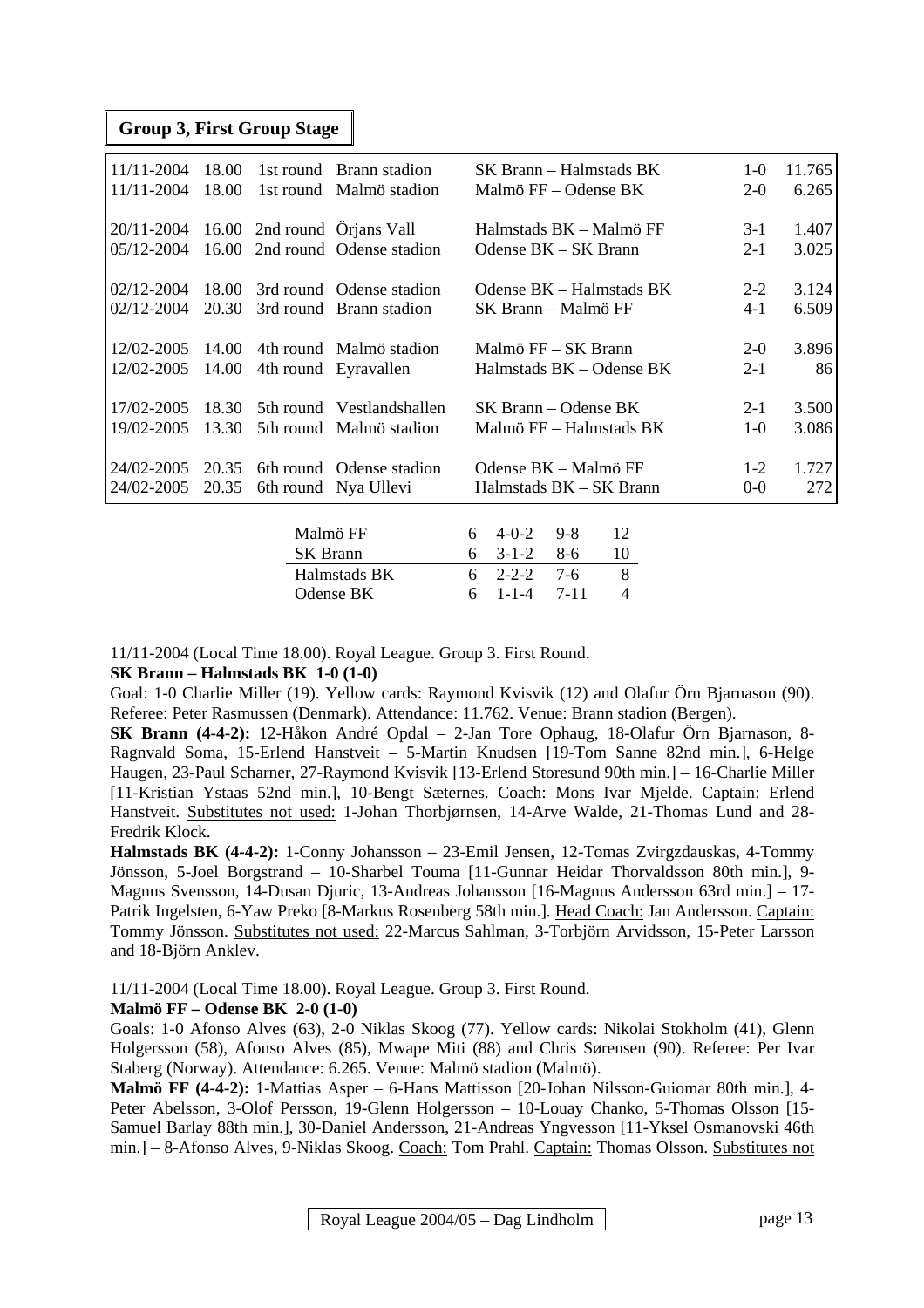used: 35-Fredrik Persson, 13-Jon Jönsson, 17-Joakim Nilsson and 24-Thommie Persson.

**Odense BK (4-4-2):** 1-Arek Onyszko – 8-Ulrich Vinzents, 5-Jan Sønksen [2-Steen Nedergaard 84th min.], 4-Fernando Derveld, 15-Chris Sørensen – 10-Søren Berg, 12-Andrew Tembo, 25-Nicolai Stokholm [14-Esben Hansen 73rd min.], 11-Thomas Lindrup – 7-Mwape Miti, 24-Steffen Højer [17- Martin Borre 68th min.]. Head Coach: Klavs Rasmussen. Captain: Nicolai Stokholm. Substitutes not used: 27-Anders Lindegaard, 9-Kenneth Møller Pedersen, 19-Michael Larsen and 29-Jonas Borring.

20/11-2004 (Local Time 16.00). Royal League. Group 3. Second Round.

#### **Halmstads BK – Malmö FF 3-1 (2-1)**

Goals: 1-0 Patrik Ingelsten (8), 2-0 Andreas Johansson (21), 2-1 Thomas Olsson (38), 3-1 Joel Borgstrand (86). Yellow cards: Tommy Jönsson (52), Samuel Barlay (52) and Louay Chanko (66). Referee: Knud-Erik Fisker (Denmark). Attendance: 1.407. Venue: Örjans Vall (Halmstad).

**Halmstads BK (4-4-2):** 1-Conny Johansson – 5-Joel Borgstrand, 12-Tomas Zvirgzdauskas, 4-Tommy Jönsson, 23-Emil Jensen – 13-Andreas Johansson, 14-Dusan Djuric, 9-Magnus Svensson, 7-Martin Fribrock [18-Björn Anklev 77th min.] – 17-Patrik Ingelsten [16-Magnus Andersson 85th min.], 11- Gunnar Heidar Thorvaldsson [8-Markus Rosenberg 77th min.]. Head Coach: Jan Andersson. Captain: Tommy Jönsson. Substitutes not used: 22-Marcus Sahlman, 3-Torbjörn Arvidsson, 6-Yaw Preko and 15-Peter Larsson.

**Malmö FF (4-4-2):** 1-Mattias Asper – 20-Johan Nilsson-Guiomar, 4-Peter Abelsson, 3-Olof Persson, 7-Joseph Elanga – 10-Louay Chanko, 6-Hans Mattisson [15-Samuel Barlay 36th min.], 5-Thomas Olsson, 19-Glenn Holgersson [17-Joakim Nilsson 67th min.] – 9-Niklas Skoog, 21-Andreas Yngvesson [25-Behrang Safari 77th min.]. Coach: Tom Prahl. Captain: Thomas Olsson. Substitutes not used: 35-Fredrik Persson, 23-Tobias Nilsson and 26-Darko Lukanovic.

05/12-2004 (Local Time 16.00). Royal League. Group 3. Second Round.

#### **Odense BK – SK Brann 2-1 (1-1)**

Goals: 1-0 Chris Sørensen (17), 1-1 Bengt Sæternes (29), 2-1 Søren Berg (74). Yellow cards: Thomas Lindrup (61) and Helge Haugen (84). Referee: Miro Ukalovic (Sweden). Attendance: 3.025. Venue: Odense stadion (Odense).

**Odense BK (4-4-2):** 1-Arek Onyszko – 8-Ulrich Vinzents, 2-Steen Nedergaard, 4-Fernando Derveld, 15-Chris Sørensen – 10-Søren Berg, 14-Esben Hansen [12-Andrew Tembo 41st min.], 25-Nicolai Stokholm, 11-Thomas Lindrup [9-Kenneth Møller Pedersen 85th min.] – 7-Mwape Miti [17-Martin Borre 71st min.], 24-Steffen Højer. Head Coach: Klavs Rasmussen. Captain: Nicolai Stokholm. Substitutes not used: 27-Anders Lindegaard, 19-Michael Larsen, 28-Lasse Rostholm and 29-Jonas Borring.

**SK Brann (4-4-2):** 12-Håkon André Opdal – 4-Cato Guntveit, 18-Olafur Örn Bjarnason, 8-Ragnvald Soma, 15-Erlend Hanstveit – 19-Tom Sanne [27-Raymond Kvisvik 46th min.], 23-Paul Scharner, 6- Helge Haugen, 5-Martin Knudsen [2-Jan Tore Ophaug 62nd min.] – 10-Bengt Sæternes, 16-Charlie Miller [14-Arve Walde 76th min.]. Coach: Mons Ivar Mjelde. Captain: Cato Guntveit. Substitutes not used: 1-Johan Thorbjørnsen and 28-Fredrik Klock.

02/12-2004 (Local Time 18.00). Royal League. Group 3. Third Round.

#### **Odense BK – Halmstads BK 2-2 (1-0)**

Goals: 1-0 Mwape Miti (21), 1-1 Gunnar Heidar Thorvaldsson (49), 1-2 Tommy Jönsson (59), 2-2 Ulrich Vinzents (pen 68). Yellow cards: Ulrich Vinzents (52), Steffen Høijer (60) and Conny Johansson (70). Red card: Pontus Segerstöm (33). Referee: Brage Sandmoen (Norway). Attendance: 3.124. Venue: Odense stadion (Odense).

**Odense BK (4-4-2):** 1-Arek Onyszko – 8-Ulrich Vinzents, 18-Pontus Segerström, 4-Fernando Derveld, 15-Chris Sørensen – 10-Søren Berg, 14-Esben Hansen [12-Andrew Tembo 56th min.], 25- Nicolai Stokholm, 11-Thomas Lindrup [2-Steen Nedergaard 47th min.] – 24-Steffen Højer, 7-Mwape Miti [17-Martin Borre 82nd min.]. Head Coach: Klavs Rasmussen. Captain: Nicolai Stokholm. Substitutes not used: 27-Anders Lindegaard, 9-Kenneth Møller Pedersen, 19-Michael Larsen and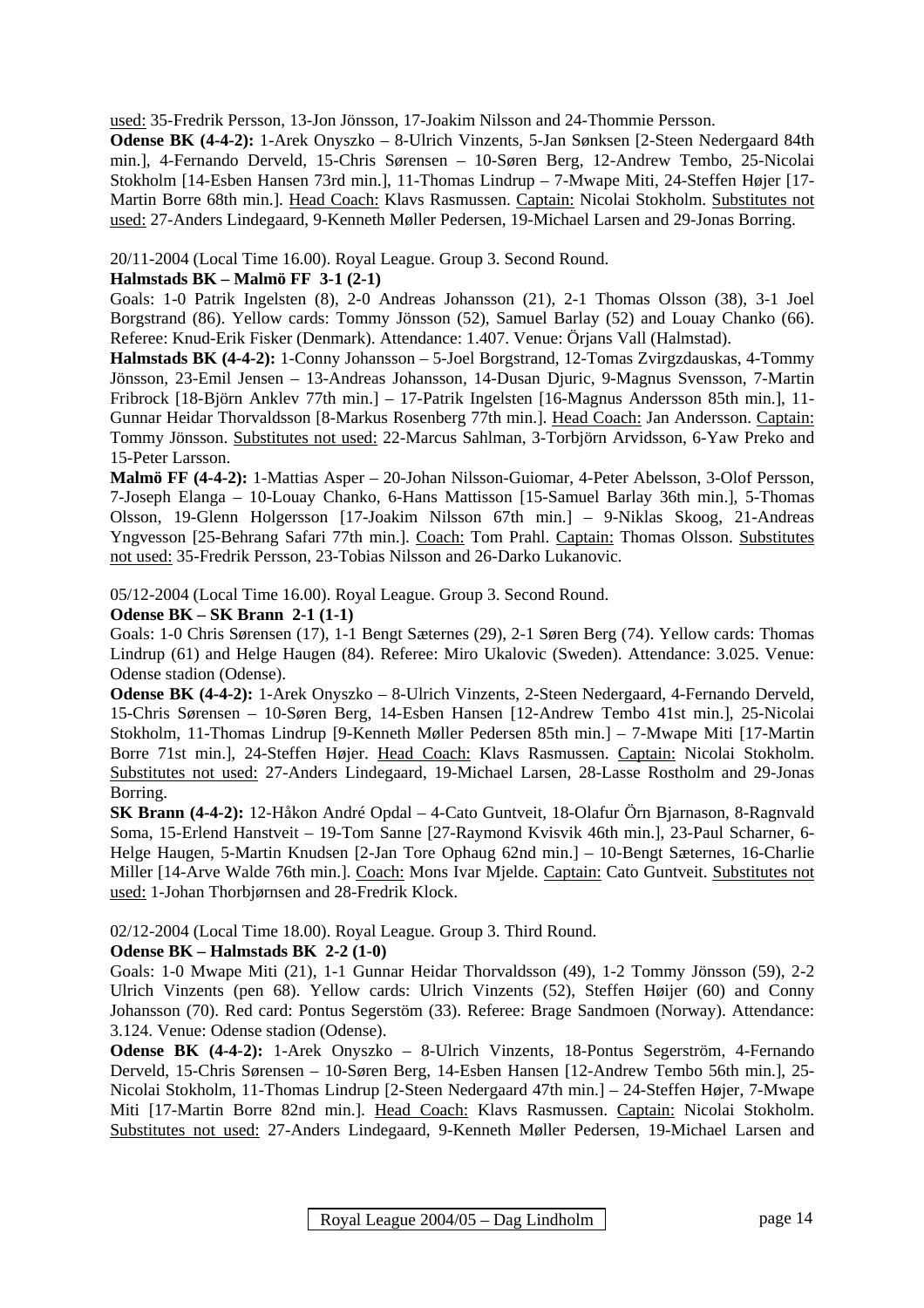29-Jonas Borring.

**Halmstads BK (4-4-2):** 1-Conny Johansson – 5-Joel Borgstrand, 12-Tomas Zvirgzdauskas, 4-Tommy Jönsson, 23-Emil Jensen – 13-Andreas Johansson [18-Björn Anklev 79th min.], 9-Magnus Svensson, 14-Dusan Djuric, 7-Martin Fribrock [16-Magnus Andersson 81st min.] – 6-Yaw Preko [11-Gunnar Heidar Thorvaldsson 48th min.], 17-Patrick Ingelsten. Head Coach: Jan Andersson. Captain: Tommy Jönsson. Substitutes not used: 22-Marcus Sahlman, 2-Tibor Joza, 3-Torbjörn Arvidsson and 15-Peter Larsson.

02/12-2004 (Local Time 20.30). Royal League. Group 3. Third Round.

#### **SK Brann – Malmö FF 4-1 (2-1)**

Goals: 0-1 Markus Rosenberg (3), 1-1 Charlie Miller (7), 2-1 Charlie Miller (9), 3-1 Helge Haugen (54), 4-1 Robbie Winters (75). Yellow cards: none. Referee: Kim Milton Nielsen (Denmark). Attendance: 6.509. Venue: Brann stadion (Bergen).

**SK Brann (4-4-1-1):** 12-Håkon André Opdal – 4-Cato Guntveit, 8-Ragnvald Soma, 18-Olafur Örn Bjarnason [2-Jan Tore Ophaug 58th min.], 15-Erlend Hanstveit – 5-Martin Knudsen, 6-Helge Haugen, 23-Paul Scharner, 27-Raymond Kvisvik [19-Tom Sanne 48th min.] – 16-Charlie Miller [7-Robbie Winters 70th min.] – 10-Bengt Sæternes. Coach: Mons Ivar Mjelde. Captain: Cato Guntveit. Substitutes not used: 1-Johan Thorbjørnsen, 11-Kristian Ystaas, 14-Arve Walde and 28-Fredrik Klock.

**Malmö FF (4-4-2):** 1-Mattias Asper – 14-Jon Inge Høiland, 4-Peter Abelsson, 3-Olof Persson, 19- Glenn Holgersson – 10-Louay Chanko, 5-Thomas Olsson [13-Jon Jönsson 68th min.], 30-Daniel Andersson, 11-Yksel Osmanovski [21-Andreas Yngvesson 66th min.] – 23-Markus Rosenberg, 9- Niklas Skoog. Coach: Tom Prahl. Captain: Thomas Olsson. Substitutes not used: 35-Fredrik Persson, 15-Samuel Barlay, 17-Joakim Nilsson, 20-Johan Nilsson-Guiomar and 25-Behrang Safari.

12/02-2005 (Local Time 14.00). Royal League. Group 3. Fourth Round.

#### **Malmö FF – SK Brann 2-0 (0-0)**

Goals: 1-0 Yksel Osmanovski (54), 2-0 Markus Rosenberg (57). Yellow cards: Jan Tore Ophaug (29), Yksel Osmanovski (38) and Paul Scharner (80). Referee: Anders Hermansen (Denmark). Attendance: 3.896. Venue: Malmö stadion (Malmö).

**Malmö FF (4-4-2):** 1-Mattias Asper – 6-Hans Mattisson, 4-Peter Abelsson, 3-Olof Persson, 19-Glenn Holgersson – 10-Louay Chanko, 5-Thomas Olsson [17-Joakim Nilsson 88th min.], 30-Daniel Andersson, 11-Yksel Osmanovski – 9-Niklas Skoog, 23-Markus Rosenberg [15-Samuel Barlay 74th min.]. Coach: Tom Prahl. Captain: Thomas Olsson. Substitutes not used: 35-Lee Baxter, 21-Andreas Yngvesson, 24-Tobias Nilsson, 25-Behrang Safari and 26-Marcus Pode.

**SK Brann (4-4-2):** 12-Håkon André Opdal – 21-Kristjan Örn Sigurdsson, 2-Jan Tore Ophaug, 3- Ragnvald Soma, 15-Erlend Hanstveit – 4-Cato Guntveit, 6-Helge Haugen [19-Tom Sanne 65th min.], 25-Paul Scharner, 27-Raymond Kvisvik – 16-Charlie Miller [14-Arve Walde 82nd min.], 11-Kristian Ystaas [9-Dylan Macallister 65th min.]. Coach: Mons Ivar Mjelde. Captain: Cato Guntveit. Substitutes not used: 1-Johan Thorbjørnsen, 5-Martin Knudsen and 18-Olafur Örn Bjarnason.

12/02-2005 (Local Time 14.00). Royal League. Group 3. Fourth Round.

#### **Halmstads BK – Odense BK 2-1 (1-0)**

Goals: 1-0 Gunnar Heidar Thorvaldsson (33), 1-1 Mwape Miti (54), 2-1 Tomas Zvirgzdauskas (59). Yellow cards: Alexander Aas (21), Fernando Derveld (44) and Nikolai Stokholm (67). Referee: Espen Berntsen (Norway). Attendance: 86. Venue: Eyravallen (Örebro).

**Halmstads BK (4-4-2):** 1-Conny Johansson – 5-Joel Borgstrand, 12-Tomas Zvirgzdauskas, 15-Peter Larsson, 2-Per Johansson – 16-Magnus Andersson, 13-Andreas Johansson, 14-Dusan Djuric, 7-Martin Fribrock [18-Björn Anklev 81st min.] – 11-Gunnar Heidar Thorvaldsson, 17-Patrik Ingelsten. Head Coach: Jan Andersson. Captain: Per Johansson. Substitutes not used: 22-Marcus Sahlman, 3-Torbjörn Arvidsson, 4-Tobias Tandrup, 6-Yaw Preko, 8-Johan Magnfors and 23-Emil Jensen.

**Odense BK (4-4-2):** 1-Arek Onyszko – 8-Ulrich Vinzents, 6-Alexander Aas, 4-Fernando Derveld,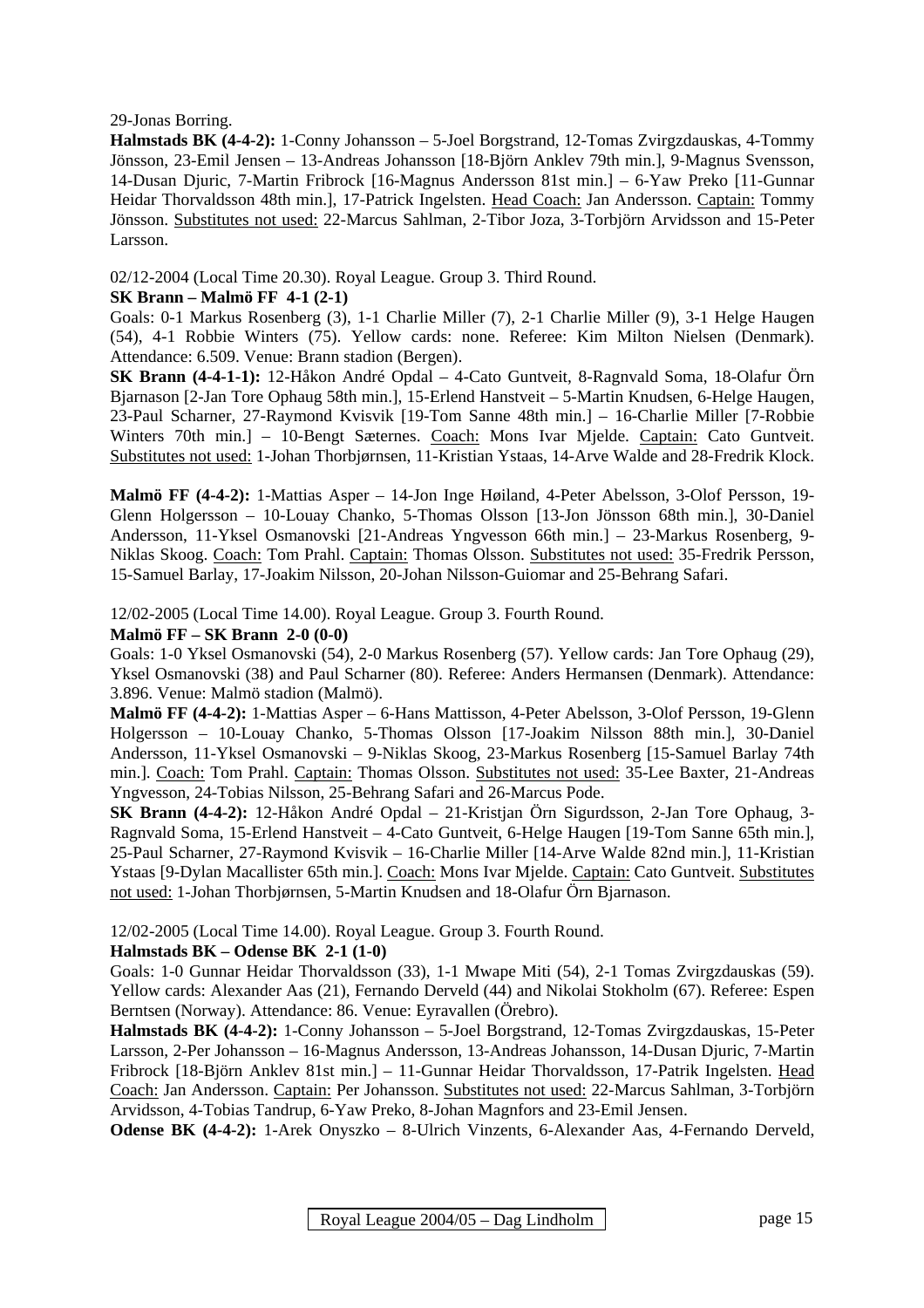15-Chris Sørensen – 10-Søren Berg, 12-Andrew Tembo, 25-Nicolai Stokholm, 29-Jonas Borring [17- Martin Borre 55th min.] – 24-Steffen Højer, 7-Mwape Miti [14-Esben Hansen 75th min.]. Head Coach: Klavs Rasmussen. Captain: Nicolai Stokholm. Substitutes not used: 27-Anders Lindegaard, 13-Lars Larsen, 18-Mikkel Blavnsfeldt, 19-Michael Larsen and 28-Lasse Rostholm.

17/02-2004 (Local Time 18.30). Royal League. Group 3. Fifth Round.

#### **SK Brann – Odense BK 2-1 (2-0)**

Goals: 1-0 Dylan Macallister (3), 2-0 Dylan Macallister (28), 2-1 Chris Sørensen (83). Yellow cards: Alexander Aas (4), Erlend Hanstveit (23), Nikolai Stokholm (28) and Mwape Miti (38). Red card: Olafur Örn Bjarnason (82). Referee: Stefan Johannesson (Sweden). Attendance: 3.500. Venue: Vestlandshallen (indoor, Bergen).

**SK Brann (4-4-2):** 12-Håkon André Opdal – 2-Jan Tore Ophaug, 18-Olafur Örn Bjarnason, 3- Ragnvald Soma, 15-Erlend Hanstveit – 4-Cato Guntveit, 25-Paul Scharner, 6-Helge Haugen [19-Tom Sanne 77th min.], 27-Raymond Kvisvik – 16-Charlie Miller [14-Arve Walde 63rd min.], 9-Dylan Macallister [11-Kristian Ystaas 88th min.]. Coach: Mons Ivar Mjelde. Captain: Cato Guntveit. Substitutes not used: 1-Johan Thorbjørnsen, 21-Kristjan Örn Sigurdsson and 28-Fredrik Klock.

**Odense BK (4-4-2):** 1-Arek Onyszko – 8-Ulrich Vinzents, 6-Alexander Aas, 4-Fernando Derveld, 15- Chris Sørensen – 10-Søren Berg, 25-Nicolai Stokholm, 14-Esben Hansen, 12-Andrew Tembo [18- Mikkel Blavnsfeldt 80th min.] – 7-Mwape Miti, 24-Steffen Højer [17-Martin Borre 71st min.]. Head Coach: Klavs Rasmussen. Captain: Nicolai Stokholm. Substitutes not used: 27-Anders Lindegaard, 13-Lars Larsen, 19-Michael Larsen and 29-Jonas Borring.

19/02-2005 (Local Time 13.30). Royal League. Group 3. Fifth Round.

#### **Malmö FF – Halmstads BK 1-0 (0-0)**

Goals: 1-0 Markus Rosenberg (48). Yellow cards: Andreas Johansson (17), Yksel Osmanovski (61) and Yaw Preko (86). Referee: Svein O. Moen (Norway). Attendance: 3.086. Venue: Malmö stadion (Malmö).

**Malmö FF (4-4-2):** 1-Mattias Asper – 6-Hans Mattisson, 4-Peter Abelsson, 3-Olof Persson, 19-Glenn Holgersson – 10-Louay Chanko, 5-Thomas Olsson [8-Afonso Alves 76th min.], 30-Daniel Andersson, 11-Yksel Osmanovski [21-Andreas Yngvesson 85th min.] – 23-Markus Rosenberg, 9-Niklas Skoog. Coach: Tom Prahl. Captain: Thomas Olsson. Substitutes not used: 35-Fredrik Persson, 7-Joseph Elanga, 15-Samuel Barlay, 17-Joakim Nilsson and 25-Behrang Safari.

**Halmstads BK (4-4-2):** 1-Conny Johansson – 5-Joel Borgstrand, 12-Tomas Zvirgzdauskas, 15-Peter Larsson [23-Emil Jensen 83rd min.], 2-Per Johansson – 16-Magnus Andersson, 14-Dusan Djuric, 13- Andreas Johansson, 7-Martin Fribrock [6-Yaw Preko 73rd min.] – 11-Gunnar Heidar Thorvaldsson, 17-Patrik Ingelsten [18-Björn Anklev 82nd min.]. Head Coach: Jan Andersson. Captain: Per Johansson. Substitutes not used: 22-Marcus Sahlman, 3-Torbjörn Arvidsson, 4-Tobias Tandrup and 8- Johan Mangfors.

24/02-2005 (Local Time 20.35). Royal League. Group 3. Sixth Round.

#### **Halmstads BK – SK Brann 0-0 (0-0)**

Yellow cards: Cato Guntveit (17), Tomas Zvirgzdauskas (25) and Christian kalvenes (80). Referee: Claus Bo Larsen (Denmark). Attendance: 272. Venue: Nya Ullevi (Göteborg).

**Halmstads BK (4-4-2):** 1-Conny Johansson – 5-Joel Borgstrand, 15-Peter Larsson [3-Torbjörn Arvidsson 81st min.], 12-Tomas Zvirgzdauskas, 2-Per Johansson – 16-Magnus Andersson [6-Yaw Preko 46th min.], 14-Dusan Djuric, 13-Andreas Johansson, 7-Martin Fribrock [18-Björn Anklev 75th min.] – 11-Gunnar Heidar Thorvaldsson, 17-Patrik Ingelsten. Head Coach: Jan Andersson. Captain: Per Johansson. Substitutes not used: 22-Marcus Sahlman, 4-Tobias Tandrup and 8-Johan Mangfors.

**SK Brann (4-4-2):** 12-Håkon André Opdal – 21-Kristjan Örn Sigurdsson, 2-Jan Tore Ophaug, 3- Ragnvald Soma, 15-Erlend Hanstveit [17-Christian Kalvenes 76th min.] – 19-Tom Sanne, 25-Paul Scharner, 4-Cato Guntveit, 27-Raymond Kvisvik – 9-Dylan Macallister [14-Arve Walde 87th min.],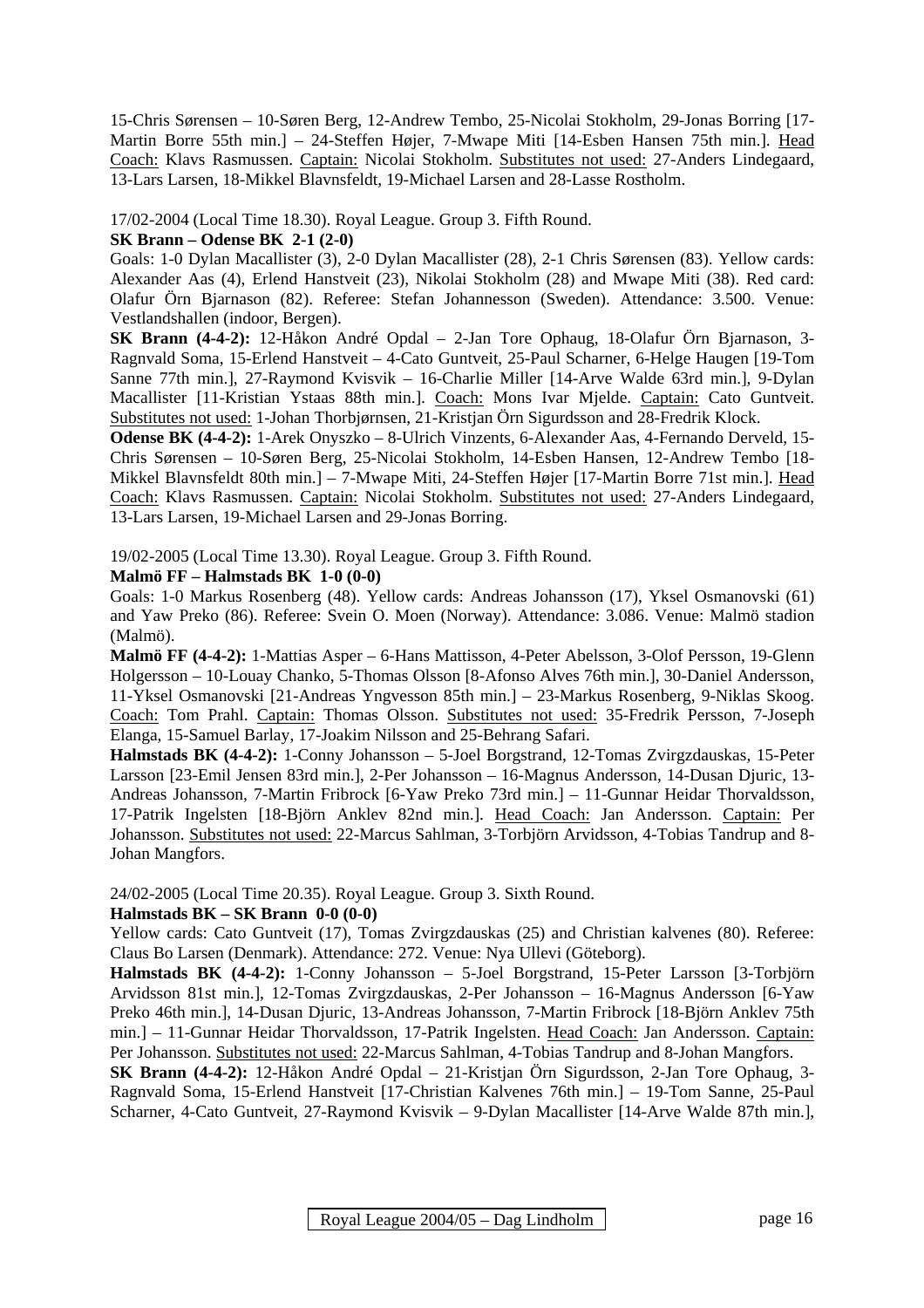16-Charlie Miller [28-Fredrik Klock 90th min.]. Coach: Mons Ivar Mjelde. Captain: Cato Guntveit. Substitutes not used: 1-Johan Thorbjørnsen and 13-Erlend Storesund.

24/02-2005 (Local Time 20.35). Royal League. Group 3. Sixth Round. **Odense BK – Malmö FF 1-2 (0-1)** 

Goals: 0-1 Niklas Skoog (pen 4), 0-2 Markus Rosenberg (75), 1-2 Martin Borre (88). Yellow card: Niklas Skoog (40). Referee: Terje Hauge (Norway). Attendance: 1.727. Venue: Odense stadion (Odense).

**Odense BK (4-4-2):** 1-Arek Onyszko – 19-Michael Larsen, 6-Alexander Aas, 4-Fernando Derveld, 15-Chris Sørensen – 12-Andrew Tembo [8-Ulrich Vinzents 68th min.], 14-Esben Hansen, 18-Mikkel Blavnsfeldt [17-Martin Borre 65th min.], 29-Jonas Borring [13-Lars Larsen 79th min.] – 24-Steffen Højer, 7-Mwape Miti. Head Coach: Klavs Rasmussen. Captain: Mwape Miti. Substitutes not used: 27- Anders Lindegaard, 23-Anders Torpegaard, 26-Jesper Lange and 28-Lasse Rostholm.

**Malmö FF (4-4-2):** 35-Lee Baxter – 6-Hans Mattisson, 4-Peter Abelsson, 3-Olof Persson, 7-Joseph Elanga – 10-Louay Chanko [17-Joakim Nilsson 77th min.], 5-Thomas Olsson, 30-Daniel Andersson, 8-Afonso Alves [21-Andreas Yngvesson 76th min.] – 9-Niklas Skoog [15-Samuel Barlay 88th min.], 23-Markus Rosenberg. Coach: Tom Prahl. Captain: Thomas Olsson. Substitutes not used: 33-Joakim Moberg, 19-Glenn Holgersson, 25-Behrang Safari and 26-Marcus Pode.



 Matchday 6 in Odense, Odense BK vs. Malmö FF. MFF celebration after goal by Markus Rosenberg. Photo: Royal League/(Per Kjærbye).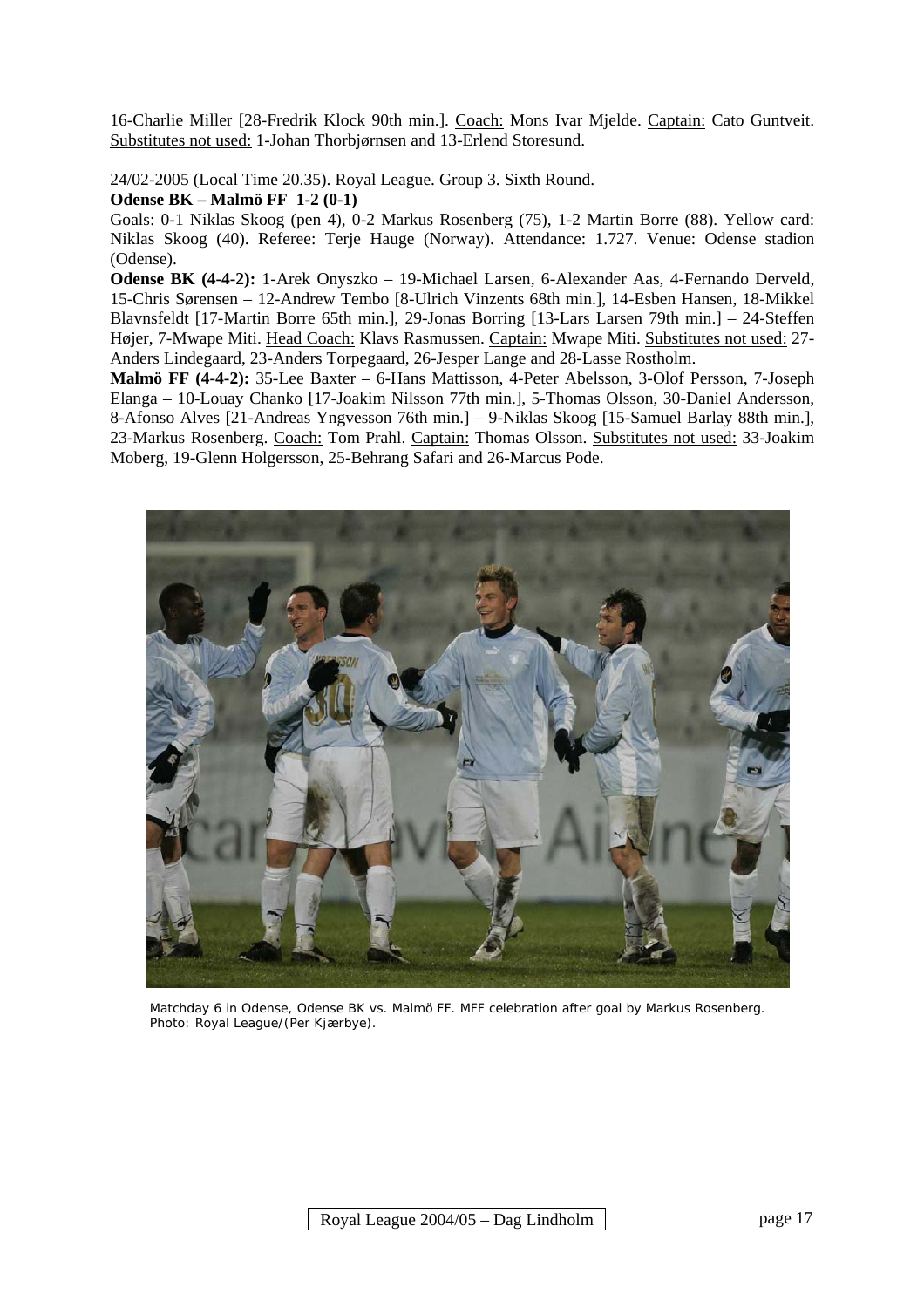### **Group 1, Second Group Stage**

| 03/03-2005 20.35 1st match Parken |  |                                              | $FC$ København – Rosenborg BK | $2 - 2$ | 6.543       |
|-----------------------------------|--|----------------------------------------------|-------------------------------|---------|-------------|
|                                   |  | 10/03-2005 20.35 2nd match Lerkendal stadion | Rosenborg BK – Malmö FF       | $2-0$   | 5.104       |
|                                   |  | $17/03-2005$ 20.35 3rd match Malmö stadion   | Malmö $FF - FC$ København     | $1-0$   | 5.391       |
|                                   |  | 14/04-2005 20.35 4th match Lerkendal stadion | Rosenborg $BK - FC$ København |         | $0-1$ 7.390 |
| 28/04-2005 20.35 5th match Parken |  |                                              | FC København – Malmö FF       |         | 2-1 12.347  |
|                                   |  | $12/05-2005$ 20.35 6th match Malmö stadion   | Malmö FF – Rosenborg BK       |         | $4-2$ 1.459 |
|                                   |  |                                              |                               |         |             |

| FC København | $4$ 2-1-1 5-4           |  |
|--------------|-------------------------|--|
| Malmö FF     | $4\quad 2-0-2\quad 6-6$ |  |
| Rosenborg BK | $4 \t1-1-2 \t6-7$       |  |

03/03-2005 (Local Time 20.35). Royal League. Group 1.

#### **FC København – Rosenborg BK 2-2 (0-1)**

Goals: 0-1 Ståle Stensaas (42), 1-1 Alvaro Santos (54), 1-2 Frode Johnsen (74), 2-2 Magne Hoseth (90+). Yellow cards: none. Referee: Peter Fröjdfeldt (Sweden). Attendance: 6.543. Venue: Parken (København).

**FC København (4-4-2):** 21-Balázs Rabóczki – 17-Ole Tobiasen, 4-Bo Svensson, 16-Dan Thomassen, 15-Peter Christiansen [28-Martin Bergvold 84th min.] – 8-Michael Silberbauer, 25-Hjalte Bo Nørregaard, 6-Tobias Linderoth, 9-Magne Hoseth – 10-Sibusiso Zuma [27-Jesper Bech 74th min.], 7- Alvaro Santos [12-Todi Jónsson 79th min.]. Head Coach: Hans Backe. Captain: Bo Svensson. Substitutes not used: 31-Benny Gall, 2-Lars Jacobsen, 24-Christian Traoré and 26-Elrio van Heerden.

**Rosenborg BK (4-3-3):** 1-Espen Johnsen – 5-Christer Basma, 26-Bjørn Tore Kvarme [3-Erik Hoftun 65th min.], 10-Vidar Riseth, 21-Ståle Stensaas – 6-Roar Strand, 11-Jan Gunnar Solli, 4-Fredrik Winsnes – 13-Alexander Ødegaard [24-Thorstein Helstad 46th min.], 9-Frode Johnsen, 25-Daniel Omoya Braaten [17-Øyvind Storflor 84th min.]. Head coach: Per Joar Hansen. Captain: Christer Basma. Substitutes not used: 30-Ivar Rønningen, 15-Per Ciljan Skjelbred, 19-Alexander Tettey and 33-Mikael Dorsin.

10/03-2005 (Local Time 20.35). Royal League. Group 1.

#### **Rosenborg BK – Malmö FF 2-0 (1-0)**

Goals: 1-0 Strand (6), 2-0 Alexander Ødegaard (89). Yellow card: Christer Basma (17). Referee: Claus Bo Larsen (Denmark). Attendance: 5.104. Venue: Lerkendal stadion (Trondheim).

**Rosenborg BK (4-3-3):** 1-Espen Johnsen – 5-Christer Basma, 26-Bjørn Tore Kvarme, 10-Vidar Riseth, 21-Ståle Stensaas – 6-Roar Strand [15-Per Ciljan Skjelbred 84th min.], 11-Jan Gunnar Solli, 4- Fredrik Winsnes – 25-Daniel Omoya Braaten [2-Miika Koppinen 90th min.], 9-Frode Johnsen, 17- Øyvind Storflor [13-Alexander Ødegaard 78th min.]. Head coach: Per Joar Hansen. Captain: Christer Basma. Substitutes not used: 30-Ivar Rønningen, 3-Erik Hoftun, 22-Harald Martin Brattbakk and 33- Mikael Dorsin.

**Malmö FF (4-4-2):** 1-Mattias Asper – 6-Hans Mattisson, 3-Olof Persson, 19-Glenn Holgersson, 7- Joseph Elanga – 10-Louay Chanko [17-Joakim Nilsson 68th min.], 5-Thomas Olsson [21-Andreas Yngvesson 87th min.], 30-Daniel Andersson, 8-Afonso Alves – 23-Markus Rosenberg, 9-Niklas Skoog. Coach: Tom Prahl. Captain: Thomas Olsson. Substitutes not used: 35-Lee Baxter, 15-Samuel Barlay, 24-Tobias Nilsson, 25-Berang Safari and 26-Marcus Pode.

17/03-2005 (Local Time 20.35). Royal League. Group 1.

#### **Malmö FF – FC København 1-0 (1-0)**

Goal: 1-0 Markus Rosenberg (23). Yellow cards: Michael Silberbauer (27), Joseph Elanga (31), Lars Jacobsen (63), Christian Traoré (74), Yksel Osmanovski (79) and Dan Thomassen (88). Referee: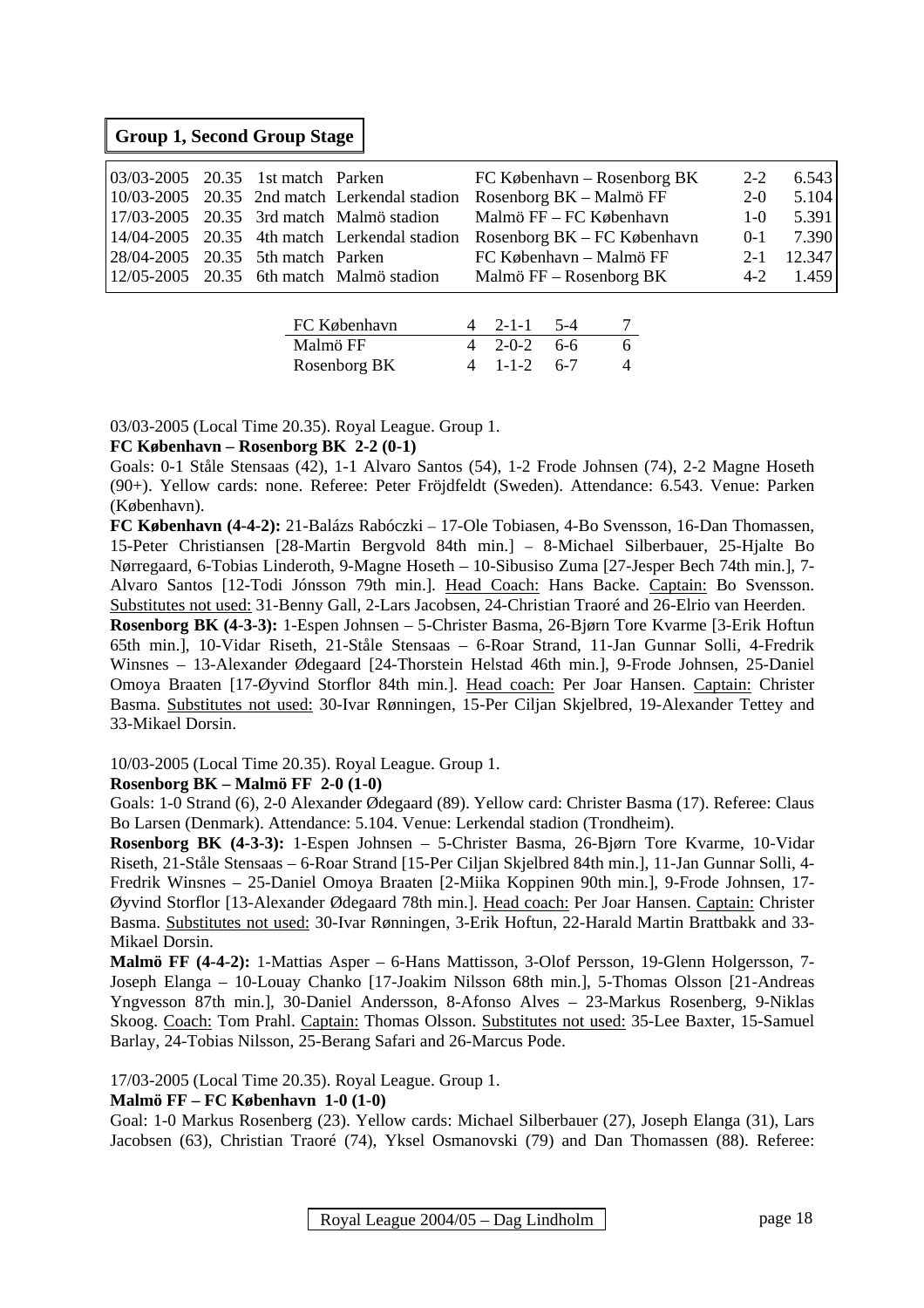Espen Berntsen (Norway). Attendance: 5.391. Venue: Malmö stadion (Malmö).

**Malmö FF (4-4-2):** 1-Mattias Asper – 6-Hans Mattisson, 4-Peter Abelsson, 3-Olof Persson, 7-Joseph Elanga – 10-Louay Chanko, 5-Thomas Olsson [11-Yksel Osmanovski 74th min.], 30-Daniel Andersson, 8-Afonso Alves – 9-Niklas Skoog [17-Joakim Nilsson 90th min.], 23-Markus Rosenberg [21-Andreas Yngvesson 85th min.]. Coach: Tom Prahl. Captain: Thomas Olsson. Substitutes not used: 35-Lee Baxter, 15-Samuel Barlay, 19-Glenn Holgersson and 25-Berang Safari.

**FC København (4-4-2):** 21-Balázs Rabóczki – 2-Lars Jacobsen, 4-Bo Svensson, 16-Dan Thomassen, 5-Janne Saarinen [15-Peter Christiansen 46th min.] – 8-Michael Silberbauer, 6-Tobias Linderoth [25- Hjalte Bo Nørregaard 46th min.], 24-Christian Traoré, 28-Martin Bergvold [12-Todi Jónsson 67th min.] – 32-Peter Møller, 27-Jesper Bech. Head Coach: Hans Backe. Captain: Bo Svensson. Substitutes not used: 31-Benny Gall, 22-Morten Bertolt, 23-William Kvist and 26-Elrio van Heerden.

14/04-2005 (Local Time 20.35). Royal League. Group 1.

#### **Rosenborg BK – FC København 0-1 (0-1)**

Goal: 0-1 Hjalte Bo Nørregaard (30). Yellow cards: Hjalte Bo Nørregaard (34) and Ole Tobiasen (75). Referee: Martin Ingvarsson (Sweden). Attendance: 7.390. Venue: Lerkendal stadion (Trondheim).

**Rosenborg BK (4-3-3):** 1-Espen Johnsen – 2-Miika Koppinen, 26-Bjørn Tore Kvarme [5-Christer Basma 7th min.], 10-Vidar Riseth, 21-Ståle Stensaas – 6-Roar Strand [7-Ørjan Berg 53rd min.], 11-Jan Gunnar Solli, 4-Fredrik Winsnes – 25-Daniel Omoya Braaten [24-Thorstein Helstad 64th min.], 9- Frode Johnsen, 22-Harald Martin Brattbakk. Head coach: Per Joar Hansen. Captain: Vidar Riseth. Substitutes not used: 30-Ivar Rønningen, 3-Erik Hoftun, 13-Alexander Ødegaard and 33-Mikael Dorsin.

**FC København (4-4-2):** 21-Balázs Rabóczki – 17-Ole Tobiasen, 24-Christian Traoré, 16-Dan Thomassen, 15-Peter Christiansen [3-Urmas Rooba 70th min.] – 27-Jesper Bech, 25-Hjalte Bo Nørregaard, 6-Tobias Linderoth, 9-Magne Hoseth – 10-Sibusiso Zuma [5-Janne Saarinen 86th min.], 7-Alvaro Santos [28-Martin Bergvold 57th min.]. Head Coach: Hans Backe. Captain: Hjalte Bo Nørregaard. Substitutes not used: 18-Carsten Fredgaard, 2-Lars Jacobsen, 8-Michael Silberbauer, 12- Todi Jónsson and 26-Elrio van Heerden.

28/04-2005 (Local Time 20.35). Royal League. Group 1.

#### **FC København – Malmö FF 2-1 (1-1)**

Goals: 0-1 Markus Rosenberg (25), 1-1 Peter Møller (41), 2-1 Sibusiso Zuma (60). Yellow cards: Olof Persson (65), Afonso Alves (72), Hjalte Bo Nørregaard (73), Lars Jacobsen (75) and Thomas Olsson (90+). Referee: Tommy Skjerven (Norway). Attendance: 12.347. Venue: Parken (København).

**FC København (4-4-2):** 21-Balázs Rabóczki – 2-Lars Jacobsen, 24-Christian Traoré, 16-Dan Thomassen, 3-Urmas Rooba – 27-Jesper Bech, 6-Tobias Linderoth, 25-Hjalte Bo Nørregaard, 5-Janne Saarinen [9-Magne Hoseth 63rd min.] – 10-Sibusiso Zuma, 32-Peter Møller. Head Coach: Hans Backe. Captain: Hjalte Bo Nørregaard. Substitutes not used: 31-Benny Gall, 15-Peter Christiansen, 22- Morten Bertolt and 23-William Kvist.

**Malmö FF (4-4-2):** 1-Mattias Asper – 14-Jon Inge Høiland, 4-Peter Abelsson, 3-Olof Persson, 7- Joseph Elanga – 6-Hans Mattisson [8-Afonso Alves 67th min.], 5-Thomas Olsson, 30-Daniel Andersson, 21-Andreas Yngvesson [10-Louay Chanko 67th min.] – 23-Markus Rosenberg [27-Rawez Lawan 82nd min.], 9-Niklas Skoog. Coach: Tom Prahl. Captain: Thomas Olsson. Substitutes not used: 35-Lee Baxter, 18-Patrik Andersson, 19-Glenn Holgersson and 25-Berang Safari.

12/05-2005 (Local Time 20.35). Royal League. Group 1.

#### **Malmö FF – Rosenborg BK 4-2 (1-0)**

Goal: 1-0 Afonso Alves (22), 1-1 Frode Johnsen (56), 2-1 Afonso Alves (62), 2-2 Frode Johnsen (69), 3-2 Markus Rosenberg (73), 4-2 Marcus Pode (90+). Yellow card: Yksel Osmanovski (13). Referee: Nikolai Vollquartz (Denmark). Attendance: 1.459. Venue: Malmö stadion (Malmö).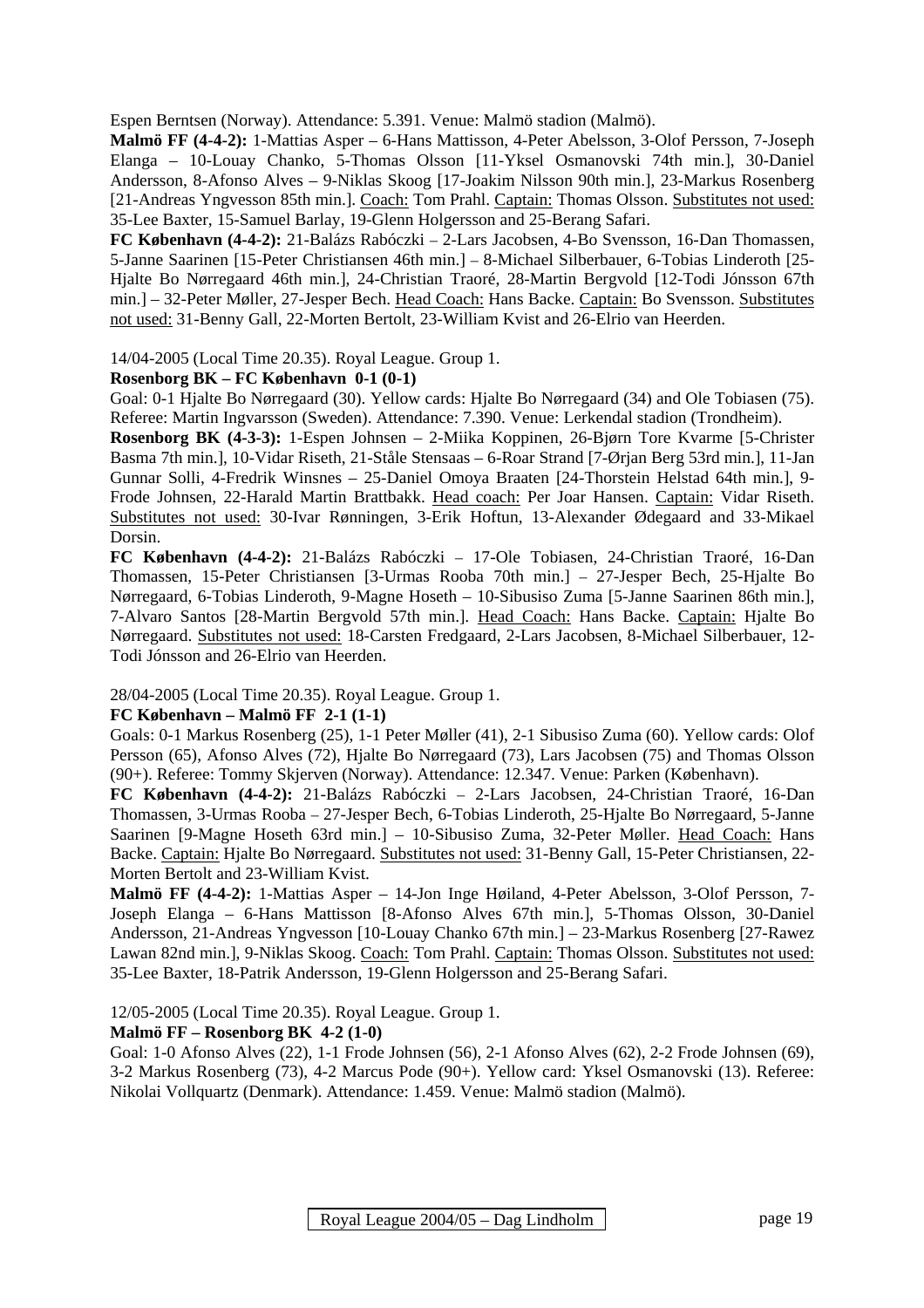**Malmö FF (4-4-2):** 1-Mattias Asper – 14-Jon Inge Høiland, 3-Olof Persson, 4-Peter Abelsson,19- Glenn Holgersson – 11-Yksel Osmanovski, 6-Hans Mattisson, 30-Daniel Andersson [10-Louay Chanko 67th min.], 21-Andreas Yngvesson [7-Joseph Elanga 80th min.] – 23-Markus Rosenberg, 8- Afonso Alves [26-Marcus Pode 90th min.]. Coach: Tom Prahl. Captain: Hans Mattisson. Substitutes not used: 35-Lee Baxter, 15-Samuel Barlay, 27-Rawez Lawan and 28-Daniel Sliper.

**Rosenborg BK (4-3-3):** 30-Ivar Rønningen – 33-Mikael Dorsin, 5-Christer Basma, 2-Miika Koppinen [3-Erik Hoftun 70th min.], 21-Ståle Stensaas – 6-Roar Strand, 11-Jan Gunnar Solli, 4-Fredrik Winsnes – 25-Daniel Omoya Braaten [17-Øyvind Storflor 51st min.], 24-Thorstein Helstad [9-Frode Johnsen 35th min.], 13-Alexander Ødegaard. Head coach: Per Joar Hansen. Captain: Christer Basma. Substitutes not used: 1-Espen Johnsen, 8-Robbie Russell and 22-Harald Martin Brattbakk.

#### **Group 2, Second Group Stage**

|                                         |  | $10/03-2005$ 18.30 1st match Gamla Ullevi                          | IFK Göteborg – SK Brann          | $2-0$   | 4.072 |
|-----------------------------------------|--|--------------------------------------------------------------------|----------------------------------|---------|-------|
|                                         |  | 17/03-2005 20.35 2nd match Vestlandshallen                         | SK Brann – Vålerenga Fotball     | $2 - 2$ | 3.200 |
|                                         |  | $\vert 03/04 - 2005 \vert 16.00 \vert 3$ rd match Ullevaal stadion | Vålerenga Fotball – IFK Göteborg | $2 - 2$ | 7.414 |
| $14/04-2005$ 20.35 4th match Nya Ullevi |  |                                                                    | IFK Göteborg – Vålerenga Fotball | $2 - 1$ | 4.119 |
|                                         |  | 28/04-2005 20.35 5th match Ullevaal stadion                        | Vålerenga Fotball – SK Brann     | $1-0$   | 2.780 |
|                                         |  | $12/05-2005$ 18.00 6th match Brann stadion                         | SK Brann – IFK Göteborg          | $0-1$   | 1.813 |

| <b>IFK Göteborg</b> | $4 \quad 3-1-0 \quad 7-3$ | 10       |
|---------------------|---------------------------|----------|
| Vålerenga Fotball   | $4 \t1-2-1 \t6-6$         | $\Delta$ |
| <b>SK</b> Brann     | $4 \t 0-1-3 \t 2-6$       |          |

10/03-2005 (Local Time 18.30). Royal League. Group 2.

#### **IFK Göteborg – SK Brann 2-0 (1-0)**

Goals: 1-0 Niclas Alexandersson (38), 2-0 George Mourad (67). Yellow cards: Cato Guntveit (16) and Charlie Miller (71). Red card: Cato Guntveit (57, second yellow card). Referee: Nikolai Vollquartz (Denmark). Attendance: 4.072. Venue: Gamla Ullevi (Göteborg).

**IFK Göteborg (4-4-2):** 1-Bengt Andersson – 6-Adam Johansson, 3-Fredrik Risp, 2-Kalle Svensson, 14-Hjalmar Jonsson – 11-Jonas Henriksson, 7-Håkan Mild [18-Martin Smedberg 83rd min.], 4- Sebastian Johansson, 10-Niclas Alexandersson – 19-Peter Ijeh, 17-George Mourad. Head Coach: Arne Erlandsen. Captain: Håkan Mild. Substitutes not used: 12-John Alvbåge, 5-Mattias Bjärsmyr, 22- Oscar Wendt and 23-Andres Vasques.

**SK Brann (4-4-2):** 12-Håkon André Opdal – 21-Kristjan Örn Sigurdsson, 18-Olafur Örn Bjarnason, 3-Ragnvald Soma, 15-Erlend Hanstveit [17-Christian Kalvenes 76th min.] – 14-Arve Walde [9-Dylan Macallister 76th min.], 25-Paul Scharner, 4-Cato Guntveit, 27-Raymond Kvisvik – 16-Charlie Miller [13-Erlend Storesund 75th min.], 10-Bengt Sæternes. Coach: Mons Ivar Mjelde. Captain: Cato Guntveit. Substitutes not used: 1-Johan Thorbjørnsen and 28-Fredrik Klock.

17/03-2005 (Local Time 20.35). Royal League. Group 2.

#### **SK Brann – Vålerenga Fotball 2-2 (2-0)**

Goals: 1-0 Martin Knudsen (3), 2-0 Charlie Miller (29), 2-1 Stefan Ishizaki (65), 2-2 Morten Berre (86). Yellow cards: Freddy dos Santos (38), Morten Berre (68) and Christian Kalvenes (83). Referee: Martin Ingvarsson (Sweden). Attendance: 3.200 (sold out). Venue: Vestlandshallen (indoor, Bergen).

**SK Brann (4-4-2):** 12-Håkon André Opdal – 21-Kristjan Örn Sigurdsson, 18-Olafur Örn Bjarnason, 3-Ragnvald Soma, 15-Erlend Hanstveit – 5-Martin Knudsen [19-Tom Sanne 59th min.], 16-Charlie Miller, 25-Paul Scharner, 27-Raymond Kvisvik [17-Christian Kalvenes 79th min.] – 10-Bengt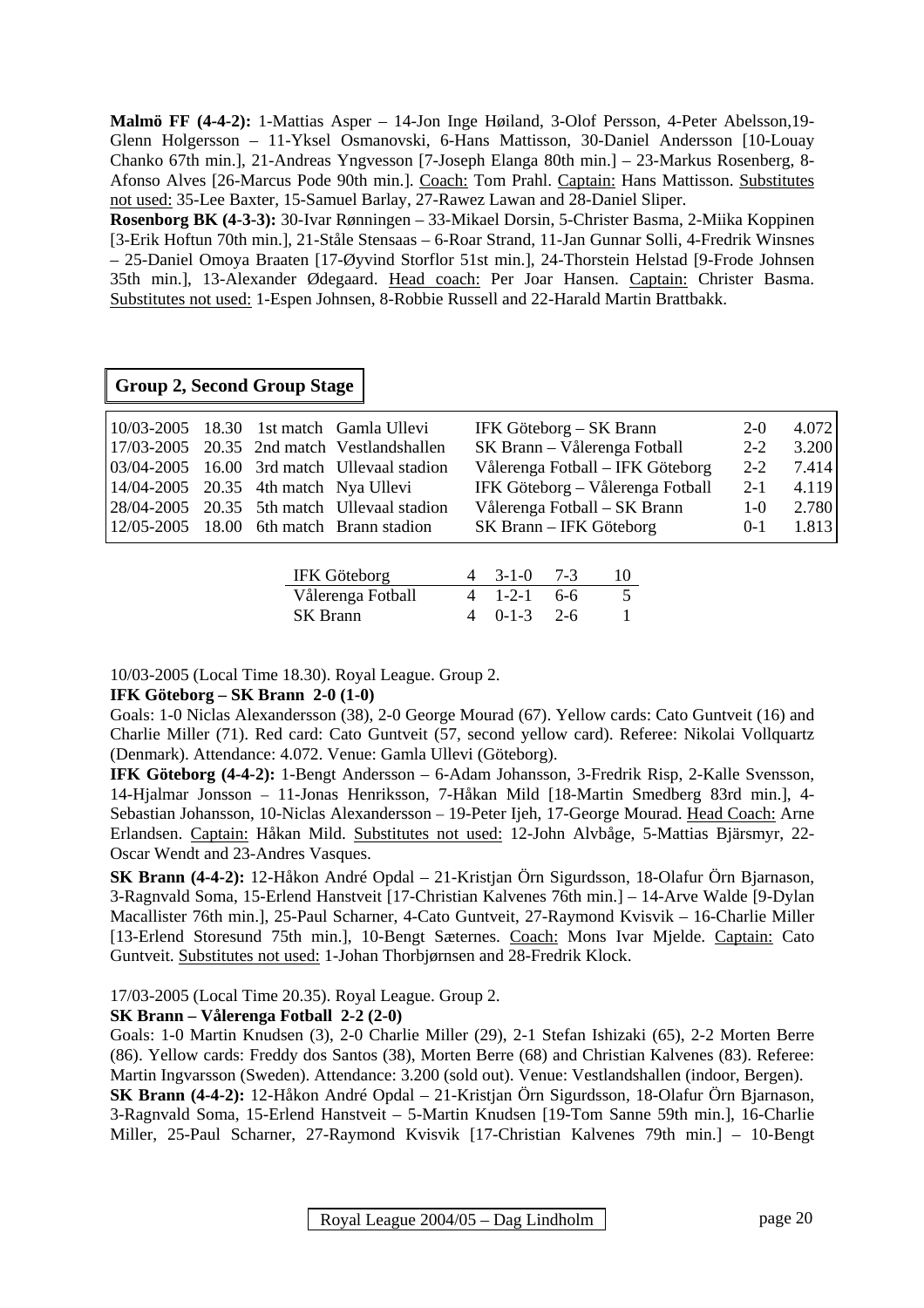Sæternes, 9-Dylan Macallister. Coach: Mons Ivar Mjelde. Captain: Erlend Hanstveit. Substitutes not used: 1-Johan Thorbjørnsen, 13-Erlend Storesund, 20-Thor Jørgen Spurkeland and 28-Fredrik Klock. **Vålerenga (4-4-2):** 30-Arni Gautur Arason – 4-David Brocken [29-Jalal El Gharbi 88th min.], 24- Kjetil Wæhler, 5-Andre Muri, 6-Freddy dos Santos – 10-Stefan Izhisaki, 25-Ardian Gashi, 15-Thomas Holm, 11-Morten Berre – 28-Daniel Fredheim Holm [2-Ragnar Klavan 80th min.], 14-Bernt Nikolai Hulsker [16-Steffen Iversen 72nd min.]. Head coach: Kjetil Rekdal. Captain: Kjetil Wæhler. Substitutes not used: 1-Øyvind André Bolthof, 8-Kjetil Rekdal, 17-Arnar Førsund and 20-Marius Semmurud Berg.

#### 03/04-2005 (Local Time 16.00). Royal League. Group 2.

#### **Vålerenga Fotball – IFK Göteborg 2-2 (0-2)**

Goals: 0-1 Peter Ijeh (35), 0-2 Peter Ijeh (45+), 1-2 own goal (Svensson 51), 2-2 Morten Berre (52). Yellow cards: Magnus Johansson (7), George Mourad (37) and Håkan Mild (60). Referee: Knud-Erik Fisker (Denmark). Attendance: 7.414. Venue: Ullevaal stadion (Oslo).

**Vålerenga (4-4-2):** 30-Arni Gautur Arason – 4-David Brocken, 5-Andre Muri, 24-Kjetil Wæhler [22- Ronny Johnsen 79th min.], 21-Tom Henning Hovi [11-Morten Berre 30th min.] – 10-Stefan Izhisaki, 25-Ardian Gashi [19-Christian Grindheim 73rd min.], 15-Thomas Holm, 6-Freddy dos Santos – 16- Steffen Iversen, 14-Bernt Nikolai Hulsker. Head coach: Kjetil Rekdal. Captain: Tom Henning Hovi [Kjetil Wæhler 30th min.] [6-Freddy dos Santos 79th min.]. Substitutes not used: 1-Øyvind André Bolthof, 2-Ragnar Klavan, 18-Amund Robertson Skiri and 27-Steinar Strømnes.

**IFK Göteborg (4-4-2):** 1-Bengt Andersson – 16-Magnus Johansson, 3-Fredrik Risp, 2-Kalle Svensson, 14-Hjalmar Jonsson – 10-Niclas Alexandersson, 7-Håkan Mild, 4-Sebastian Johansson, 9- Stefan Selakovic – 17-George Mourad, 19-Peter Ijeh. Head Coach: Arne Erlandsen. Captain: Håkan Mild. Substitutes not used: 12-John Alvbåge, 6-Adam Johansson 11-Samuel Wowoah, 13-Tommy Lycén, 18-Martin Smedberg, 22-Oscar Wendt and 24-Jonatan Berg.

14/04-2005 (Local Time 20.35). Royal League. Group 2.

#### **IFK Göteborg – Vålerenga Fotball 2-1 (0-0)**

Goals: 1-0 George Mourad (60), 1-1 own goal (Sebastian Johansson 74), 2-1 Stefan Selakovic (81). Yellow card: none. Red card: Kjetil Wæhler (17). Referee: Mikael Svendsen (Denmark). Attendance: 4.119. Venue: Nya Ullevi (Göteborg).

**IFK Göteborg (4-4-2):** 1-Bengt Andersson – 16-Magnus Johansson, 2-Kalle Svensson, 3-Fredrik Risp, 14-Hjalmar Jonsson – 10-Niclas Alexandersson, 7-Håkan Mild, 4-Sebastian Johansson, 11- Samuel Wowoah [19-Peter Ijeh 46th min.] – 9-Stefan Selakovic, 17-George Mourad. Head Coach: Arne Erlandsen. Captain: Håkan Mild. Substitutes not used: 12-John Alvbåge, 5-Mattias Bjärsmyr, 6- Adam Johansson, 13-Tommy Lycén, 18-Martin Smedberg and 22-Oscar Wendt.

**Vålerenga (4-4-2):** 30-Arni Gautur Arason – 4-David Brocken, 5-Andre Muri, 24-Kjetil Wæhler, 21- Tom Henning Hovi – 10-Stefan Izhisaki [18-Amund Robertsen Skiri 79th min.], 15-Thomas Holm, 19-Christian Grindheim, 11-Morten Berre – 25-Ardian Gashi [22-Ronny Johnsen 29th min.], 28- Daniel Fredheim Holm [6-Freddy dos Santos 63rd min.]. Head coach: Kjetil Rekdal. Captain: Tom Henning Hovi. Substitutes not used: 1-Øyvind André Bolthof, 2-Ragnar Klavan and 20-Mbulelo Mabizela.

28/04-2005 (Local Time 20.35). Royal League. Group 2.

#### **Vålerenga Fotball – SK Brann 1-0 (1-0)**

Goal: 1-0 Bernt Nikolai Hulsker (9). Yellow cards: none. Referee: Jonas Eriksson (Sweden). Attendance: 2.780. Venue: Ullevaal stadion (Oslo).

**Vålerenga (4-3-1-2):** 1-Øyvind André Bolthof – 4-David Brocken, 5-Andre Muri, 18-Amund Robertson Skiri, 2-Ragnar Klavan [21-Tom Henning Hovi 66th min.] – 10-Stefan Izhisaki [19- Christian Grindheim 46th min.], 15-Thomas Holm, 6-Freddy dos Santos – 20-Mbulelo Mabizela [22- Ronny Johnsen 83rd min.] – 11-Morten Berre, 14-Bernt Nikolai Hulsker. Head coach: Kjetil Rekdal. Captain: Øyvind André Bolthof. Substitutes not used: 30-Arni Gautur Arason, 17-Arnar Førsund and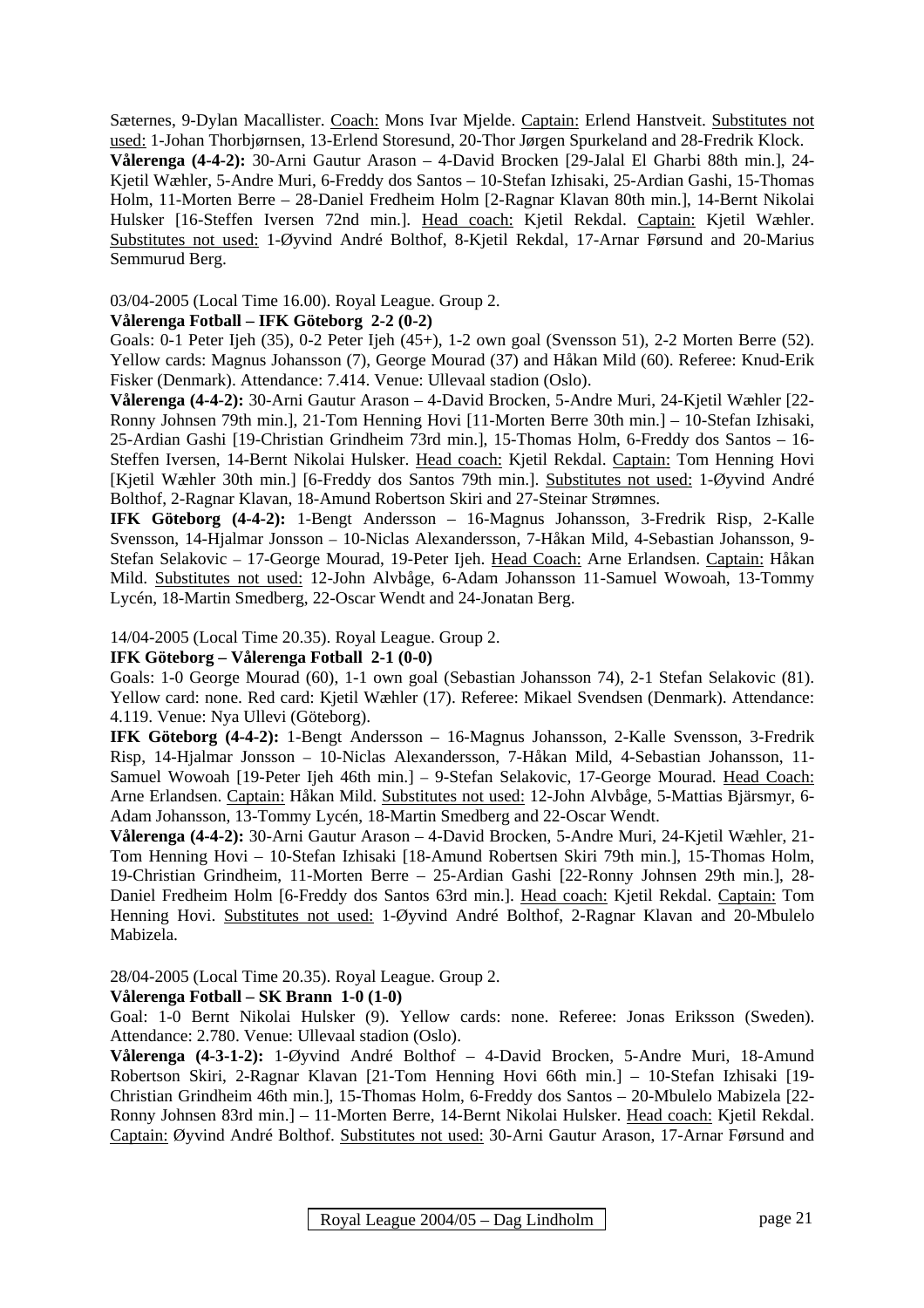29-Jalal Al-Gharbi.

**SK Brann (4-4-2):** 12-Håkon André Opdal – 21-Kristjan Örn Sigurdsson, 18-Olafur Örn Bjarnason, 3-Ragnvald Soma, 15-Erlend Hanstveit [17-Christian Kalvenes 75th min.] – 5-Martin Knudsen [27- Raymond Kvisvik 63rd min.], 16-Charlie Miller, 25-Paul Scharner, 19-Tom Sanne – 7-Robbie Winters, 9-Dylan Macallister [10-Bengt Sæternes 63rd min.]. Coach: Mons Ivar Mjelde. Captain: Erlend Hanstveit. Substitutes not used: 1-Johan Thorbjørnsen, 13-Erlend Storesund and 28-Fredrik Klock.

12/05-2005 (Local Time 18.00). Royal League. Group 2.

#### **SK Brann – IFK Göteborg 0-1 (0-1)**

Goal: 0-1 Kalle Svensson (33). Yellow card: Kalle Svensson (71). Referee: Claus Bo Larsen (Denmark). Attendance: 1.813. Venue: Brann stadion (Bergen).

**SK Brann (4-4-2):** 1-Johan Thorbjørnsen – 5-Martin Knudsen, 21-Kristjan Örn Sigurdsson, 3- Ragnvald Soma, 17-Christian Kalvenes [15-Erlend Hanstveit 74th min.] – 16-Charlie Miller [20-Thor Jørgen Spurkeland 46th min.], 13-Erlend Storesund [6-Helge Haugen 46th min.], 25-Paul Scharner, 19-Tom Sanne – 9-Dylan Macallister, 14-Arve Walde. Coach: Mons Ivar Mjelde. Captain: Ragnvald Soma. Substitutes not used: 12-Håkon André Opdal, 23-Mads Århus Fjeldstad and 29-Aleksander Andersen.

**IFK Göteborg (4-4-2):** 1-Bengt Andersson – 16-Magnus Johansson, 3-Fredrik Risp, 2-Kalle Svensson, 22-Oscar Wendt – 18-Martin Smedberg [13-Tommy Lycén 73rd min.], 4-Sebastian Johansson, 10-Niclas Alexandersson, 11-Samuel Wowoah [14-Hjalmar Jonsson 77th min.] – 17- George Mourad, 19-Peter Ijeh [9-Stefan Selakovic 46th min.]. Head Coach: Arne Erlandsen. Captain: Fredrik Risp. Substitutes not used: 12-John Alvbåge, 5-Mattias Bjärsmyr, 6-Adam Johansson, and 23- Andres Vasques.

### **Final in Göteborg**

#### 26/05-2005 (Local Time 20.35). Final.

#### **IFK Göteborg – FC København 1-1 (1-1) (FK København won 11-10 on penalties)**

No extra-time was played. Goals: 0-1 Hjalte Bo Nørregaard (18), 1-1 George Mourad (31). Penalties: Hjalte Bo Nørregaard 0-1, Magnus Johansson 1-1, Peter Christiansen missed, George Mourad 2-1, Magne Hoseth 2-2, Niclas Alexandersson missed, Lars Jacobsen 2-3, Peter Ijeh 3-3, Bo Svensson 3-4, Stefan Selakovic 4-4, Dan Thomassen 4-5, Oscar Wendt 5-5, Jesper Bech 5-6, Adam Johansson 6-6, Sibusiso Zuma 6-7, Hjalmar Jonsson 7-7, Tobias Linderoth missed, Sebastian Johansson missed, Peter Møller 7-8, Bengt Andersson 8-8, Benny Gall 8-9, Fredrik Risp 9-9, Magne Hoseth 9-10, Magnus Johansson 10-10, Hjalte Bo Nørregaard 10-11, George Mourad missed. Yellow cards: Michael Silberbauer (38), Magnus Johansson (61), Hjalte Bo Nørregaard (70), Samuel Wowoah (74) and Dan Thomassen (85). Referee: Terje Hauge (Norway). Attendance: 10.216. Venue: Nya Ullevi (Göteborg). **IFK Göteborg (4-4-2):** 1-Bengt Andersson – 6-Adam Johansson, 3-Fredrik Risp, 14-Hjalmar Jonsson, 16-Magnus Johansson – 9-Stefan Selakovic, 10-Niclas Alexandersson, 4-Sebastian Johansson, 11-Samuel Wowoah [22-Oscar Wendt 81st min.] – 19-Peter Ijeh, 17-George Mourad. Head Coach: Arne Erlandsen. Captain: Fredrik Risp. Substitutes not used: 12-John Alvbåge, 5-Mattias Bjärsmyr, 18-Martin Smedberg, 21-Marcus Berg, 23-Andres Vasques and 24-Jonatan Berg.

**FC København (4-4-2):** 21-Balázs Rabóczki [31-Benny Gall 46th min.] – 2-Lars Jacobsen, 4-Bo Svensson, 16-Dan Thomassen, 15-Peter Christiansen – 8-Michael Silberbauer [27-Jesper Bech 66th min.], 25-Hjalte Bo Nørregaard, 6-Tobias Linderoth, 9-Magne Hoseth – 7-Alvaro Santos [32-Peter Møller 57th min.], 10-Sibusiso Zuma. Head Coach: Hans Backe. Captain: Bo Svensson. Substitutes not used: 5-Janne Saarinen, 17-Ole Tobiasen, 24-Christian Traoré and 26-Elrio van Heerden.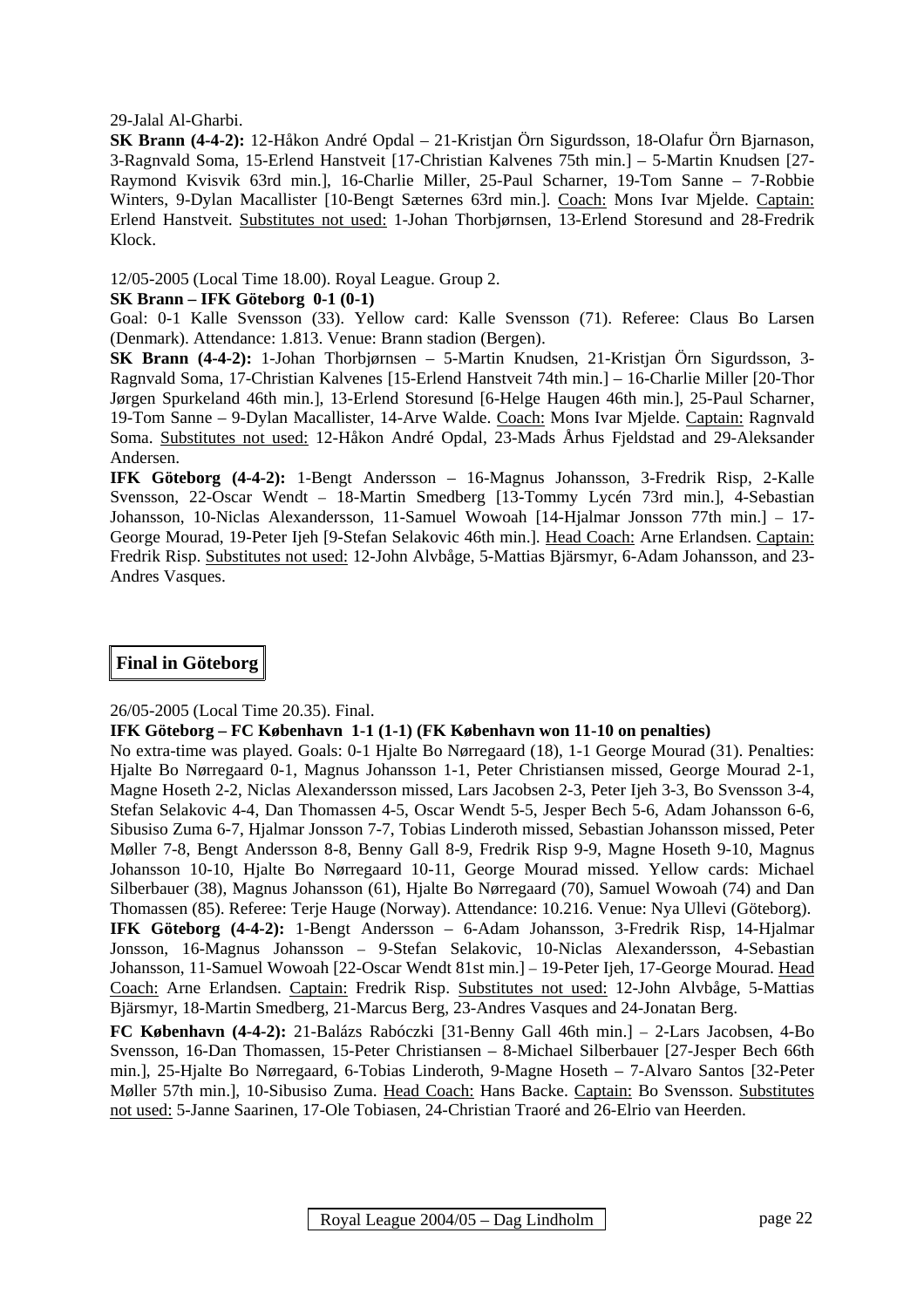# **Brøndby IF**

# **Appearances and goals in Royal League 2004/05:**

| Player                   | born     | pos            | nationality | App.    | Gls. |
|--------------------------|----------|----------------|-------------|---------|------|
| [24] Johan ABSALONSEN    | 06.09.85 | M              | Denmark     | $1 + 3$ |      |
| [22] Daniel AGGER        | 12.12.84 | D              | Denmark     | $4 + 0$ |      |
| [16] Casper ANKERGREN    | 09.11.79 | G              | Denmark     | $1 + 0$ |      |
| [15] Ruben BAGGER        | 16.01.72 | $\overline{F}$ | Denmark     | $1 + 3$ |      |
| [08] Kim DAUGAARD        | 29.03.74 | M              | Denmark     | $1 + 1$ |      |
| [19] Johan ELMANDER      | 27.05.81 | F              | Sweden      | $5 + 0$ | 1    |
| [14] Thomas HANSEN       | 18.01.83 | D              | Denmark     | $3 + 0$ |      |
| [05] Dan Anton JOHANSEN  | 13.08.79 | D              | Denmark     | $4 + 1$ |      |
| [07] Thomas KAHLENBERG   | 20.03.83 | F              | Denmark     | $4 + 0$ | 5    |
| [12] Jonas KAMPER        | 03.05.83 | F              | Denmark     | $4 + 1$ | 1    |
| [18] Henrik KILDENTOFT   | 18.03.85 | $\mathbf D$    | Denmark     | $1 + 0$ |      |
| [23] Kasper LORENTZEN    | 19.11.85 | $\mathbf{F}$   | Denmark     | $3 + 2$ |      |
| [04] Per NIELSEN         | 15.10.73 | D              | Denmark     | $5 + 0$ |      |
| [09] Martin RETOV        | 05.05.80 | M              | Denmark     | $4 + 1$ |      |
| [20] Asbjørn SENNELS     | 17.01.79 | D              | Denmark     | $5 + 0$ |      |
| [18] Aurelius SKARBALIUS | 12.05.73 | D              | Lithuania   | $2 + 0$ |      |
| [17] Morten SKOUBO       | 30.06.80 | $\overline{F}$ | Denmark     | $3 + 2$ | 1    |
| [25] Babis STEFANIDIS    | 08.03.81 | M              | Sweden      | $3 + 1$ |      |
| [06] Sebastian SVÄRD     | 15.01.83 | M              | Denmark     | $6 + 0$ |      |
| [03] Morten WIEGHORST    | 25.02.71 | M              | Denmark     | $1 + 3$ |      |
| [01] Karim ZAZA          | 09.01.75 | G              | Denmark     | $5 + 0$ |      |

In the squad without playing: 21-Niki Zimling.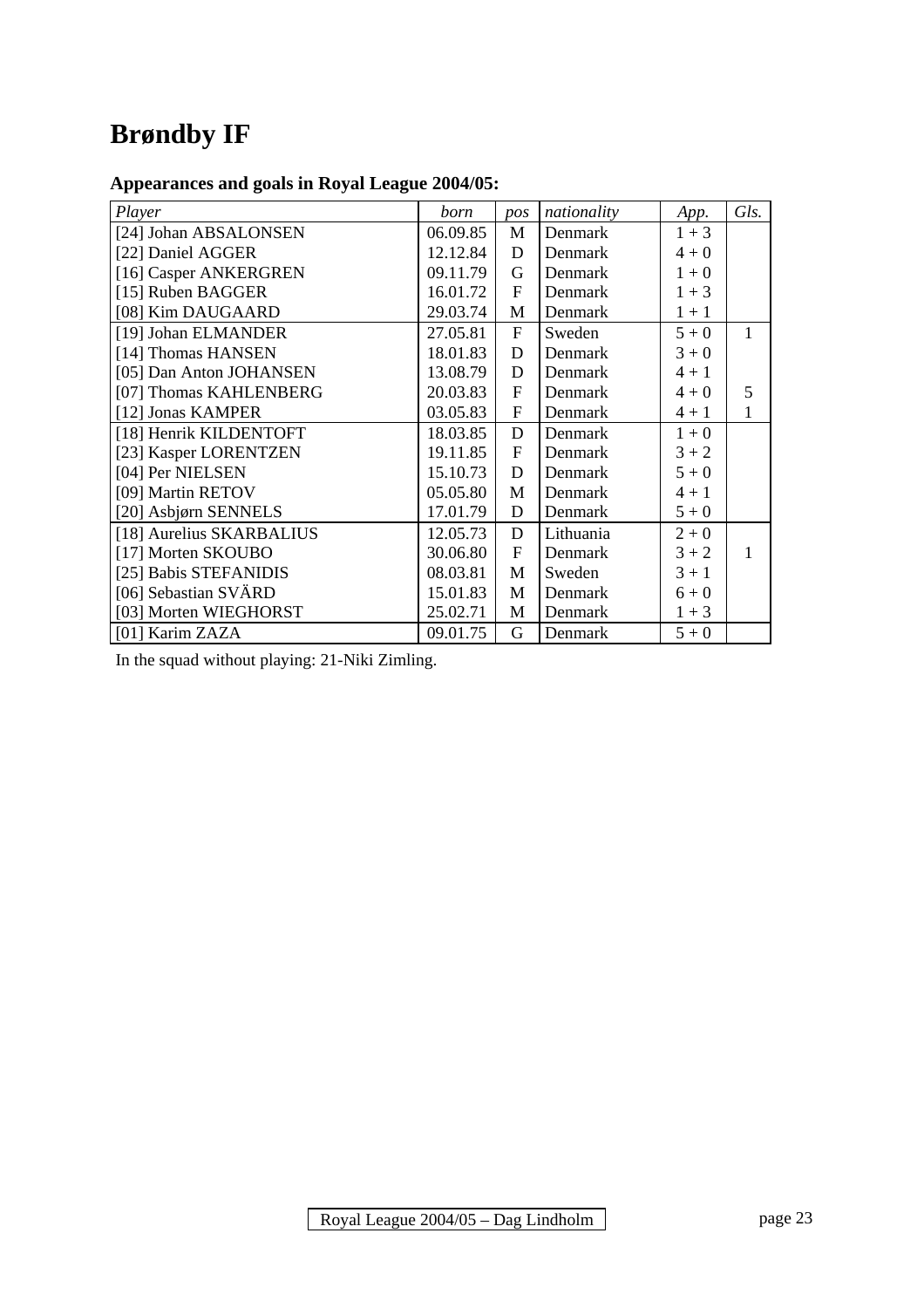# **Esbjerg fB**

# **Appearances and goals in Royal League 2004/05:**

| Player                         | born     | pos          | nationality | App.    | Gls.                     |
|--------------------------------|----------|--------------|-------------|---------|--------------------------|
| [04] Kolja AFRIYIE             | 06.04.82 | D            | Germany     | $6 + 0$ |                          |
| [20] Hans Henrik ANDREASEN     | 10.01.79 | M            | Denmark     | $6 + 0$ | 1                        |
| [28] Søren BARSLUND            | 24.12.77 | M            | Denmark     | $2 + 1$ |                          |
| [11] Fredrik BERGLUND          | 21.03.79 | $\mathbf{F}$ | Sweden      | $6 + 0$ | $\overline{\mathcal{A}}$ |
| [03] Anders MØLLER CHRISTENSEN | 26.07.77 | D            | Denmark     | $6 + 0$ |                          |
| [26] Anders EGHOLM             | 15.05.83 | M            | Denmark     | $0 + 1$ |                          |
| [06] Henrik HANSEN             | 28.07.79 | M            | Denmark     | $1 + 1$ |                          |
| [01] Jan HOFFMANN              | 04.05.71 | G            | Denmark     | $1 + 0$ |                          |
| [24] Nikolai HØGH              | 09.11.83 | D            | Denmark     | $5 + 0$ |                          |
| [13] Martin JENSEN             | 27.07.78 | D            | Denmark     | $6 + 0$ |                          |
| [19] Jesper JØRGENSEN          | 09.05.84 | M            | Denmark     | $1 + 2$ |                          |
| [06] Jan KRISTIANSEN           | 04.08.81 | M            | Denmark     | $6 + 0$ |                          |
| [08] Lasse KRYGER              | 03.11.82 | $\mathbf{F}$ | Denmark     | $0 + 1$ |                          |
| [21] Jerry LUCENA              | 11.08.80 | M            | Denmark     | $3 + 0$ |                          |
| [07] Tommy LØVENKRANDS         | 30.05.75 | M            | Denmark     | $1 + 0$ |                          |
| [25] Michaël MURCY             | 18.09.79 | $\mathbf{F}$ | France      | $1 + 2$ |                          |
| [17] Lars Christian NIELSEN    | 17.06.79 | F            | Denmark     | $0 + 2$ |                          |
| [05] Anders NØHR               | 03.09.81 | M            | Denmark     | $0 + 3$ |                          |
| [12] Simon Azoulay PEDERSEN    | 14.12.82 | D            | Denmark     | $0 + 1$ |                          |
| [22] Jakob POULSEN             | 07.07.83 | M            | Denmark     | $5 + 1$ |                          |
| [09] Jess THORUP               | 21.02.70 | $\mathbf{F}$ | Denmark     | $5 + 1$ | 1                        |
| [16] Lars WINDE                | 03.12.75 | G            | Denmark     | $5 + 0$ |                          |

In the squad without playing: 2-Frank Hansen.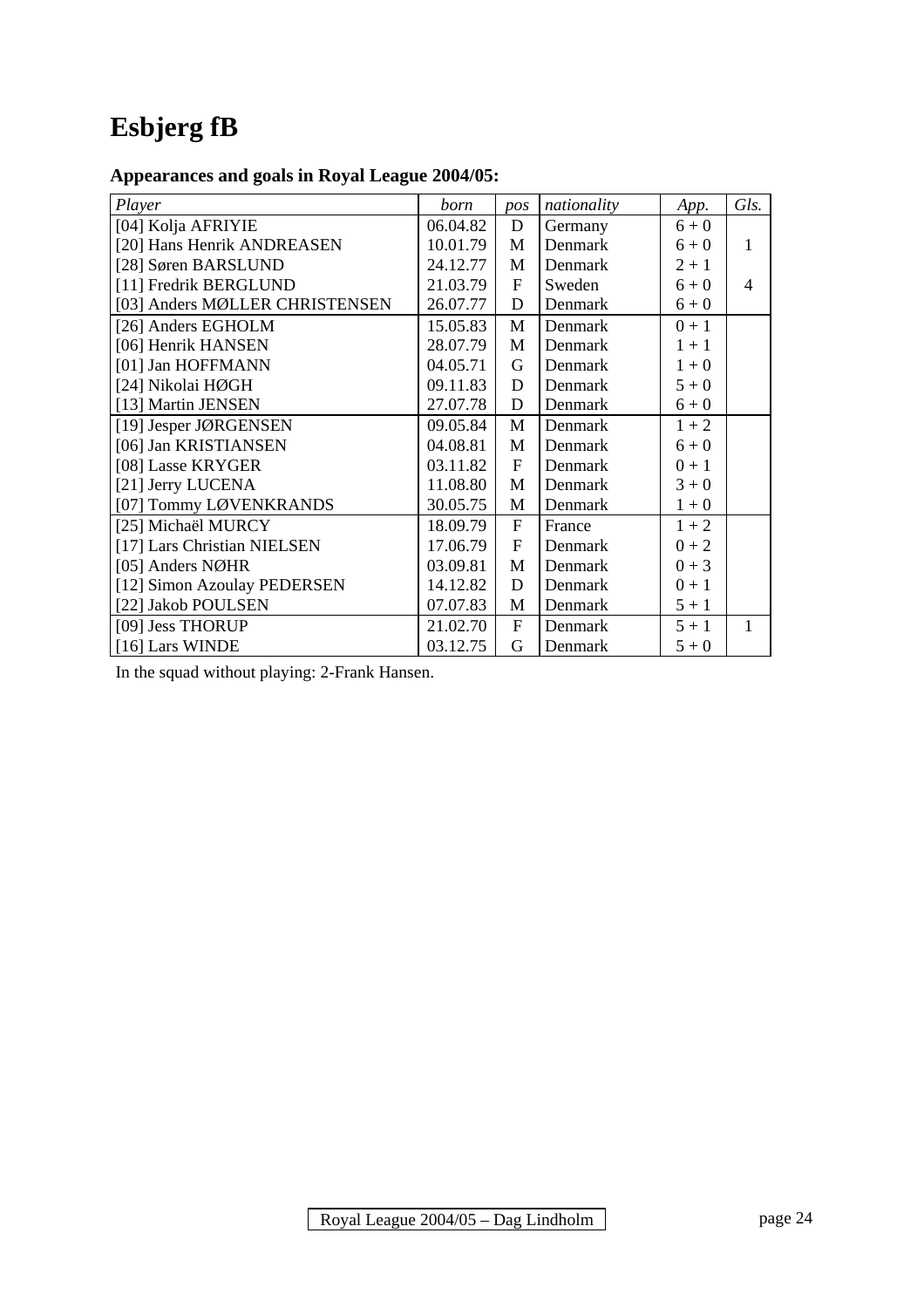# **FC København**

# **Appearances and goals in Royal League 2004/05:**

| Player                    | born     | pos            | nationality    | App.     | Gls.           |
|---------------------------|----------|----------------|----------------|----------|----------------|
| [27] Jesper BECH          | 25.05.82 | $\mathbf{F}$   | Denmark        | $6 + 4$  |                |
| [28] Martin BERGVOLD      | 20.02.84 | M              | Denmark        | $2 + 4$  | 1              |
| [15] Peter CHRISTIANSEN   | 30.01.75 | D              | Denmark        | $7 + 2$  |                |
| [31] Benny GALL           | 14.03.71 | G              | Denmark        | $1 + 1$  |                |
| [26] Elrio VAN HEERDEN    | 11.07.83 | M              | South Africa   | $3 + 1$  | 1              |
| [09] Magne HOSETH         | 13.10.80 | M              | Norway         | $8 + 2$  | $\mathbf{1}$   |
| [02] Lars JACOBSEN        | 20.09.79 | D              | Denmark        | $7 + 1$  |                |
| [12] Todi JÓNSSON         | 02.02.72 | $\mathbf F$    | Faroe Islands  | $0 + 4$  |                |
| [06] Tobias LINDEROTH     | 21.04.79 | M              | Sweden         | $10 + 0$ |                |
| [32] Peter MØLLER         | 23.03.72 | $\overline{F}$ | Denmark        | $6 + 2$  | 1              |
| [25] Hjalte Bo NØRREGAARD | 08.04.81 | M              | Denmark        | $10 + 1$ | 3              |
| [21] Balázs RABÓCZKI      | 01.09.78 | G              | Hungary        | $10 + 0$ |                |
| [03] Urmas ROOBA          | 08.07.78 | D              | Estonia        | $3 + 1$  |                |
| [05] Janne SAARINEN       | 28.02.77 | M              | Finland        | $2 + 1$  |                |
| [07] Alvaro Marcio SANTOS | 30.01.80 | $\overline{F}$ | <b>Brazil</b>  | $5 + 0$  | 2              |
| [08] Michael SILBERBAUER  | 07.07.81 | M              | Denmark        | $5 + 3$  | $\overline{2}$ |
| [04] Bo SVENSSON          | 04.08.79 | D              | Denmark        | $9 + 0$  |                |
| [16] Dan THOMASSEN        | 24.03.81 | D              | Denmark        | $10 + 0$ |                |
| [17] Ole TOBIASEN         | 08.07.75 | D              | <b>Denmark</b> | $4 + 1$  |                |
| [24] Christian TRAORÉ     | 18.04.82 | M              | Denmark        | $6 + 1$  |                |
| [10] Sibusiso ZUMA        | 23.06.75 | $\overline{F}$ | South Africa   | $7 + 1$  | $\overline{2}$ |

In the squad without playing: 1-Thomas Villadsen, 11-Thomas Røll Larsen, 18-Carsten Fredgaard, 22-Morten Bertolt and 23-William Kvist.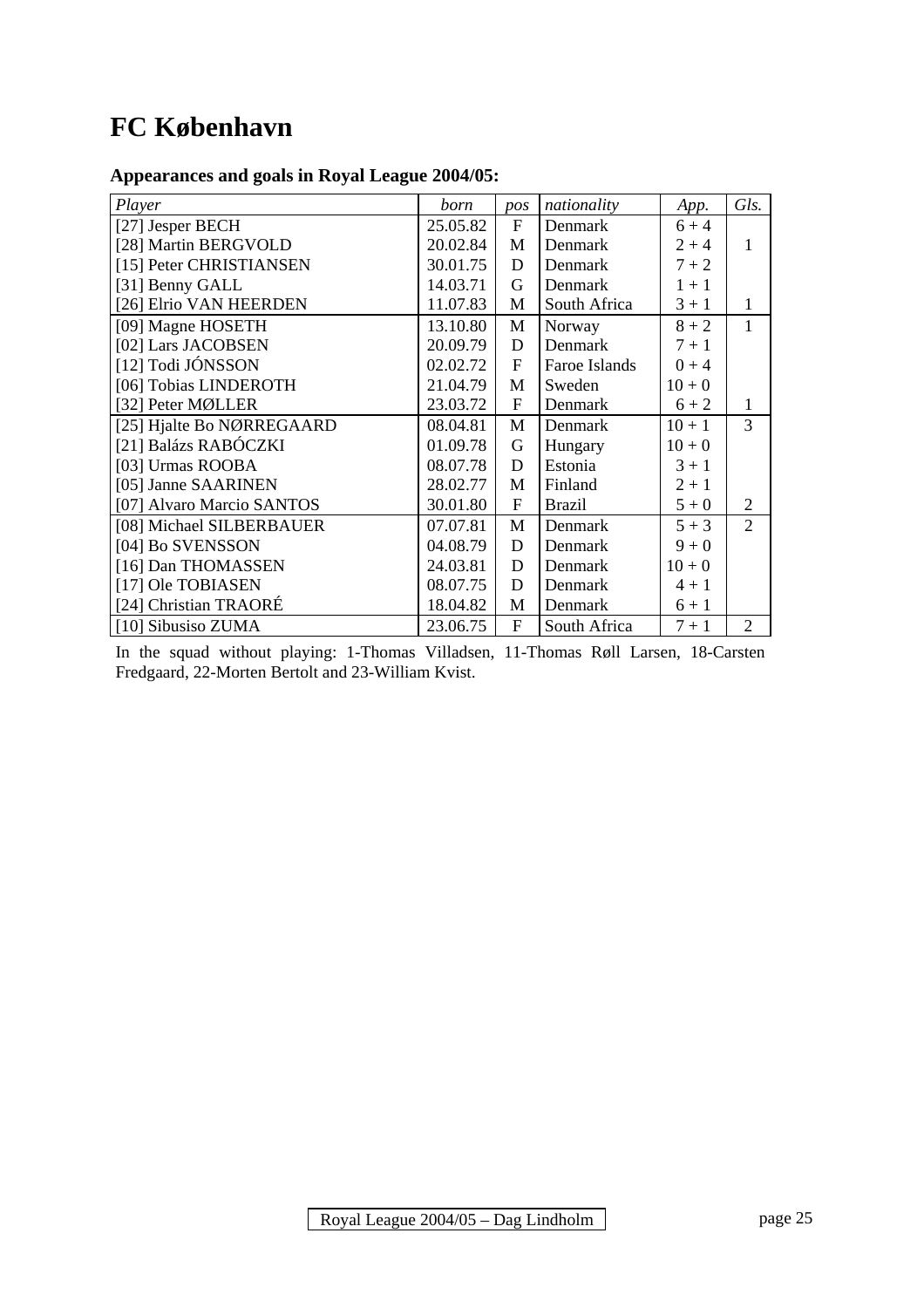# **Odense BK**

# **Appearances and goals in Royal League 2004/05:**

| Player                       | born     | pos          | nationality        | App.    | Gls.           |
|------------------------------|----------|--------------|--------------------|---------|----------------|
| [06] Alexander AAS           | 14.09.78 | D            | Norway             | $3 + 0$ |                |
| [10] Søren BERG              | 15.05.76 | M            | Denmark            | $5 + 0$ | 1              |
| [18] Mikkel BLAVNSFELDT      | 03.01.80 | M            | Denmark            | $1 + 1$ |                |
| [17] Martin BORRE            | 27.03.79 | M            | Denmark            | $0 + 6$ | 1              |
| [29] Jonas BORRING           | 04.01.85 | M            | Denmark            | $2 + 0$ |                |
| [04] Fernando DERVELD        | 22.10.76 | D            | <b>Netherlands</b> | $6 + 0$ |                |
| [14] Esben HANSEN            | 10.08.81 | M            | Denmark            | $4 + 2$ |                |
| [24] Steffen HØJER           | 22.05.73 | $\mathbf{F}$ | Denmark            | $6 + 0$ |                |
| [13] Lars LARSEN             | 14.11.78 | F            | Denmark            | $0 + 1$ |                |
| [19] Michael LARSEN          | 06.02.83 | D            | Denmark            | $1 + 0$ |                |
| [11] Thomas LINDRUP          | 21.05.76 | M            | Denmark            | $3 + 0$ |                |
| [07] Mwape MITI              | 24.05.74 | $\mathbf{F}$ | Zambia             | $6 + 0$ | $\mathfrak{D}$ |
| [02] Steen NEDERGAARD        | 25.02.70 | M            | Denmark            | $1 + 2$ |                |
| [01] Arek ONYSZKO            | 12.01.74 | G            | Poland             | $6 + 0$ |                |
| [09] Kenneth MØLLER PEDERSEN | 18.04.73 | M            | Denmark            | $0 + 1$ |                |
| [18] Pontus SEGERSTRÖM       | 17.02.81 | D            | Sweden             | $1 + 0$ |                |
| [25] Nikolai STOKHOLM        | 01.04.76 | M            | Denmark            | $5 + 0$ |                |
| [05] Jan SØNKSEN             | 10.04.73 | D            | Denmark            | $1 + 0$ |                |
| [15] Chris SØRENSEN          | 27.07.77 | D            | Denmark            | $6 + 0$ | 2              |
| [12] Andrew TEMBO            | 19.08.71 | M            | Zambia             | $4 + 2$ |                |
| [08] Ulrich VINZENTS         | 04.11.76 | D            | Denmark            | $5 + 1$ | $\mathbf{1}$   |

In the squad without playing: 23-Anders Torpegaard, 26-Jesper Lange, 27-Anders Lindegaard and 28-Lasse Rostholm.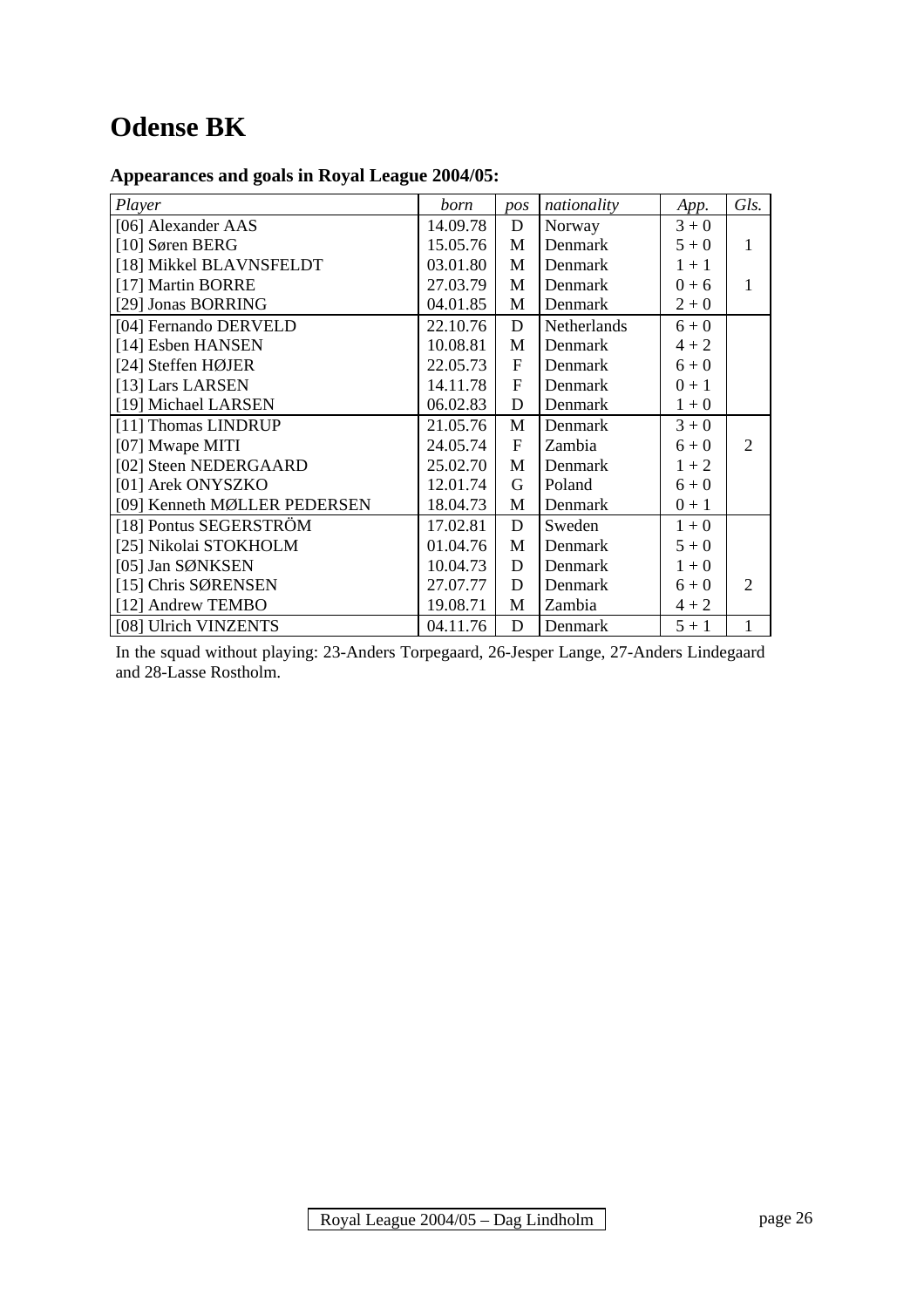# **Djurgårdens IF**

### **Appearances and goals in Royal League 2004/05:**

| Player                     | born     | pos            | nationality    | App.    | Gls.           |
|----------------------------|----------|----------------|----------------|---------|----------------|
| [25] Patrick AMOAH         | 18.08.86 | $\mathbf{F}$   | Sweden         | $2 + 3$ | 1              |
| [14] Kári ÁRNASON          | 13.10.82 | $\mathbf{M}$   | Iceland        | $2 + 1$ |                |
| [07] Johan ARNENG          | 14.06.79 | M              | Sweden         | $6 + 0$ |                |
| [20] Tomas BACKMAN         | 16.06.80 | $\mathbf{F}$   | Sweden         | $2 + 0$ |                |
| [23] Yannick NGABU-BAPUPA  | 21.01.82 | $\mathbf F$    | Congo-Kinshasa | $1 + 1$ |                |
| [02] Matias CONCHA         | 31.03.80 | $\mathbf D$    | Sweden         | $2 + 0$ |                |
| [08] Tobias HYSÉN          | 09.03.82 | $\overline{F}$ | Sweden         | $5 + 0$ | $\overline{2}$ |
| [16] Markus JOHANNESSON    | 29.05.75 | M              | Sweden         | $6 + 0$ |                |
| [10] Andreas JOHANSSON     | 05.07.78 | M              | Sweden         | $3 + 0$ |                |
| [12] Markus KARLSSON       | 30.08.72 | D              | Sweden         | $2 + 1$ |                |
| [22] Eldin KOZICA          | 08.01.85 | D              | Sweden         | $0 + 1$ |                |
| [06] Toni KUIVASTO         | 31.12.75 | D              | Finland        | $6 + 0$ |                |
| [09] Jones KUSI-ASARE      | 21.05.80 | $\mathbf F$    | Sweden         | $3 + 0$ |                |
| [17] Søren LARSEN          | 06.09.81 | $\mathbf{F}$   | Denmark        | $0 + 2$ |                |
| [10] Feliciano MAGRO       | 02.02.79 | M              | Switzerland    | $2 + 0$ |                |
| [24] Rene Muzola MAKONDELE | 20.04.82 | $\overline{F}$ | Congo-Kinshasa | $0 + 1$ |                |
| [05] Sölvi OTTESEN         | 18.02.84 | $\mathbf D$    | Iceland        | $2 + 0$ |                |
| [18] Niclas RASCK          | 10.03.69 | D              | Sweden         | $5 + 0$ |                |
| [11] Daniel SJÖLUND        | 22.04.83 | $\overline{F}$ | Finland        | $5 + 1$ |                |
| [21] Richard SPONG         | 29.03.83 | $\mathbf{F}$   | Sweden         | $0 + 1$ |                |
| [03] Fredrik STENMAN       | 02.06.83 | $\mathbf D$    | Sweden         | $4 + 1$ |                |
| [04] Elias STORM           | 19.07.79 | D              | Sweden         | $1 + 2$ | 1              |
| [15] Pa DEMBO TOURRAY      | 31.03.81 | G              | Gambia         | $4 + 0$ |                |
| [30] Oskar WAHLSTRÖM       | 16.08.76 | G              | Sweden         | $2 + 0$ |                |
| [19] Samuel WOWOAH         | 17.06.76 | $\overline{F}$ | Sweden         | $1 + 1$ |                |

In the squad without playing: 15-Tommy Waiho, 22-Aziz Corr Nyang, 26-Viktor Larsson and 27-Panos Dimitridis.

One own goal scored by Rosenborg BK (Espen Johnsen).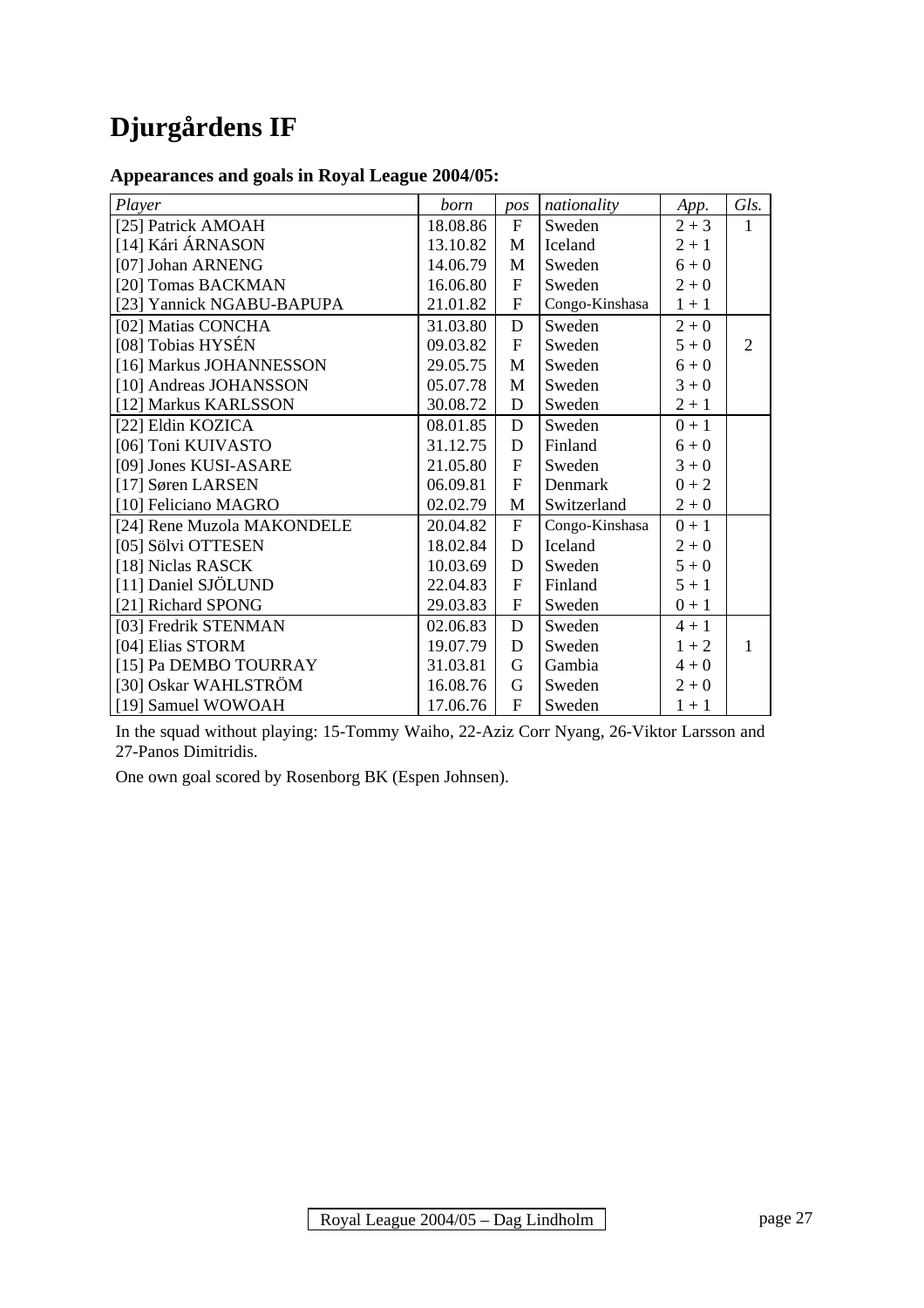# **IFK Göteborg**

# **Appearances and goals in Royal League 2004/05:**

| Player                    | born     | pos            | nationality | App.     | Gls.           |
|---------------------------|----------|----------------|-------------|----------|----------------|
| [10] Niclas ALEXANDERSSON | 29.12.71 | M              | Sweden      | $10 + 0$ | 1              |
| [01] Bengt ANDERSSON      | 11.08.66 | G              | Sweden      | $11 + 0$ |                |
| [19] Magnus ERLINGMARK    | 08.07.68 | M              | Sweden      | $0 + 2$  |                |
| [11] Jonas HENRIKSSON     | 29.12.76 | M              | Sweden      | $6 + 1$  |                |
| [19] Peter IJEH           | 28.03.77 | $\mathbf F$    | Nigeria     | $10 + 1$ | 3              |
| [06] Adam JOHANSSON       | 21.02.83 | D              | Sweden      | $2 + 0$  |                |
| [16] Magnus JOHANSSON     | 10.11.71 | D              | Sweden      | $10 + 0$ |                |
| [04] Sebastian JOHANSSON  | 04.09.80 | M              | Sweden      | $11 + 0$ | 1              |
| [14] Hjalmar JONSSON      | 29.07.80 | D              | Iceland     | $10 + 1$ |                |
| [13] Tommy LYCEN          | 05.10.81 | M              | Sweden      | $0 + 1$  |                |
| [07] Håkan MILD           | 14.06.71 | M              | Sweden      | $9 + 0$  | $\overline{2}$ |
| [17] George MOURAD        | 18.09.82 | $\mathbf{F}$   | Sweden      | $8 + 2$  | $\overline{4}$ |
| [03] Fredrik RISP         | 15.12.80 | D              | Sweden      | $11 + 0$ |                |
| [15] Mikael SANDKLEF      | 03.07.73 | M              | Sweden      | $1 + 0$  |                |
| [09] Stefan SELAKOVIC     | 09.01.77 | $\overline{F}$ | Sweden      | $6 + 1$  | 2              |
| [18] Martin SMEDBERG      | 10.05.84 | M              | Sweden      | $2 + 1$  |                |
| [02] Karl SVENSSON        | 21.03.84 | D              | Sweden      | $10 + 0$ | 1              |
| [22] Ozcar WENDT          | 24.10.85 | M              | Sweden      | $1 + 3$  |                |
| [11] Samuel WOWOAH        | 17.06.76 | M              | Sweden      | $3 + 0$  |                |

In the squad without playing: 5-Mattis Bjärsmyr, 8-Patric Andersson, 9-Marcus Berg, 12-John Alvbåge, 13-Patrice Kwedi, 20-Dennis Jonsson, 23-Andres Vasques, 24-Jonatan Berg and 25- Rickard Claesson.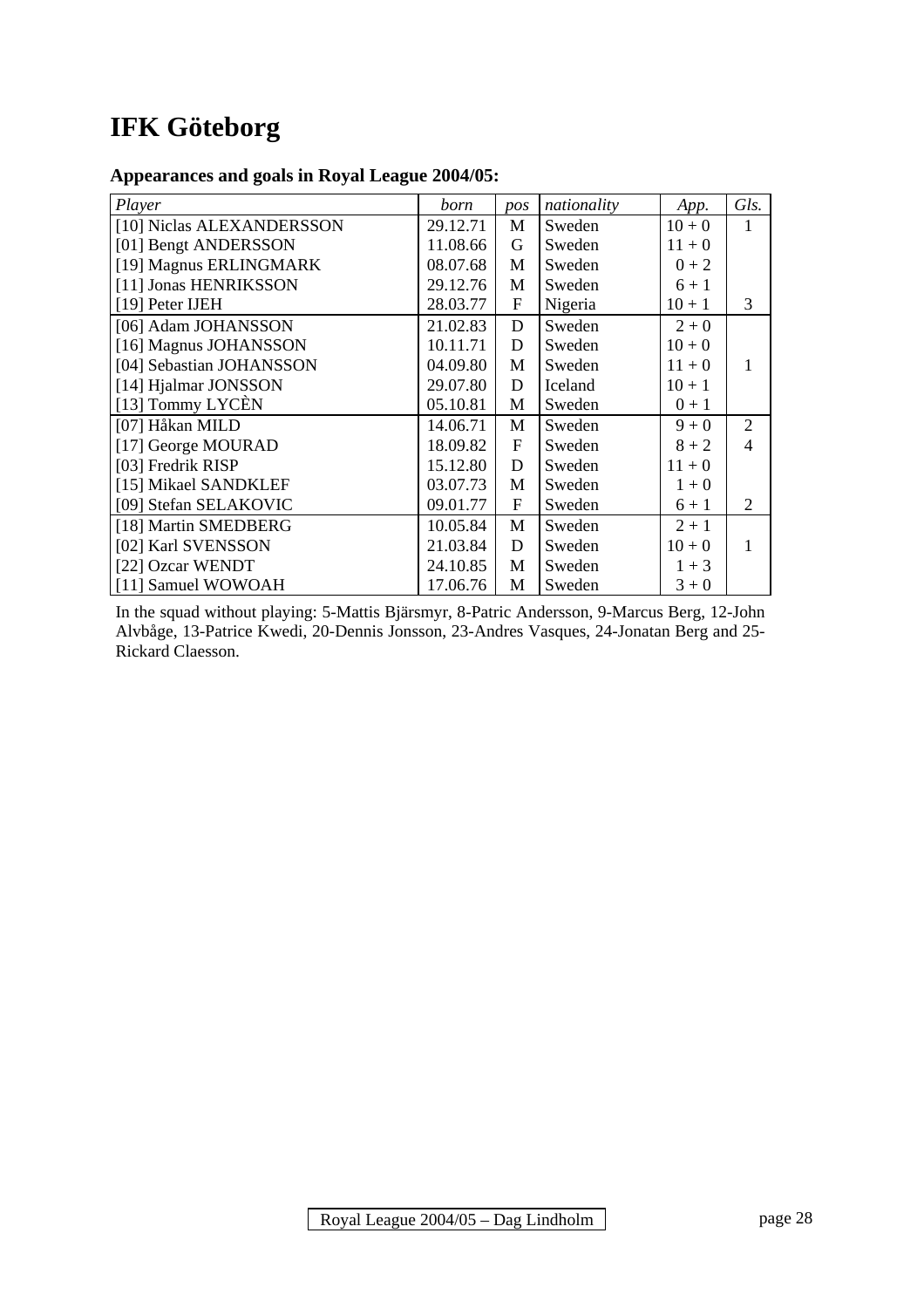# **Halmstads BK**

# **Appearances and goals in Royal League 2004/05:**

| Player                          | born     | pos            | nationality | App.    | Gls.           |
|---------------------------------|----------|----------------|-------------|---------|----------------|
| [16] Magnus ANDERSSON           | 27.04.81 | M              | Sweden      | $3 + 3$ |                |
| [18] Björn ANKLEV               | 13.04.79 | M              | Sweden      | $0 + 5$ |                |
| [03] Torbjörn ARVIDSSON         | 06.05.68 | $\overline{F}$ | Sweden      | $0 + 1$ |                |
| [05] Joel BERGSTRAND            | 10.11.72 | D              | Sweden      | $6 + 0$ | 1              |
| [14] Dusan DJURIC               | 16.09.84 | М              | Sweden      | $6 + 0$ |                |
| [07] Martin FRIBOCK             | 28.08.84 | M              | Sweden      | $5 + 0$ |                |
| [17] Patrick INGELSTEN          | 25.01.82 | $\mathbf F$    | Sweden      | $6 + 0$ |                |
| [23] Emil JENSEN                | 19.06.79 | D              | Sweden      | $3 + 1$ |                |
| [13] Andreas JOHANSSON          | 10.03.82 | M              | Sweden      | $6 + 0$ | 1              |
| [01] Conny JOHANSSON            | 17.07.81 | G              | Sweden      | $6 + 0$ |                |
| [02] Per JOHANSSON              | 06.05.78 | D              | Sweden      | $3 + 0$ |                |
| [04] Tommy JÖNSSON              | 04.03.76 | D              | Sweden      | $3 + 0$ | 1              |
| [15] Peter LARSSON              | 30.04.84 | D              | Sweden      | $3 + 0$ |                |
| [06] Yaw PREKO                  | 08.09.74 | $\mathbf F$    | Ghana       | $2 + 2$ |                |
| [08] Markus ROSENBERG           | 27.09.82 | $\overline{F}$ | Sweden      | $0 + 2$ |                |
| [09] Magnus SVENSSON            | 10.03.69 | M              | Sweden      | $3 + 0$ |                |
| [11] Gunnar Heidar THORVALDSSON | 01.04.82 | $\mathbf{F}$   | Iceland     | $4 + 2$ | $\overline{2}$ |
| [10] Sharbel TOUMA              | 25.03.79 | M              | Sweden      | $1 + 0$ |                |
| [12] Tomas ZVIRGZDAUSKAS        | 08.03.75 | D              | Lithuania   | $6 + 0$ |                |

In the squad without playing: 2-Tibor Joza, 4-Tobias Tandrup, 8-Johan Magnfors and 22- Marcus Sahlman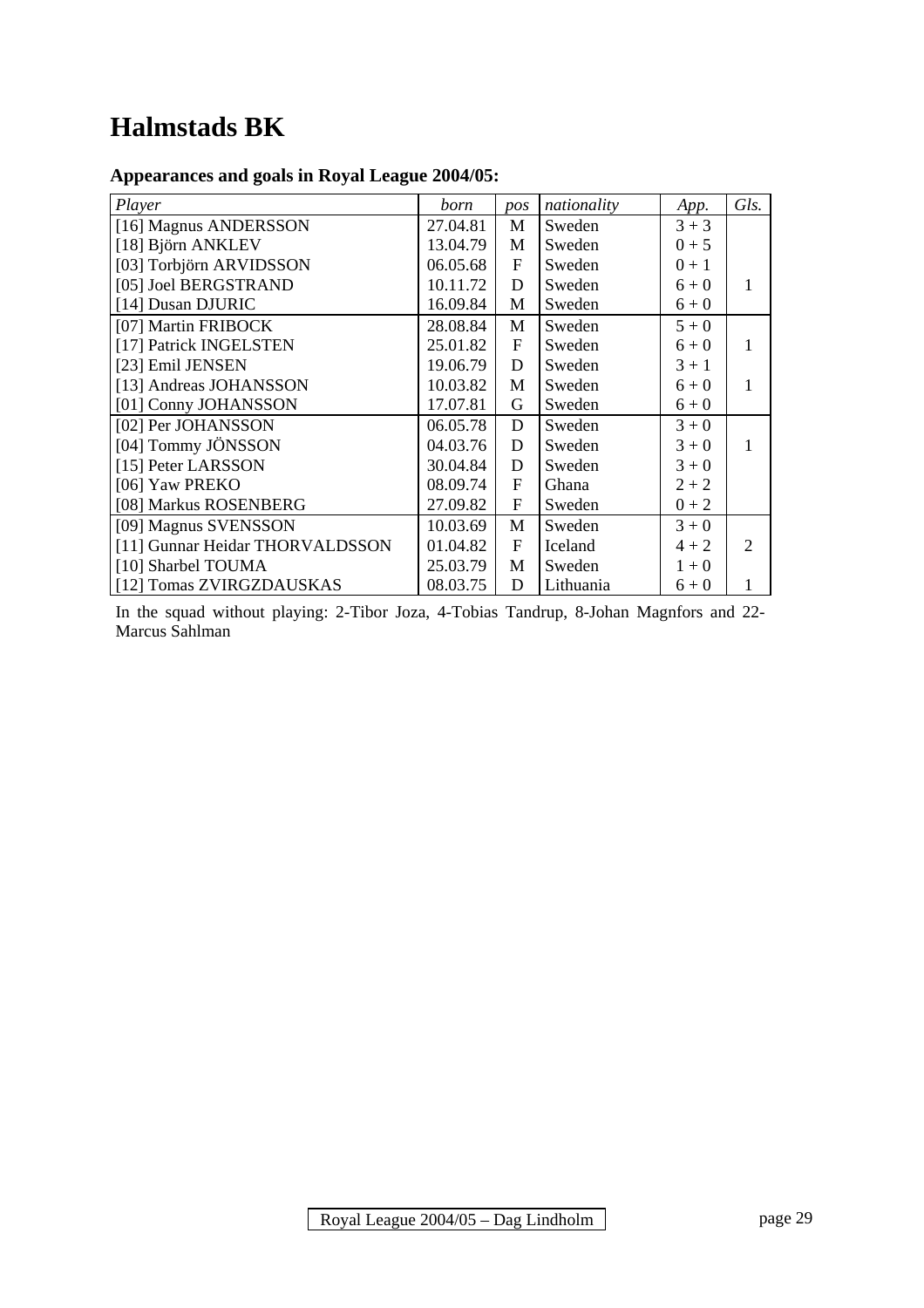# **Malmö FF**

### **Appearances and goals in Royal League 2004/05:**

| Player                     | born     | pos                       | nationality   | App.     | Gls.         |
|----------------------------|----------|---------------------------|---------------|----------|--------------|
| [06] Peter ABELSSON        | 14.07.77 | D                         | Sweden        | $9 + 0$  |              |
| [08] Afonso ALVES          | 30.01.81 | $\mathbf{F}$              | <b>Brazil</b> | $5 + 2$  | 3            |
| [30] Daniel ANDERSSON      | 28.08.77 | M                         | Sweden        | $9 + 0$  |              |
| [01] Mattias ASPER         | 20.03.84 | G                         | Sweden        | $9 + 0$  |              |
| [15] Samuel BARLAY         | 15.09.86 | $\boldsymbol{\mathrm{F}}$ | Sierra Leone  | $0 + 4$  |              |
| [35] Lee BAXTER            | 17.06.76 | $\mathbf G$               | England       | $1 + 0$  |              |
| [10] Louay CHANKO          | 29.11.79 | M                         | Sweden        | $8 + 2$  |              |
| [07] Joseph ELANGA         | 02.05.79 | D                         | Cameroon      | $5 + 1$  |              |
| [19] Glenn HOLGERSSON      | 05.11.79 | D                         | Sweden        | $7 + 0$  |              |
| [14] Jon Inge HØILAND      | 20.09.77 | D                         | Norway        | $3 + 0$  |              |
| [13] Jon JÖNSSON           | 08.07.83 | M                         | Sweden        | $0 + 1$  |              |
| [27] Rawez LAWAN           | 04.10.87 | $\mathbf{F}$              | Sweden        | $0 + 1$  |              |
| [06] Hans MATTISSON        | 29.08.72 | D                         | Sweden        | $9 + 0$  |              |
| [17] Joakim NILSSON        | 16.05.85 | M                         | Sweden        | $0 + 5$  |              |
| [05] Thomas OLSSON         | 15.02.76 | M                         | Sweden        | $9 + 0$  | $\mathbf{1}$ |
| [20] Johan NILSSON-GUIOMAR | 15.03.85 | $\mathbf D$               | Sweden        | $1 + 1$  |              |
| [26] Marcus PODE           | 27.03.86 | $\mathbf{F}$              | Sweden        | $0 + 1$  | 1            |
| [11] Yksel OSMANOVSKI      | 24.02.77 | M                         | Sweden        | $4 + 2$  | 1            |
| [03] Olof PERSSON          | 05.05.78 | D                         | Sweden        | $10 + 0$ |              |
| [23] Markus ROSENBERG      | 27.09.82 | $\mathbf{F}$              | Sweden        | $8 + 0$  | 7            |
| [25] Behrang SAFARI        | 09.02.85 | M                         | Sweden        | $0 + 1$  |              |
| [09] Niklas SKOOG          | 15.06.74 | $\mathbf{F}$              | Sweden        | $9 + 0$  | 2            |
| [21] Andreas YNGVESSON     | 18.08.74 | $\overline{F}$            | Sweden        | $4 + 5$  |              |

In the squad without playing: 18-Patrik Andersson, 24-Tobias Nilsson, 24-Thommie Persson, 26-Darko Lukanovic, 28-Daniel Sliper, 33-Joakim Moberg and 35-Fredrik Persson.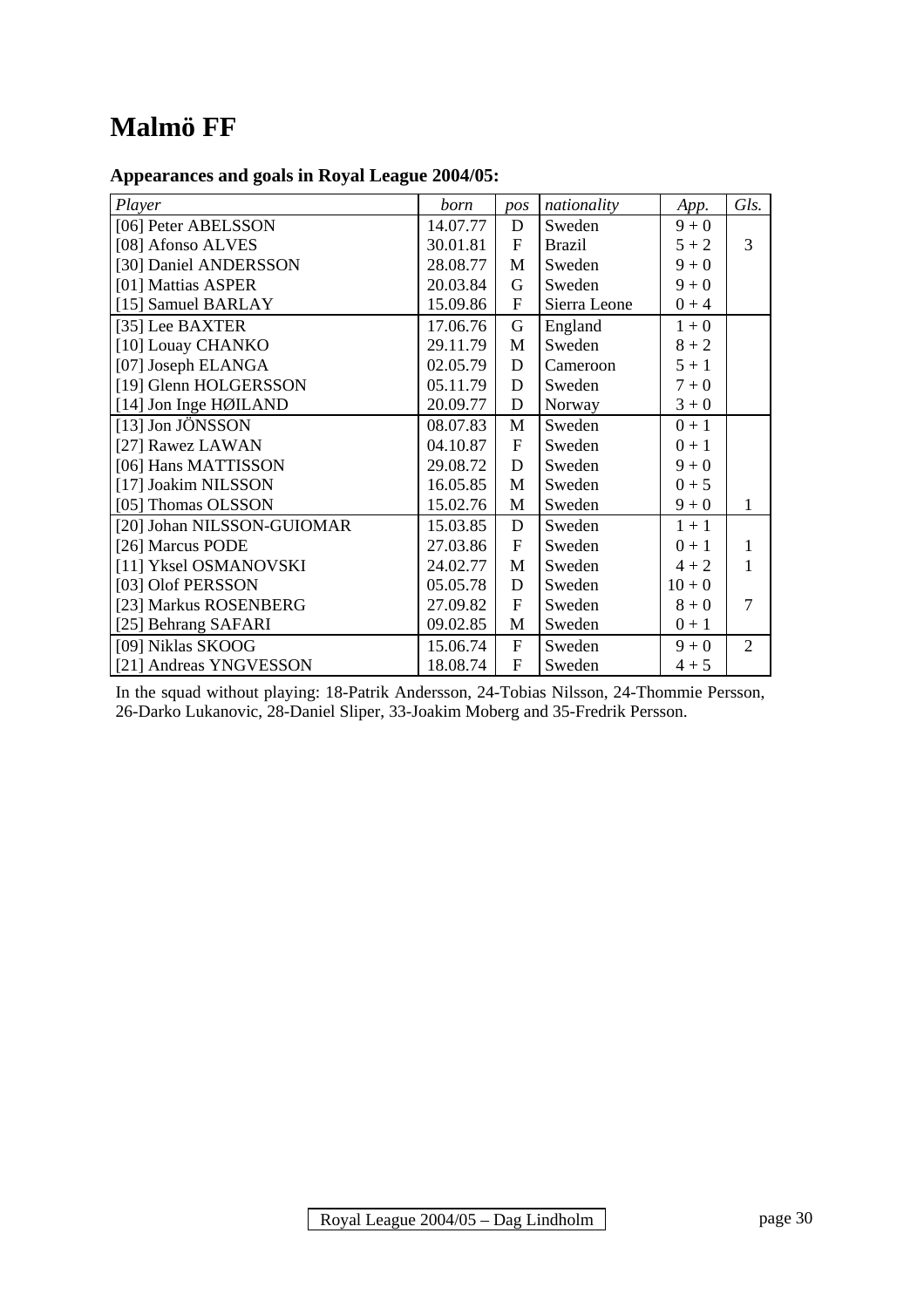# **SK Brann**

# **Appearances and goals in Royal League 2004/05:**

| Player                       | born     | pos            | nationality | App.     | Gls.                     |
|------------------------------|----------|----------------|-------------|----------|--------------------------|
| [18] Ólafur Örn BJARNASON    | 15.05.75 | D              | Iceland     | $7 + 0$  |                          |
| [04] Cato GUNTVEIT           | 06.08.75 | M              | Norway      | $6 + 0$  |                          |
| [15] Erlend HANSTVEIT        | 28.01.81 | D              | Norway      | $9 + 1$  |                          |
| [06] Helge HAUGEN            | 15.02.82 | M              | Norway      | $5 + 1$  | $\mathbf{1}$             |
| [17] Christian KALVENES      | 08.03.77 | D              | Norway      | $1 + 4$  |                          |
| [28] Fredrik KLOCK           | 03.09.81 | $\overline{F}$ | Norway      | $0 + 1$  |                          |
| [05] Martin KNUDSEN          | 04.01.78 | M              | Norway      | $6 + 0$  | 1                        |
| [27] Raymond KVISVIK         | 08.11.74 | M              | Norway      | $7 + 2$  |                          |
| [09] Dylan MACALLISTER       | 17.05.82 | $\overline{F}$ | Australia   | $5 + 2$  | $\overline{2}$           |
| [16] Charlie MILLER          | 18.03.76 | F              | Scotland    | $10 + 0$ | $\overline{\mathcal{L}}$ |
| [12] Håkon André OPDAL       | 11.06.82 | G              | Norway      | $9 + 0$  |                          |
| [02] Jan Tore OPHAUG         | 15.03.77 | D              | Norway      | $4 + 2$  |                          |
| [19] Tom SANNE               | 28.06.75 | M              | Norway      | $4 + 5$  |                          |
| [23] Paul SCHARNER           | 11.03.80 | M              | Austria     | $10 + 0$ |                          |
| [21] Kristjan Örn SIGURDSSON | 07.10.80 | D              | Iceland     | $6 + 0$  |                          |
| [20] Thor Jørgen SPURKELAND  | 12.05.87 | $\overline{F}$ | Norway      | $0 + 1$  |                          |
| [08] Ragnvald SOMA           | 10.11.79 | D              | Norway      | $10 + 0$ |                          |
| [13] Erlend STORESUND        | 22.02.85 | M              | Norway      | $1 + 2$  |                          |
| [10] Bengt SÆTERNES          | 01.01.75 | $\mathbf F$    | Norway      | $5 + 1$  | $\mathbf{1}$             |
| [01] Johan THORBJØRNSEN      | 19.08.83 | G              | Norway      | $1 + 0$  |                          |
| [14] Arve WALDE              | 19.05.85 | F              | Norway      | $2 + 4$  |                          |
| [07] Robbie WINTERS          | 04.11.74 | $\overline{F}$ | Scotland    | $1 + 1$  | 1                        |
| [11] Kristian YSTAAS         | 18.02.82 | $\overline{F}$ | Norway      | $1 + 2$  |                          |

In the squad without playing: 21-Thomas Lund, 23-Mads Århus Fjeldstad and 29-Aleksander Andersen.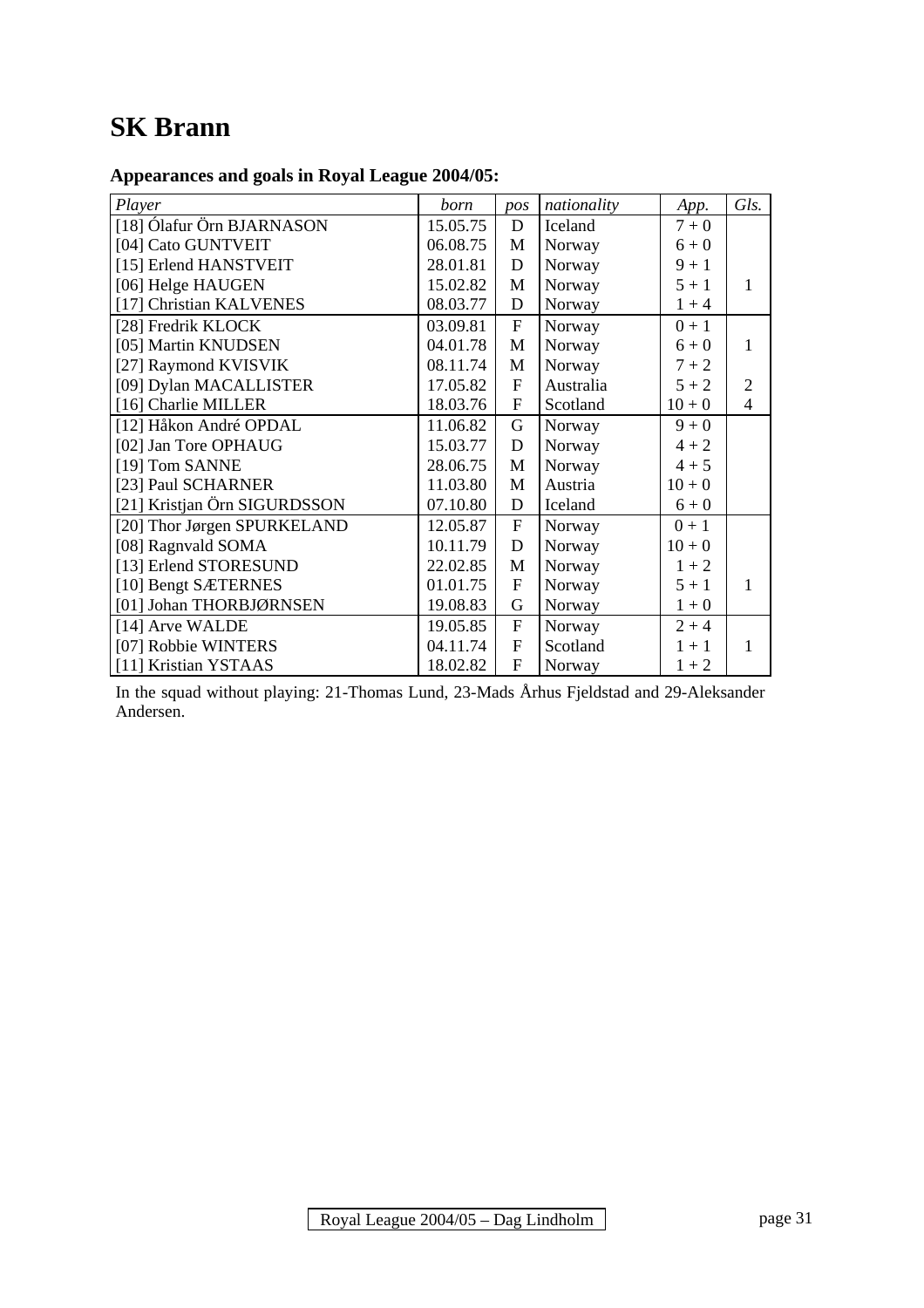# **Rosenborg BK**

# **Appearances and goals in Royal League 2004/05:**

| Player                       | born     | pos            | nationality | App.     | Gls.           |
|------------------------------|----------|----------------|-------------|----------|----------------|
| [05] Christer BASMA          | 01.08.72 | D              | Norway      | $3 + 1$  |                |
| [07] Ørjan BERG              | 20.08.68 | M              | Norway      | $0 + 1$  |                |
| [25] Daniel OMOYA BRAATEN    | 25.05.82 | $\mathbf{F}$   | Norway      | $10 + 0$ | 1              |
| [22] Harald Martin BRATTBAKK | 01.02.71 | $\overline{F}$ | Norway      | $3 + 2$  | $\overline{2}$ |
| [33] Mikael DORSIN           | 06.10.81 | $\mathbf D$    | Sweden      | $7 + 0$  |                |
| [18] Christer GEORGE         | 10.08.79 | $\overline{F}$ | Norway      | $0 + 3$  |                |
| [16] Torjus HANSÉN           | 29.10.73 | D              | Norway      | $3 + 0$  |                |
| [24] Thorstein HELSTAD       | 28.04.77 | $\overline{F}$ | Norway      | $4 + 4$  | $\overline{2}$ |
| [03] Erik HOFTUN             | 03.03.69 | $\mathbf D$    | Norway      | $6 + 2$  |                |
| [01] Espen JOHNSEN           | 20.12.79 | G              | Norway      | $8+0$    |                |
| [09] Frode JOHNSEN           | 17.03.74 | M              | Norway      | $9 + 1$  | 5              |
| [02] Miika KOPPINEN          | 05.07.78 | $\mathbf D$    | Finland     | $2 + 1$  |                |
| [26] Bjørn Tore KVARME       | 17.06.72 | D              | Norway      | $5 + 0$  |                |
| [10] Vidar RISETH            | 21.04.72 | $\mathbf D$    | Norway      | $5 + 0$  |                |
| [08] Robbie RUSSELL          | 16.07.79 | $\mathbf D$    | <b>USA</b>  | $1 + 0$  |                |
| [30] Ivar RØNNINGEN          | 13.02.75 | G              | Norway      | $2 + 1$  |                |
| [15] Per CILJAN SKJELBRED    | 16.06.87 | $\mathbf{F}$   | Norway      | $0 + 2$  |                |
| [11] Jan Gunnar SOLLI        | 19.04.81 | M              | Norway      | $8 + 0$  |                |
| [21] Ståle STENSAAS          | 07.07.71 | D              | Norway      | $8 + 1$  | $\overline{4}$ |
| [17] Øyvind STORFLOR         | 18.12.79 | $\mathbf{F}$   | Norway      | $4 + 4$  |                |
| [06] Roar STRAND             | 02.02.70 | M              | Norway      | $9 + 0$  | 1              |
| [19] Alexander TETTEY        | 04.04.86 | M              | Norway      | $0 + 3$  |                |
| [04] Fredrik WINSNES         | 28.12.75 | M              | Norway      | $8 + 1$  |                |
| [13] Alexander ØDEGAARD      | 13.09.80 | $\overline{F}$ | Norway      | $5 + 1$  | 1              |

In the squad without playing: 2-Odd Inge Olsen and 12-Roar Husby.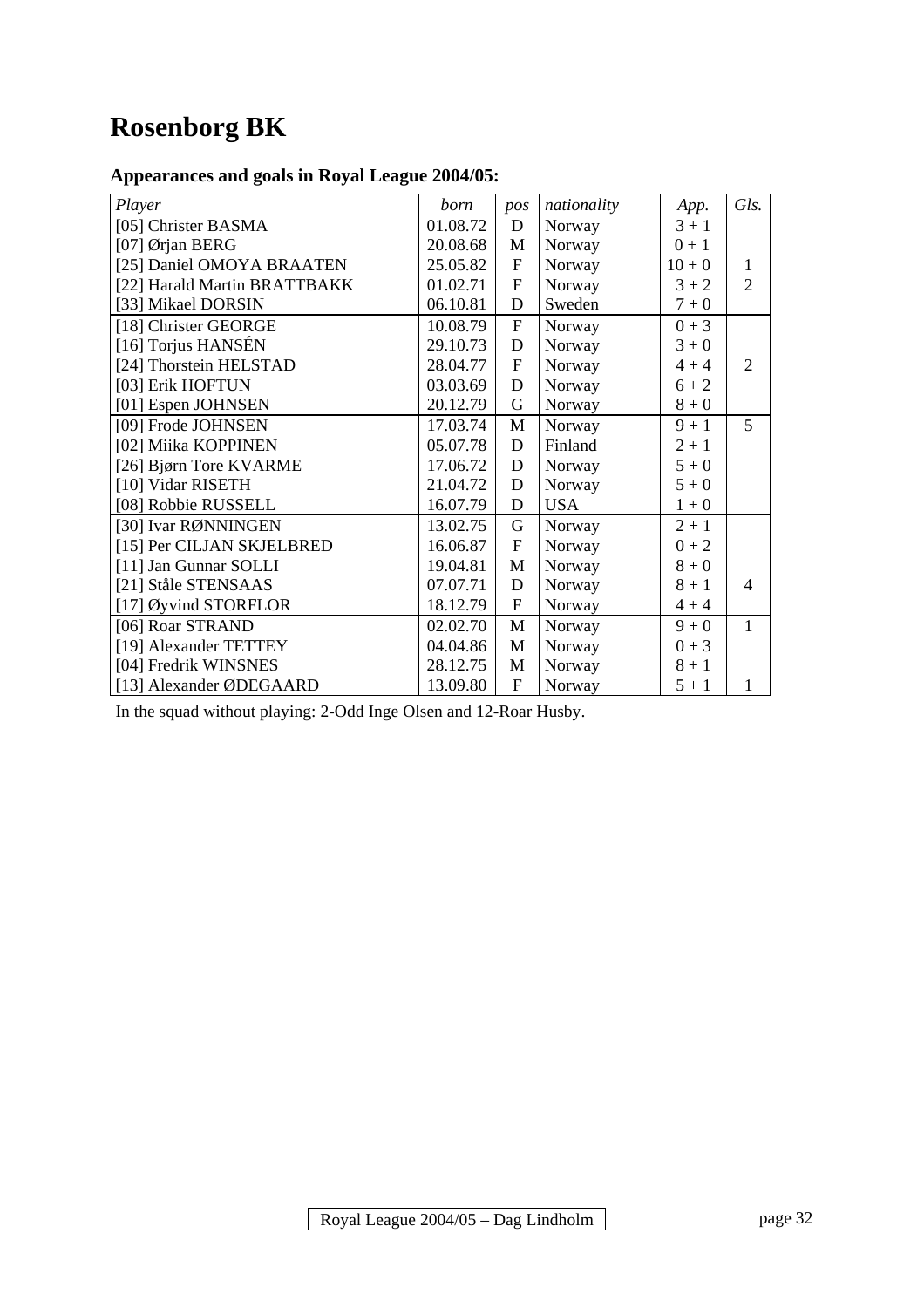# **Tromsø IL**

### **Appearances and goals in Royal League 2004/05:**

| Player                  | born     | pos            | nationality | App.    | Gls. |
|-------------------------|----------|----------------|-------------|---------|------|
| [09] Patrice BERNIER    | 23.09.79 | M              | Canada      | $6 + 0$ |      |
| [01] Knut BORCH         | 29.01.80 | G              | Norway      | $6 + 0$ |      |
| [21] Roar CHRISTENSEN   | 29.04.71 | M              | Norway      | $0 + 2$ |      |
| [22] Karim ESSEDIRI     | 29.07.79 | M              | Tunisia     | $5 + 1$ | 3    |
| [08] Thomas HAFSTAD     | 13.03.74 | D              | Norway      | $1 + 2$ |      |
| [07] Janne HIETANEN     | 02.06.78 | D              | Finland     | $1 + 1$ |      |
| [17] Bjørn JOHANSEN     | 07.09.69 | M              | Norway      | $5 + 0$ |      |
| [10] Jonas JOHANSEN     | 22.03.85 | M              | Norway      | $1 + 3$ |      |
| [02] Benjamin KIBEBE    | 13.08.81 | D              | Sweden      | $3 + 0$ |      |
| [07] Miika KOPPINEN     | 05.07.78 | D              | Finland     | $3 + 0$ |      |
| [05] Arne Vidar MOEN    | 09.06.71 | $\mathbf D$    | Norway      | $6 + 0$ |      |
| [20] Ole Andreas NILSEN | 15.03.76 | D              | Norway      | $2 + 3$ |      |
| [15] Steinar NILSEN     | 01.05.72 | D              | Norway      | $2 + 0$ |      |
| [06] Morten PEDERSEN    | 19.05.71 | D              | Norway      | $4 + 0$ |      |
| [18] Lars Iver STRAND   | 07.05.83 | F              | Norway      | $6 + 0$ | 1    |
| [03] Ole TALBERG        | 28.07.82 | $\mathbf M$    | Norway      | $0 + 2$ |      |
| [04] Daniel TORRES      | 14.10.77 | D              | Costa Rica  | $3 + 0$ |      |
| [16] Hans Åge YNDESTAD  | 24.07.80 | M              | Norway      | $6 + 0$ |      |
| [25] Ole Martin ÅRST    | 19.07.74 | $\overline{F}$ | Norway      | $6 + 0$ |      |

In the squad without playing: 6-Kim Larsen, 12-Antti Kuismala, 12-Nils Kenneth Udjus, 12- Eirik Sørensen, 14-Tomasz Stolpa, 15-Jo Nymo Matland and 24-Espen Minde.